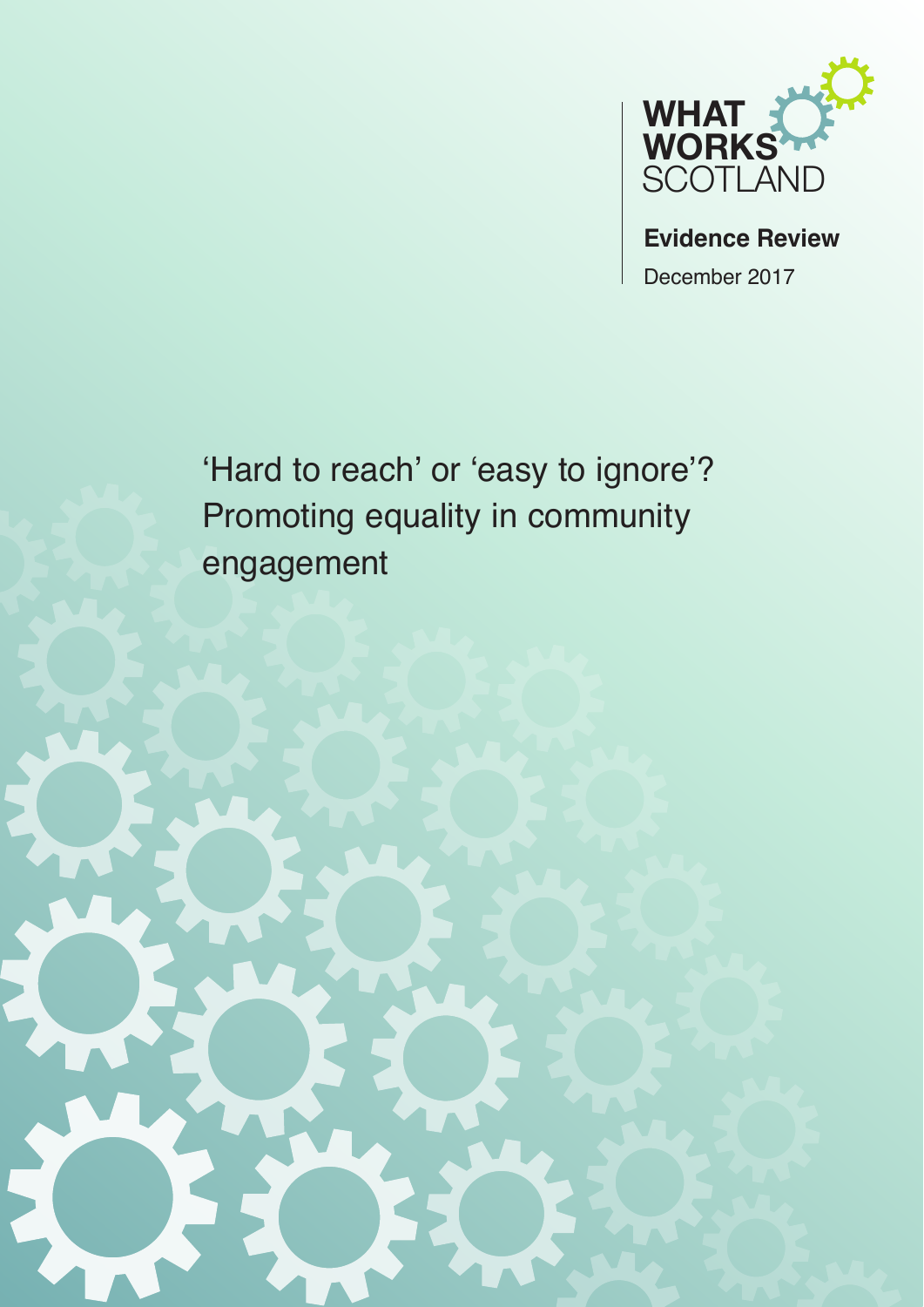#### **What Works Scotland Evidence Review:**

'Hard to reach' or 'easy to ignore'? Promoting equality in community engagement

This work is licensed under the Creative Commons Attribution-NonCommercial-ShareAlike 4.0 International License. To view a copy of this license, visit http://creativecommons.org/licenses/by-nc-sa/4.0/.

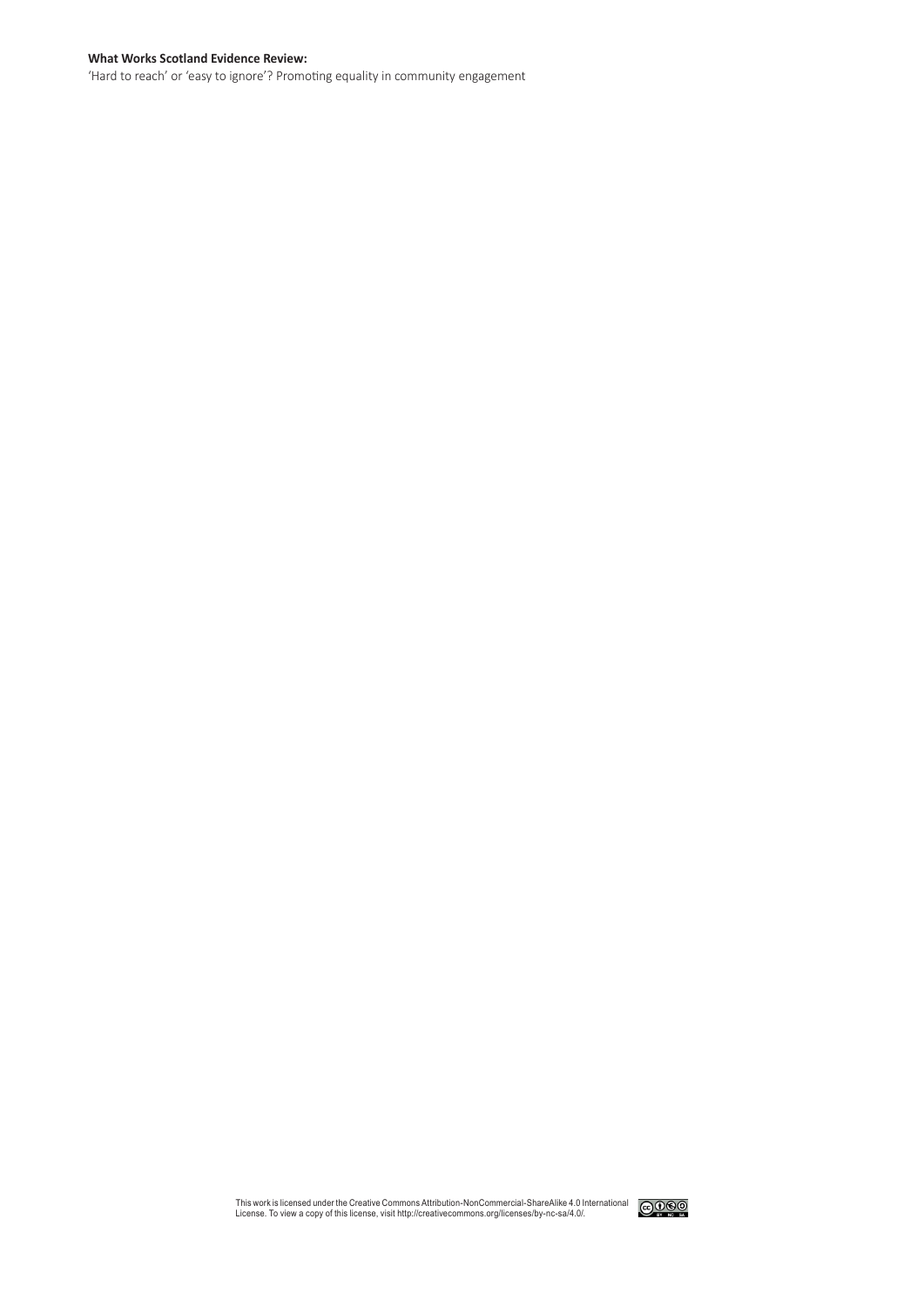This evidence review is one of a series of papers that What Works Scotland (WWS) is publishing to share evidence, learning and ideas about public service reform.

### **What Works Scotland**

What Works Scotland aims to improve the way local areas in Scotland use evidence to make decisions about public service development and reform.

What Works Scotland is working with Community Planning Partnerships (CPPs) and stakeholder partners to achieve its aims, namely to:

- Identify and better understand what is working and not working in public service delivery in Scotland, and how we can translate knowledge from setting to setting
- Contribute to the development of a Scottish model of service delivery that brings about transformational change for people living in different places across Scotland

What Works Scotland (2014-2017) is a collaborative between The Scottish Government, the Economic and Social Research Council (ESRC), The University of Edinburgh and the University of Glasgow.

### www.whatworksscotland.ac.uk

This report was produced by the What Works Scotland Evidence Bank. It was edited by Charlie Mills and designed by Dawn Cattanach.

### **Research team**

Dr Ruth Lightbody (lead researcher and author)

Dr Oliver Escobar (WWS academic lead on governance and community engagement)

Dr Sarah Morton (WWS co-director)

Karen Seditas (Evidence Bank lead, review co-ordinator)

### **Peer reviewer**

Professor Andrew Thompson, Chair of Public Policy and Citizenship, The University of Edinburgh

### **User reviewer**

Kaela Scott, Scotland Engagement Lead, Involve.

Additional review was provided by Dr Justine Geyer, Principal Research Officer, Local Governance and Reform Research, Scottish Government.

We thank the EHRC Scotland and Dr Peter Matthews and colleagues for the title 'Hard to reach', or 'easy to ignore'?

To cite this review: Lightbody, R. (2017) 'Hard to reach' or 'easy to ignore'? Promoting equality in community engagement, Edinburgh: What Works Scotland.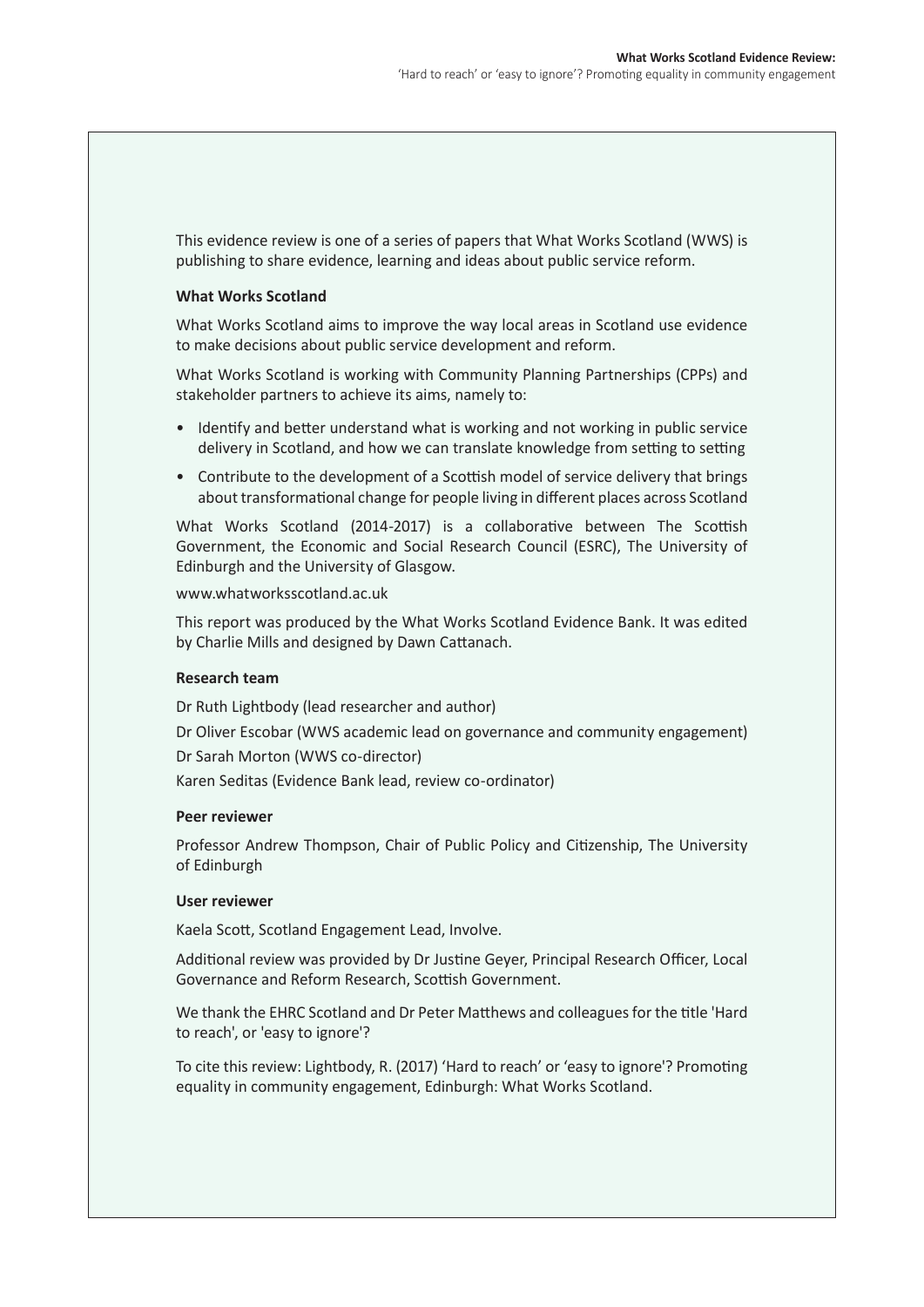### **What Works Scotland Evidence Review:**

'Hard to reach' or 'easy to ignore'? Promoting equality in community engagement

# **Contents**

| 1. |     |                                                                                                                     |  |  |
|----|-----|---------------------------------------------------------------------------------------------------------------------|--|--|
| 2. |     |                                                                                                                     |  |  |
| 3. |     |                                                                                                                     |  |  |
| 4. |     |                                                                                                                     |  |  |
|    | 4.1 |                                                                                                                     |  |  |
|    | 4.2 |                                                                                                                     |  |  |
|    | 4.3 |                                                                                                                     |  |  |
| 5. |     |                                                                                                                     |  |  |
|    | 5.1 | How is the relationship between equality and community                                                              |  |  |
|    |     |                                                                                                                     |  |  |
|    |     |                                                                                                                     |  |  |
|    |     |                                                                                                                     |  |  |
|    | 5.2 | What are the key dimensions and factors in the relationship                                                         |  |  |
|    |     |                                                                                                                     |  |  |
|    |     |                                                                                                                     |  |  |
|    |     |                                                                                                                     |  |  |
|    |     |                                                                                                                     |  |  |
|    |     |                                                                                                                     |  |  |
|    | 5.3 | What works? What are the most effective strategies and<br>approaches to ensure equality in community engagement? 16 |  |  |
|    |     | 5.3.1 Be prepared to be flexible and learn from past experiences 16                                                 |  |  |
|    |     |                                                                                                                     |  |  |
|    |     |                                                                                                                     |  |  |
|    |     |                                                                                                                     |  |  |
| 6. |     |                                                                                                                     |  |  |
| 7. |     |                                                                                                                     |  |  |
|    | 7.1 |                                                                                                                     |  |  |
|    | 7.2 |                                                                                                                     |  |  |
|    | 7.3 |                                                                                                                     |  |  |
|    | 7.4 |                                                                                                                     |  |  |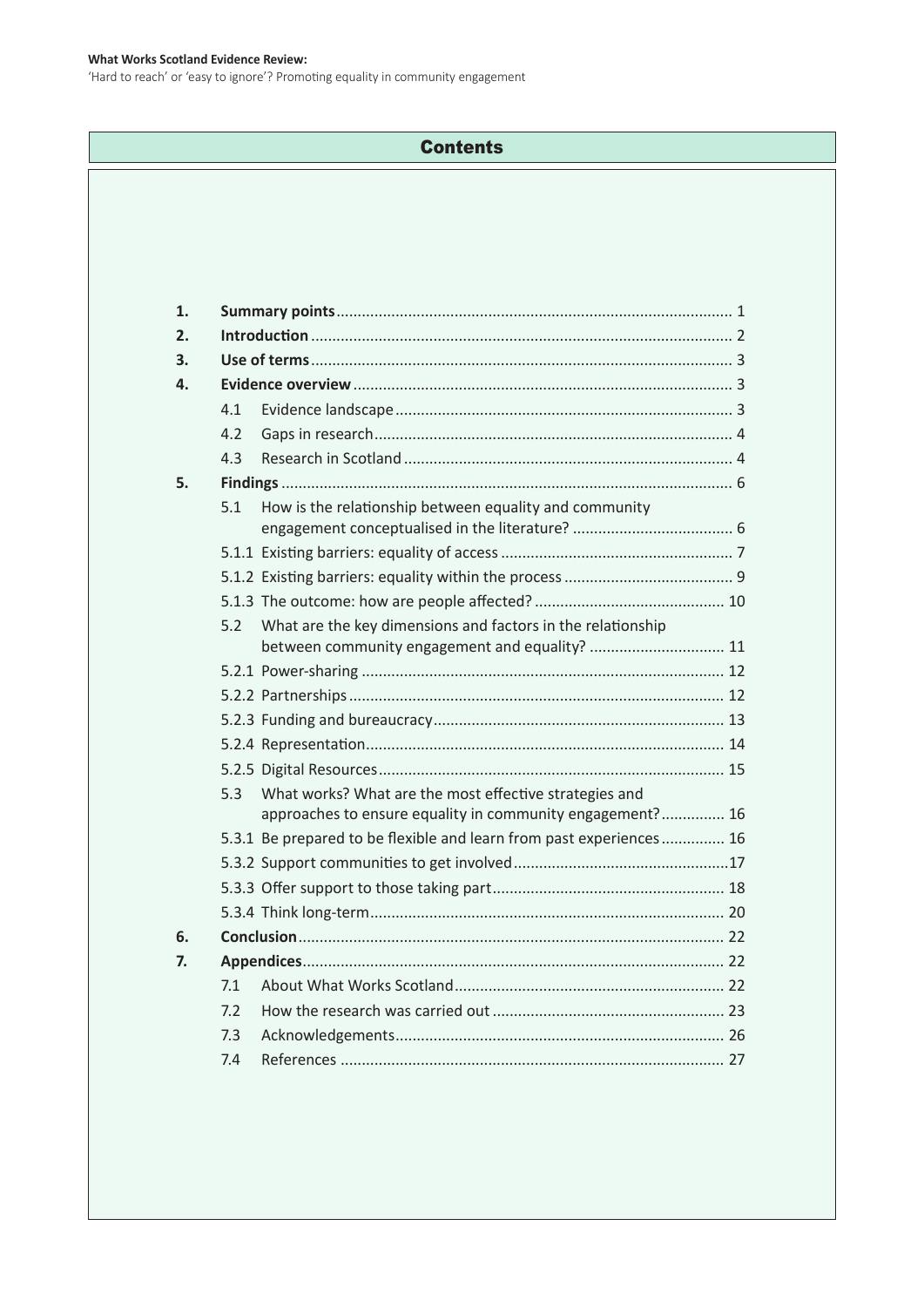## 1. Summary points

- • Groups that have been known in the past as 'hard to reach' are now more appropriately recognised as 'easy to ignore'. Those facing inequalities, sometimes multiple inequalities, are often easy to ignore due to the complexity of their situation, the difficulty of forming a solution and a lack of understanding from governments, organisations and programmes.
- • Communities are now recognised to exist beyond geographical areas therefore more needs to be done to tackle the inequalities faced by communities of identity (such as LGBT+ groups) and communities of interest (such as women's groups).
- Inequalities faced at large in society education, confidence, resources, responsibilities (work and caring), language barriers, disabilities – often constitute the key barriers that prevent people from taking part in community engagement processes in the first instance.
- • A focus on enabling access to participation is not enough. People frequently suffer from multiple barriers throughout the process of community engagement once they have managed to gain access.
- The complexity of ensuring inclusion in community engagement does not render itself to a one-size-fits-all solution.
- The know-how of skilled participation practitioners and community organisers is required. These individuals have a deep understanding of the craft of inclusive engagement as well as a flexible repertoire of strategies and techniques to implement it.
- • Local community engagement can overcome some barriersto inclusion, but there are structural inequalities in society (e.g. income, wealth) that are beyond the scope of influence of local processes.
- Power-sharing relies heavily on trust and openness; people are more open to collaborate in partnerships if they know what is involved and there is a clear shared purpose. Partnerships need to be forged between communities, third sector and governments but also between neighbourhoods, community groups, community development organisations and groups on the ground to better reflect the issues and needs of particular communities.
- • Respecting participants' investment of time and energy is key to long term participation and involvement. Recognition includes financial incentives, to ensure that people from low income backgrounds can get involved, and also remuneration, for those who need to take time off work and for help with childcare and transport. This affords greater levels of equity in taking part by lowering the barriers to participation.
- The role of community representative can be daunting for citizens. Many will never have spoken on behalf of their community or made decisions which will affect so many people. Greater support must be offered to ensure community representatives are not overwhelmed and put off taking part in the future.
- Community engagement initiatives need to be responsive and sensitive to the areas where they take place and the people that live there. More needs to be done to provide education, information and support to community members, including introducing 'technical friends' (individuals who can help translate any complexities associated with terminology or the participation process), community organisers and trained facilitators.
- • Effective facilitation can make the difference between productive and non-productive community engagement. Training and support must also be offered to facilitators and organisers to ensure that they are equipped to deal with a high-pressure role.
- Internet access is crucial for engagement in today's society. Better use of digital technology, such as social media, online forums, databases highlighting good practice and recording/streaming processes online, helps to gain insights from those who cannot access face-to-face community forums, but also encourages those that could get involved in the future, such as young people.
- There is little evidence on the long-term effects of taking part and not taking part in community engagement; more research is required in this area. Recognising who benefits from community engagement, and who does not, requires greater use of community impact assessments; equality impact assessments; strategic community assessments or auditing of the processes and longitudinal studies.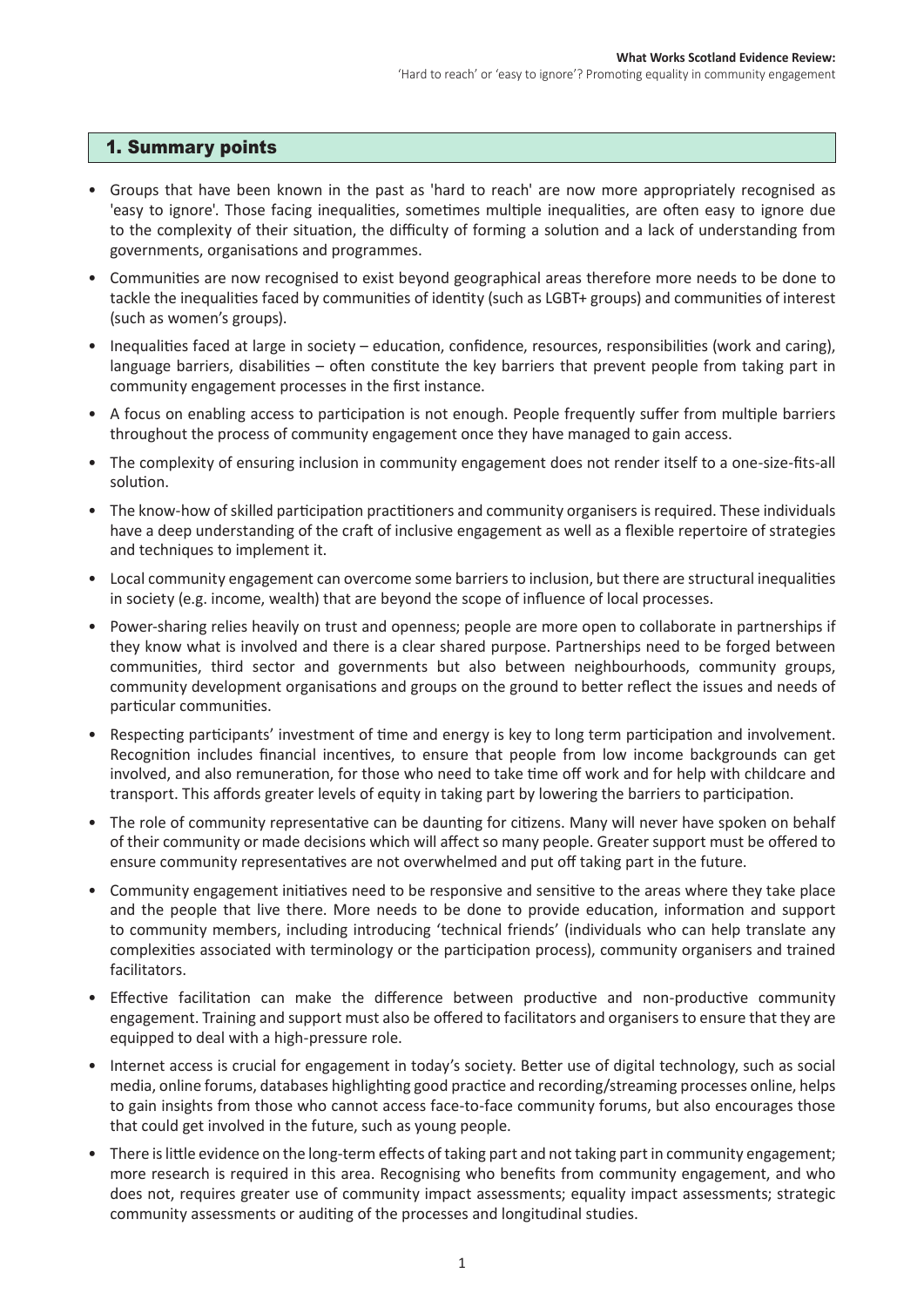## 2. Introduction

This review is part of the What Works Scotland (WWS) Work programme on community engagement and capacity building. It also follows from the Collaborative Action Research workstream, where WWS case study partners have highlighted Community Engagement as a cross-cutting theme. In addition, WWS National and Learning Partners have expressed sustained interest in the topic. Finally, equality and community engagement are central to core policy developments and frameworks that guide current public sector reform (i.e. Christie Commission on the Future Delivery of Public Services; Community Empowerment Act 2015; Fairer Scotland; Convention of Scottish Local Authorities (COSLA) Commission on Strengthening Local Democracy<sup>1</sup>).

The review will be relevant to the public and third sectors, as well as the research community in academia, government and activism. It aims to provide a resource for community engagement practitioners and policy workers. The key motivation for this review of the literature is to explore the intersection between community engagement and inequality. This is important because inequalities in health, wealth, income, education and so on, can be arguably seen as stemming from inequalities in power and influence (e.g. Lee et al. 2015; Bartels 2017). Therefore, community engagement processes can simply reproduce existing inequalities, unless they are designed and facilitated to distribute influence by ensuring diversity and inclusion.

Following the significant turnout for the Scottish Independence referendum along with the grassroots campaigns, information sessions, sub-groups and committees it is apparent that Scottish people wish to engage (COSLA 2014). Yet with only 34% of adults in Scotland expressing the desire to be more involved in council decisionmaking, according to the Scottish Household Survey (2016)<sup>2</sup>, it is necessary to understand why individuals and communities do not get involved in formal processes. Exploring the evidence around community engagement will give insights into how inequality impacts on people's ability to get involved and how these challenges can be overcome.

## About this review

This review examines what is being done to overcome inequality in community engagement focussing on evidence from Scotland and the UK. The evidence included highlights the difficulties in pursuing such a complex and critical action plan. The research findings are presented in Section 5 under three main headings:

- How is the relationship between equality and community engagement conceptualised in the literature?
- What are the key dimensions and factors in the relationship between community engagement and equality? (i.e. in terms of both process and outcomes)
- What Works? What are the most effective strategies and approaches to ensure equality in community engagement?

There are many definitions and discourses surrounding 'equality' and 'inequality'. The first section looks at the competing aspects of inequality including societal inequalities – such as socio-economic position, geographical location, gender, disabilities and education – as well asthe inequalities citizensface in accessing and taking partin citizen engagement processes. The second section looks at the key issues within citizen engagement highlighted by the literature, including power-sharing, partnerships, funding and bureaucracy, the role of representatives of communities and digital resources. Finally, the report reflects on some solutions for overcoming the challenges in tackling inequality in community engagement.

Each of these sections provides a summary of the main findings and encourages the readers to reflect on a number of Talking Points. Signposting to further reading is also provided. Details on how thisreview was carried out can be found in the appendices.

<sup>1</sup> http://www.gov.scot/resource/doc/352649/0118638.pdf http://www.gov.scot/Topics/People/engage/CommEmpowerBill http://www.gov.scot/Publications/2016/10/9964

http://www.localdemocracy.info

<sup>2</sup> http://www.gov.scot/Publications/2017/09/9979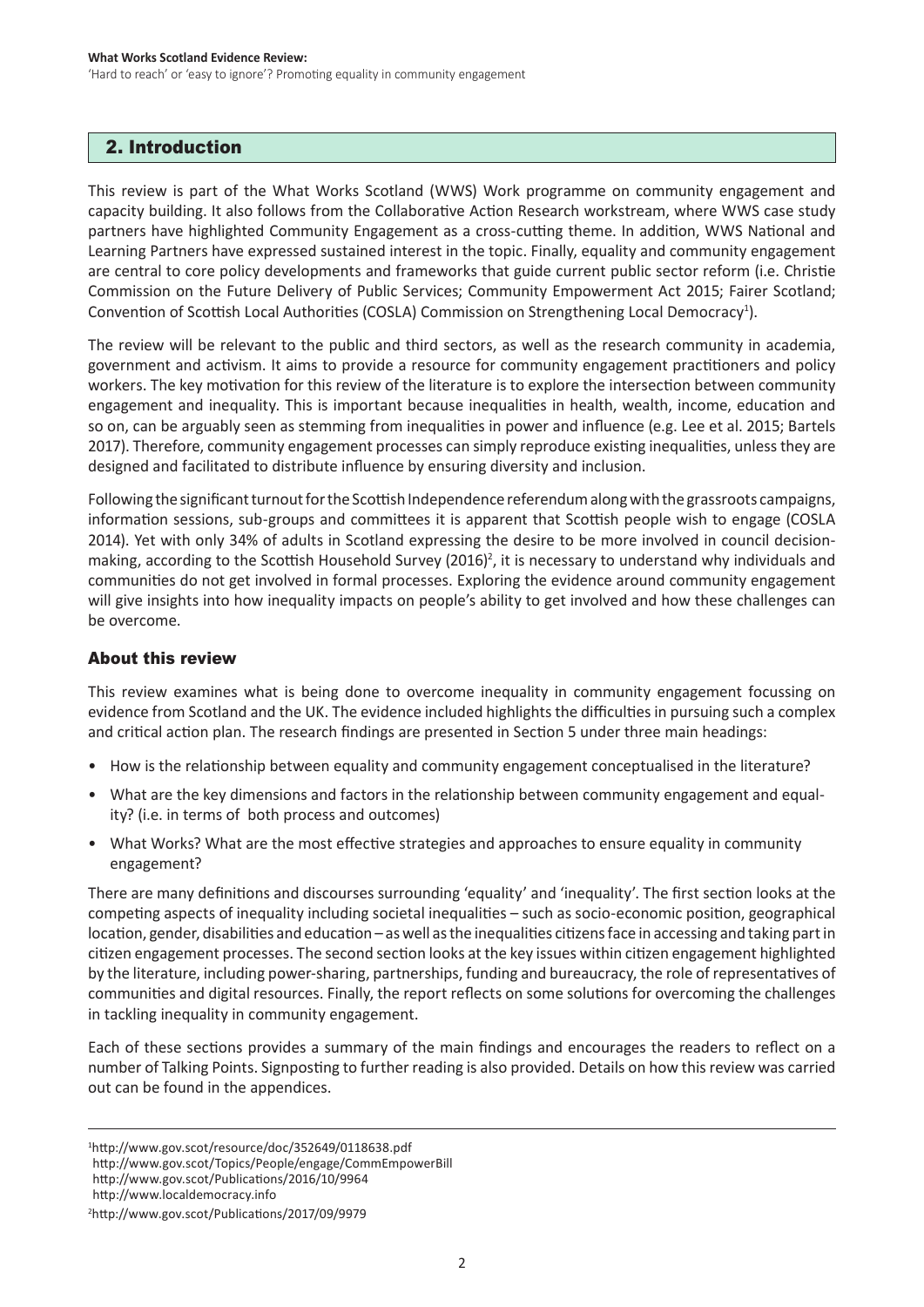## 3. Use of terms

**In/equality:** 'inequality' and 'equality' are used inconsistently and in a number of contexts to refer to a variety of situations. The degree to which someone faces in/equality or the context of that in/equality is not always the same or apparent to other people. In order to undertake a broad approach to the evidence review, our understanding here of inequality is when a person/group or community is unfairly or negatively impacted due to where they live; their personal characteristics or circumstances, or their lived experience. Equality is when people are treated fairly and equally, this may include different approaches in reaching that target. Section 5.1 discusses the different aspects of in/equality faced in community engagement.

**Equalities groups:** refers to those who face discrimination or social exclusion due to personal characteristics. These will include 'protected characteristics' as laid out in the Equality Act 2010<sup>3</sup>.

**Community:** is a group of people united by at least one common characteristic, including geography, identity or shared interest (NSfCE 2016: 8).

**Community engagement:** is when citizens and groups are actively involved in the future of their communities. This includes developing relationships between communities, community organisations and public and private bodies to shape and implement policies, strategies and decisions, and identify community needs (NSfCE 2016: 6).

**Deliberative democracy:** is a form of democracy that emphasises communication, in particular the use of reasoned dialogue and deliberation as the foundation for informed policy and decision-making. Deliberative democrats argue that the process of decision-making is just as important as the outcome (see Escobar 2011: 34; Dryzek 2010).

**Democratic innovations:** are newly formalised ways of engaging citizens in policy, legislative and constitutional decision-making. These are institutions which offer citizens a formal role in political decision-making, essentially readdressing the power balance between citizens, interest groups and politiciansin representative democracies (Smith 2009; Elstub and Escobar forthcoming 2018) including mini-publics, participatory budgeting and digital innovations.

**Social cohesion:** the willingness of people to form partnerships and work together for a common purpose. A cohesive society creates a sense of belonging and trust for its members which contributes to upward mobility (OECD 2011).

# 4. Evidence overview

## 4.1 Evidence landscape

from public policy, local governance, social policy and environmental justice and management. The subject<br>areas where it is most prominent in the UK includes ecology, urban regeneration, health, young people and There is a wealth of evidence on community engagement and issues of equality. This review includes evidence areas where it is most prominent in the UK includes ecology, urban regeneration, health, young people and deliberative democracy; although gender and education feature too.

## Community engagement around the world

The topic of community engagement features heavily in academia and public policy all over the world, including Australia, China, the Americas and Europe. Community engagement is sought from local to supranational level, by national governments, the European Union (EU), the United Nations(UN), and transnationally between single nations, for example the United States and Canada. The geographical focus of this review is primarily centred on Scotland, with a secondary interest in the UK. Approximately half of the evidence included in this review focuses on the Scottish context, while the rest looks at the UK as a whole. The reviews carried out on the UK include some examples or case studies from Wales, Northern Ireland, Scotland and areas in England including but not limited to, Sheffield, Manchester and Cornwall. A selection of articles included focus on Australia, Ireland and Canada.

<sup>3</sup> See https://www.equalityhumanrights.com/en/equality-act/protected-characteristics; and boxes 2 and 3 in this paper on page 6.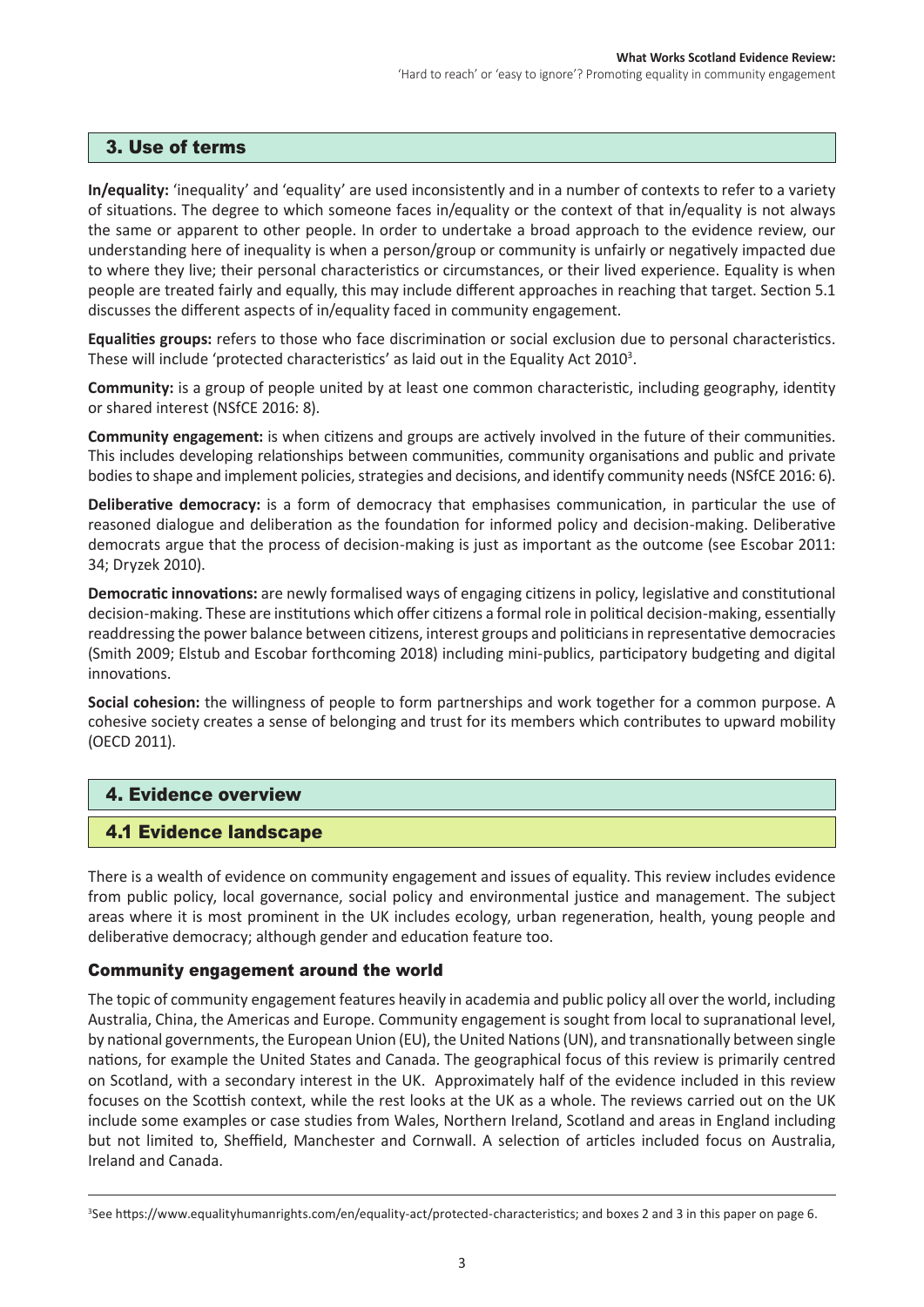## Research and focus

There is a great catalogue of theoretical articles on community engagement. Many focus on why inequalities should, or could, be overcome rather than on how they are. The literature predominantly discusses/theorises how particular programmes (neighbourhood organisations, stakeholder meetings, community groups) promote equality; or review policy initiatives implemented by the Scottish or the UK government, including Area-Based Initiatives (ABIs) and Social Inclusion Partnerships (SIP). There are also articles that focus on why community engagement in research will lead to equality. The last ten years has seen an increase in the amount of empirical<sup>4</sup> work included in the peer-reviewed<sup>5</sup> literature, possibly due to the availability of funding for research projects on this subject from the Scottish Government and university research centres. The grey<sup>6</sup> literature is encouragingly diverse and varied on the subject matter with reports evaluating Police Stop and Search procedure; reviewing SIPs, mini-publics, housing, education; and the inclusion of particular communities such as the LGBT+ community, youth engagement and geographical communities.

## Methods

The peer-reviewed literature largely comprises of evidence reviews focusing on community empowerment programmes, deliberative processes and stakeholder meetings; including reviews of existing policies, evaluations of participatory processes and innovative programmes or case studies. Various analytical frameworks have been applied within the literature and a mix of qualitative research methods such as surveys, interviews and focus groups. Methods of analysis include ethnography and case study analysis. The quantitative studies make use of existing data, including the Scottish Index of Multiple Deprivation, and carry out statistical analysis of new data collected through interviews and surveys. Much of the grey literature uses qualitative methods too interviews, focus groups, surveys, case studies and evaluation and observation work.

## 4.2 Gaps in research

A number of gaps are evident following the review of the existing literature focusing on the Scottish context. The academic literature isslow to be released following many of the remarkable projects and initiativesthat are taking place, and are often limited in detail due to standardised article formats. More details are required about projects, including organisation, best practice and lessons that can be taken from existing formats and what can be achieved through new formats. The review also highlighted that there is little follow-up evidence of how people felt following their involvement in community engagement projects. More could be done to understand the long-term implications of participation, or non-participation, and how it impacts on people's lives beyond the process. This will include looking at how people cope with the task in terms of workload and responsibility, but also how people feel about being held accountable for, or being left out of, decision-making.

## 4.3 Research in Scotland

In Scotland, the drive towards community engagement has been deliberate. New and innovative designs of community participation have been trialled by the ScottishGovernment, including focus groups, public dialogues, participatory budgeting, mini-publics, community action research, social media campaigns and online surveys and petitions (NSfCE 2016) leading to a wealth of literature and research in a Scottish context (Stafford et al. 2003; Breitenbach 2006; Mayne 2010; Davidson and Stark 2011; Roberts and Escobar 2015; Harkins et al. 2016; Smith et al. 2017).

Community engagement has been promoted in a number of key areas including, though not limited to, health, environment (renewables) and urban regeneration (both of which include land-use and planning),

<sup>4</sup> In the context of this review, studies were deemed to be empirical if they followed a documented process to collect and / or collate and analyse data to answer specified research questions.

<sup>5</sup> Peer review is a process used to ensure the quality of academic work through a process of academics with similar expertise reviewing each other's work.

<sup>6</sup> Grey literature refers to documents that are not found through publishers or databases, such as company reports, reports published by not-for-profit organisations, and conference reports. Such literature is generally not peer reviewed.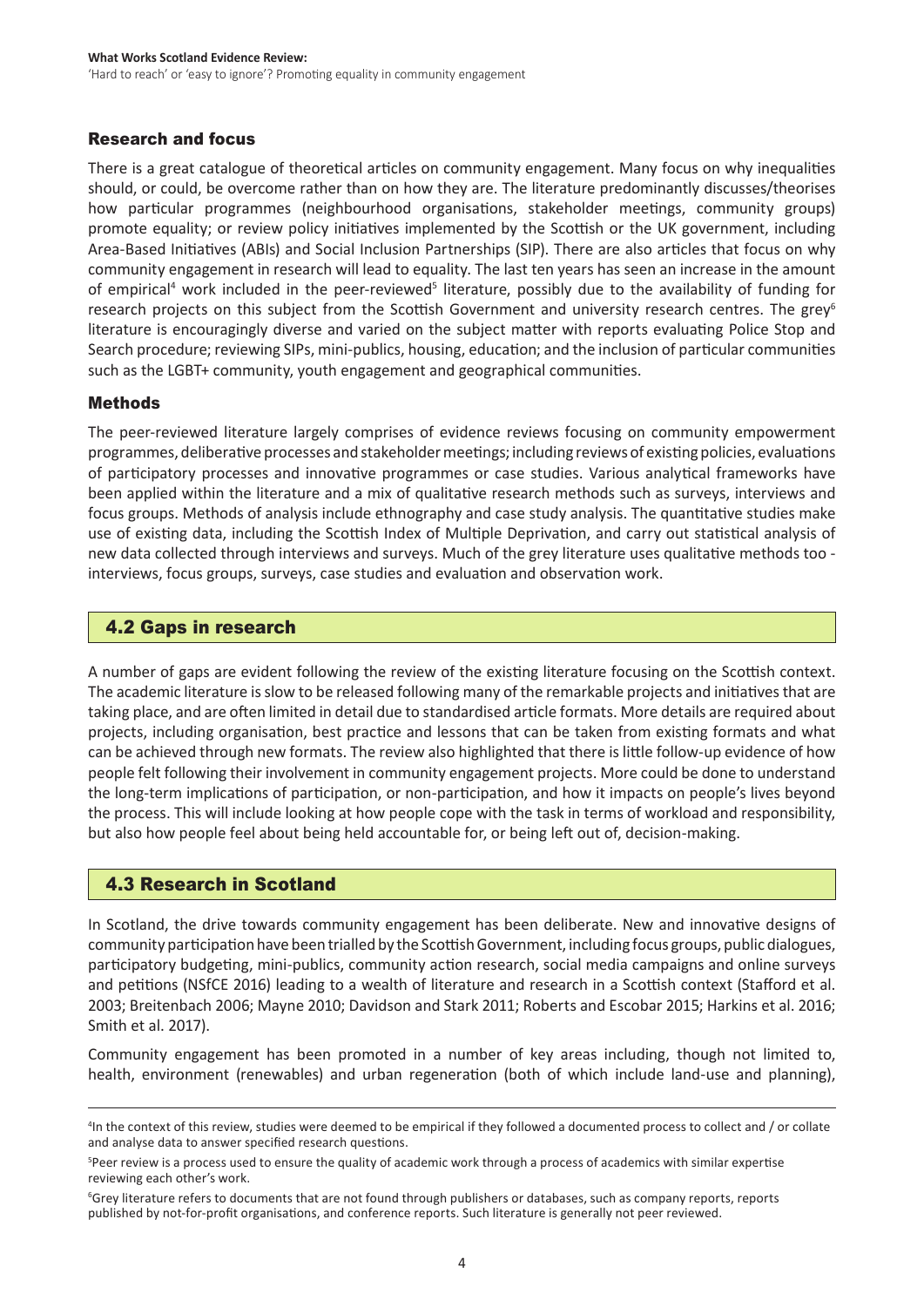gender, education, youth involvement, housing rights and policing (see Nixon et al. 2001; Stafford et al. 2003; Breitenbach 2006; Peel and Lloyd 2007; Carlisle 2010; Muir and McMahon 2015; Kelleher et al. 2014; Roberts and Escobar 2015).

Important research has been carried out looking at place-based policies in Scotland (Matthews et al. 2012); as well as housing (McKee 2007), gender (McLaughlin 2009) and partnerships in public services (Cook 2015). This has included projects through the Boundary Commission<sup>7</sup>, Marine Scotland, Police Scotland, the Big Lottery, What Works Scotland and Health Scotland (Harkins et al. 2016; Cook 2015; Carley et al. 2000; O'Neill et al. 2015) which have had varying degrees of success. Further attention from the Scottish Government has been directed on the work place, education and funding in an attempt to mainstream equality.

Positive outcomes from community engagement include project and service delivery that better responds to communities' needs, and local knowledge and skills effectively used in improving the community experience<sup>8</sup>.

Clear guidelines on best practice and lessons learned have been set out by the National Standards for Community Engagement (NSfCE 2016); the Community Engagement 'How To' Guide; the Community Engagement Community Planning Toolkit; the Visioning Outcomes in Community Engagement (VOiCE) online platform; Education Scotland and Learning Connections Guide on Community Learning and Development activity with equalities groups (2010); Community Engagement: A Critical guide for Practitioners (2017) and the Community Empowerment (Scotland) Act introduced in 2015<sup>9</sup>. This learning allows policy-making to better reflect smaller and diverse communities and seek greater levels of social cohesion in a time of increased globalisation and diversity. The Scottish Government website<sup>10</sup> states that:

*Scotland's communities are a rich source of energy, creativity and talent. They are made up of people with rich and diverse backgrounds who each have something to contribute to making Scotland flourish. Central and local government needs to help communities to work together and release that potential to create a more prosperous and fairer Scotland.*

The NSfCE (2016) sets out a particular framework for researchers and organisers highlighting good practice; these include seven national standards $11$  (see box 1).

## **BOX 1: National Standards for Community Engagement**

- ► Inclusion: identify and involve the people and organisations affected by the focus of the engagement.
- $\blacktriangleright$  Support: identify and overcome barriers to participation.
- ➤ Planning: make sure there is a clear purpose for the engagement, which is based on shared understanding of community needs and ambitions.
- $\triangleright$  Working together: work effectively together to achieve the aims of the engagement.
- ▶ Methods: use methods of engagement that are fit for purpose.
- ➤ Communication: communicate clearly and regularly with the people, organisations and communities affected by the engagement.
- ➤ Impact: assess the impact of the engagement and use what has been learned to improve our future community.

7 See http://egenda.dumgal.gov.uk/aksdumgal/images/att7618.pdf

8 More information can be found at following links: https://beta.gov.scot/policies/equality/

http://www.gov.scot/Resource/0042/00421238.pdf http://www.parliament.scot/ResearchBriefingsAndFactsheets/S4/SB\_11-50.pdf See Scottish Government Community Funds http://www.gov.scot/Topics/Built-Environment/regeneration/communityfunds and NSfCE http://www.voicescotland.org.uk/

9 The guidelines can be found at the following: http://www.gov.scot/resource/doc/94257/0084550.pdf http://www.gov.scot/ Topics/People/engage/HowToGuide http://www.scdc.org.uk/community-engagement/ http://www.scdc.org.uk/what/voice/ http://www.communityplanningtoolkit.org/sites/default/files/Engagement.pdf http://journals.ed.ac.uk/ojs-images/concept/ community-engagement.pdf

<sup>10</sup>http://www.gov.scot/Topics/People/engage (accessed June 2017)

<sup>11</sup>The seven NSfCE can be found here: http://www.scdc.org.uk/what/national-standards/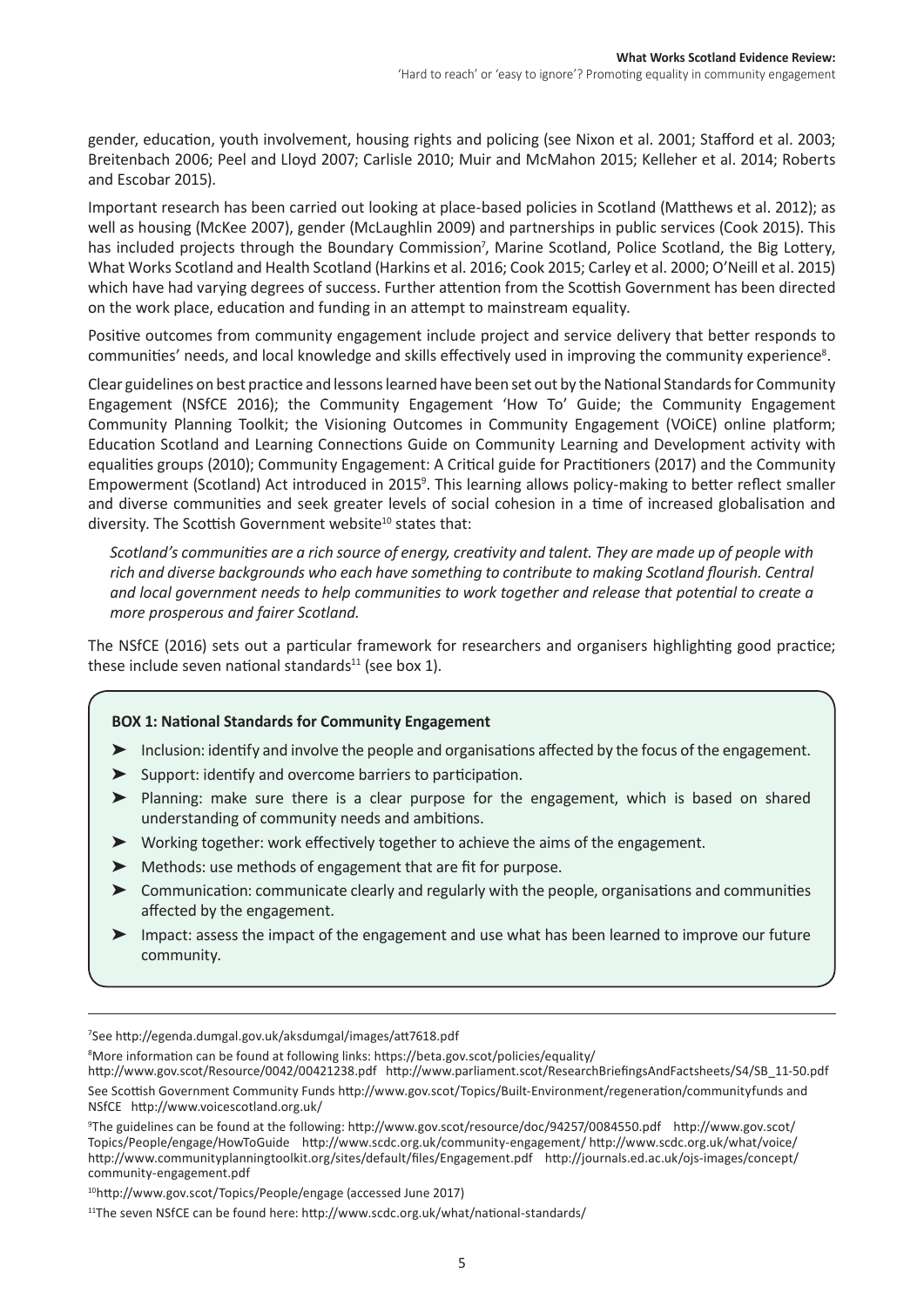Efforts made to achieve the national standards in Scotland and examples can be seen through organisations and planned events such as the Health and Social Care Integration consultation; the Diversity and Equality Alliance; 'Our Rights, Our Voices' and many community based projects<sup>12</sup>. Much has been done and achieved but as the report will show, more is to be done if equality is to be achieved through community engagement.

# 5. Findings

# 5.1 How is the relationship between equality and community engagement conceptualised in the literature?

There are key terms that need unpicking in order to better understand and tackle inequality of engagement. Many terms are multifaceted and open to interpretation, these include terms such as equality, 'hard-to-reach' and 'easy-to-ignore' which are often depicted differently in the literature.

The term 'equality' is particularly problematic. There are different ways of defining equality, including 'equal treatment', 'equity', 'fairness' and 'justice' and various approaches to achieving it, be it 'equality of opportunity' or 'equality of outcome', according to Glasgow's Learning Equalities Online Toolkit<sup>13</sup> and Community Learning and Development activity with equalities groups  $(2010)^{14}$ . Very often equality will be coupled with the term diversity, highlighting the need to recognise and value differences (see box 2 and 3).

## **BOX 2: Defining Equalities Groups**

Those who face discrimination or social exclusion due to personal characteristics, including:

• age • disability • gender • race or ethnicity • language • faith, religion or belief • sexual orientation • gender identity • marriage or civil partnership • pregnancy or maternity • socio-economic hardship

(Source: Education Scotland, Same Difference 2010)

### **BOX 3: Communities that fall under the heading of equality groups:**

• Minority ethnic groups • people with disabilities • faith communities

• LGBT+ people • older people • young people

(Source: Education Scotland, Same Difference 2010)

**Groups that have been known in the past as hard-to-reach are referred to as easy-to-ignore in this report, as well as more widely** (Matthews et al. 2012; Muir and McMahon 2015; Nelson and Taberrer 2017).

Hard-to-reach groups are labelled as such because they are considered difficult to reach by researchers/policymakers and organisations. According to Ellard-Gray et al. (2015) this can be due to their geographical location; their social position (i.e. class) and/ or because they are vulnerable, often due to some form of discrimination.

The term easy-to-ignore recognises that it is more complex than groups just being hard-to-reach: these groups are ignored because it is easier than tackling the diverse and hugely complicated barriers that some people face. There are structural and epistemic weaknesses in many of the outreach programmes, policies and projects which fail to recognise the needs of many groups and individuals. These groups are often referred to as 'less visible', 'vulnerable groups' and 'seldom heard' in the literature (yellow book ltd 2017; Ellard-Gray et al. 2015; Kelleher et al. 2014; Iriss 2011).

 $12$ For examples of the projects and democratic innovations in Scotland and how they are supported see: NSfCE (2016: 10-23), http://www.voicescotland.org.uk/ https://www.communitydevelopmentalliancescotland.org http://www.communityscot.org.uk https://pbscotland.scot; http://www.dtascot.org.uk http://www.alliance-scotland.org.uk https://www.surf.scot; http://inclusionscotland.org

<sup>13</sup>See http://equalities.glasgowslearning.org.uk/the\_basics/what\_do\_we\_mean\_by\_equalities\_groups

<sup>&</sup>lt;sup>14</sup>See http://www.i-develop-cld.org.uk/pluginfile.php/209/mod\_resource/content/1/SameDifference\_tcm4-863909.pdf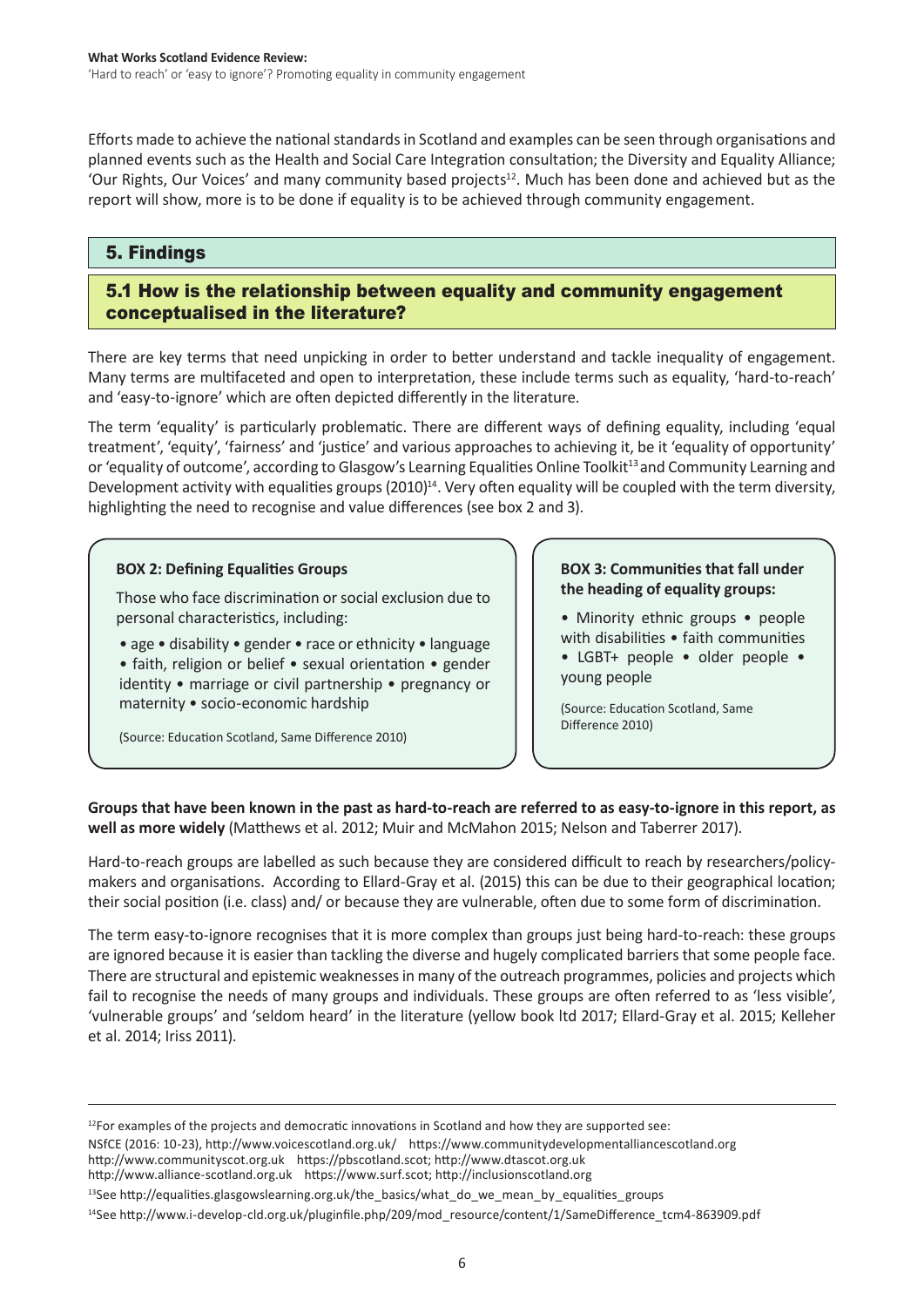**More recently it has been recognised that our understanding of 'community' must be expanded.** The Community Empowerment Act (2015) states that the term '…'community' includes any community based on common interest, identity or geography'. Yet policy very often focuses on area-based initiatives which concentrate on implementing change in very specific geographical communities in the form of Community Planning Partnerships and Social Inclusion Partnerships in Scotland, and the New Deal for Communities in England tackling some of the most deprived areas<sup>15</sup> (Goodlad et al. 2005; Carlisle 2010).

Matthews et al. (2012) highlights the difficulty associated with underestimating the complexities of communities: 'In Scotland it is easy to presume that the most deprived neighbourhoods are homogenous, working class and White'. As communities exist more widely than communities of place, place-based policies may be overlooking communities who are challenged by more than one characteristic, such as communities of interest and identity (yellow book ltd 2017). Long term this means that it is not enough to focus on geographic regions to tackle exclusion but it requires a more sophisticated understanding of the spatial distribution of equalities groups (Matthews et al. 2012: 3) and the level of impact on those who community engagement seeks to help.

**The structural inequalities embedded in society mean that people are approaching participation processes from very different backgrounds and viewpoints,** in terms of income, age, location, gender and so forth (Carlisle 2010). Brighouse (2002: 52) highlights that there is a paradox connected with the implementation of participation and deliberative processes under a capitalist system. As participation is not challenging structural issues, such as economic inequalities, this cannot offer greater levels of political equality as some have access to resources that others do not (Barker 2005; Goodlad et al. 2005; Carlisle 2010; Attree et al. 2011). This means that there is a limit to what local community engagement can do in the face of structural inequalities. Social cohesion cannot deliver an equal political playing field because those without resources are ill-equipped to challenge those with power (Brighouse 2002; Bartel 2017).

The following section focuses on how citizen engagement and inequality are conceptualised in the literature. Two key dimensions, equality of access and equality within the process, are explored in turn. The limited evidence available on the personal outcomes of participation in community engagement is then discussed.

# 5.1.1 Existing barriers: equality of access

The challenges and barriers different people face when accessing community engagement vary greatly. We know that people in low earning households, who have lower levels of education or live in deprived areas are consistently less likely to participate in civic activities (Marcinkiewicz et al. 2016) therefore they are less likely to have their needs and wants reflected in the outcome. But why is this the case?

Blake et al. (2008: 31) describe how barriersto participation can manifest in a variety of ways: Practical barriers: lack of resources (information, understanding of process), transportation or childcare; Personal barriers: lack of confidence or language issues; Socio-economic barriers: people in low earning employment working more than one job and haven't the time and/or unstable position of asylum seekers; and Motivational barriers: scepticism that taking part will make a difference or that the government will take them seriously. This synopsis can be witnessed in much of the evidence which looks at citizen engagement in Scotland (Hamer 2015; Miller et al. 2015; Mackie and Tett 2013; Matthews et al. 2012; Carlisle 2010). Communities can face one or all of these barriers when attempting to enter community engagement processes.

# Equalities groups in decision-making

Complications arise when attempting to implement a 'one size fits all' approach to the sort of difficulties facing equalities groups. Women are often disadvantaged due to domestic and caring responsibilities, lack of confidence, poverty and other issues including language, cultural barriers and stereotyping (Blake et al. 2008: 47; McLaughlin 2009). The struggles women face though are specific to region, situation, age, employment, childcare provisions, race, ethnicity, religion and so forth. Therefore, 'women's issues' cannot be easily addressed by one policy or initiative due to the scope of the problem and the diversity of women as a 'group' or community (Breitenbach 2006).

<sup>15</sup>See http://www.improvementservice.org.uk/documents/research/place-based-approaches-report.pdf Muscat (2010) http://www.cles.org.uk/wp-content/uploads/2011/01/Area-Based-Initiatives-do-they-deliver.pdf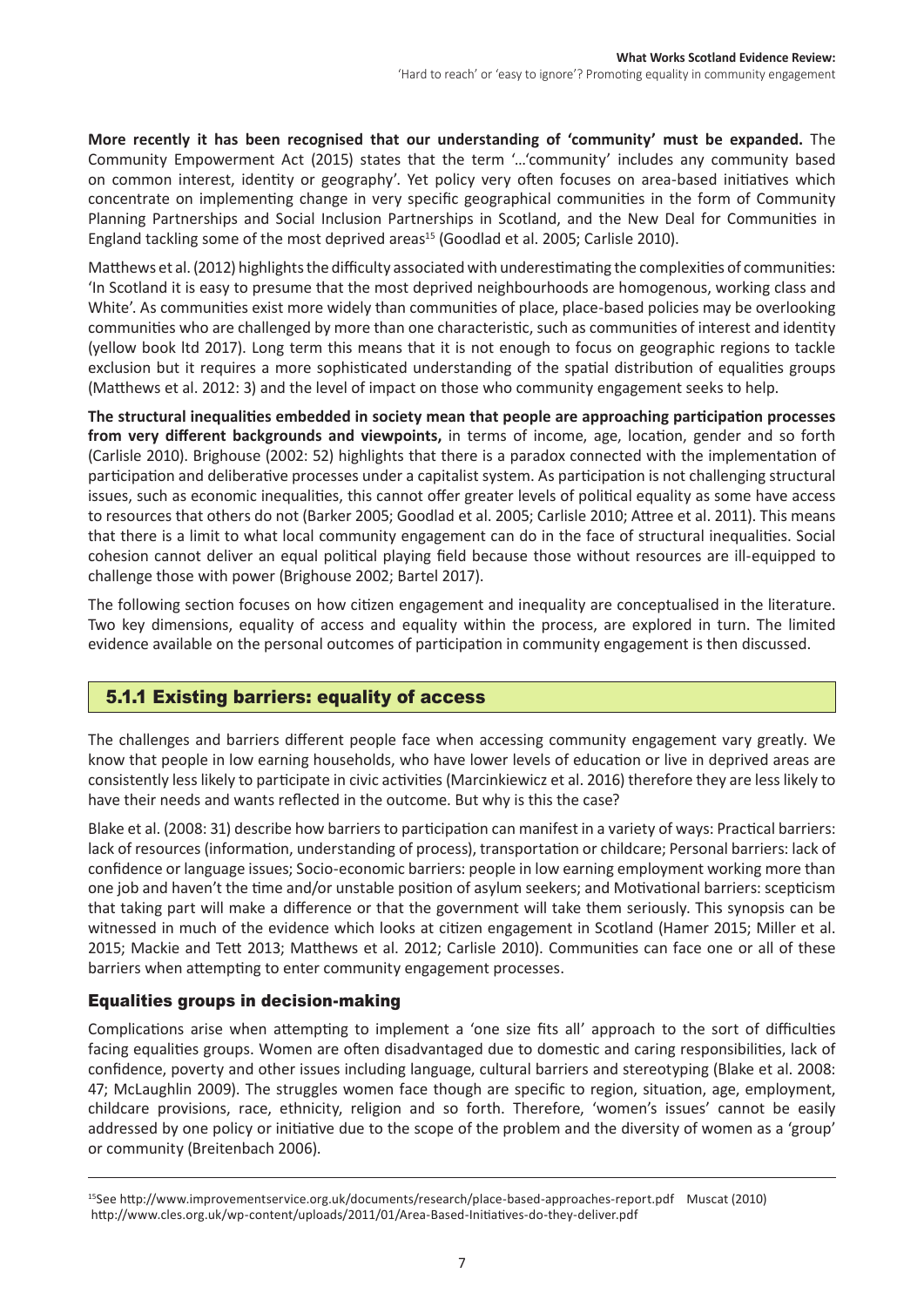People that face racial discrimination are likely to be grouped in the same category, scarcely recognizing the distinct sub-categories that exist within these groups; single parents, ethnic groups, elderly people, people with disabilities and so forth. Blake et al. (2008) highlight that separate groups may be 'clumped together' (denoted by the popular term Black Asian and Minority Ethnic (BAME) communities) and are often assumed to be respectively homogenous but whose wants and needs are fundamentally different (Blake et al. 2008: 32).

Fear of discrimination can keep groups from entering community engagement initiatives (McClean and O'Connor 2003). This can affect people with disabilities, immigrants, young people and the senior demographic. People with disabilities are not helped to participate usually due to the budget restrictions that many organisers face, as well as their own financial restraints, issues of accessibility, and because organisers rarely understand the challenges that people with disabilities face (Attree et al. 2011: 255). Community engagement processes often require participants move about, stand or sit for long periods of time and this can be also be difficult for older people (Edwards 2002).

# Young people and children in decision-making

The Scottish Government has made substantial progress in involving young people and children in decisionmaking. This is based on the United Nations Convention on the Rights of the Child to express their views freely and have their opinions heard (UNCRC Article 12)<sup>16</sup>.

Participative processes involving children and young people in Scotland have included a number of consultation and engagement activities on topics such as children's rights, health inequalities, anti-social behaviour and climate change<sup>17</sup> as well as the establishment and work of the Scottish Youth Parliament; involving 4200 young people in participatory budgeting (Harkins et al. 2016) and a Strategic Plan (2016-2020) which builds on work carried out from 2012-2016. Yet recognition must be given to the barriers young people face in accessing the political process.

Evidence suggests that young people that do participate tend to be those that are 'confident, well-educated, articulate, socially orientated, older children' who are part of youth and school organisations (Carnegie UK Trust 2008; Kelleher 2014). As Mackie and Tett (2013: 392) note, 'The position of equality of opportunity taken by the Scottish Government – rather than equality of outcome – ignores the impact of factors such as poverty and race which serve to marginalise young people at an early age', deeply impacting on young people's life chances and choices.

Young people are being sent a mixed message: they are encouraged to take an interest in shaping their futures but do not have the right to vote until they are 18 in the UK. As Nancy Fraser sums up, the conditions of a just society require 'social arrangements that permit all members of society to interact with one another as peers' (Fraser 2003: 38). The Scottish Government raised this issue and reduced the voting age to 16 for the Independence Referendum in 2014. The law was subsequently changed in Scotland to lower the voting age for Scottish Parliament and local government elections to 16, but if young people are expected to be invested in their future this seems a basic step $18$ .

Bessant (2004) considers that 'young people are understood to be members of society in so far as they belong to it, but have that bare presence without inclusion or representation'. Young people themselves have highlighted that there is no point taking part if they are not consulted from the beginning; 'People consulting should not assume young people are going to like adult ideas and give the responses adults want, but ask for young people's own ideas' (cited Stafford et al. 2003: 365). It is often assumed that young people are disinterested or ill-equipped to take part in politics and will just reflect the opinions of those around them, such as their parents or teachers (Eichhorn 2017).

Young people are more likely to be stopped and searched by police (O'Neill et al. 2015; Miller et al. 2015); have significant levels of unemployment and are expected to work for low wages (Roberts 2011; Mackie and Tett

<sup>16</sup> https://www.unicef.org/crc/files/Rights\_overview.pdf

<sup>17</sup>See Scottish government http://www.gov.scot/Topics/People/Young-People/families/youth-work-participation

 $18$ For more information on young people participating in the Scottish referendum see Eichhorn (2017): http://www.centreonconstitutionalchange.ac.uk/blog/young-voters-and-referendum-%E2%80%93-legacy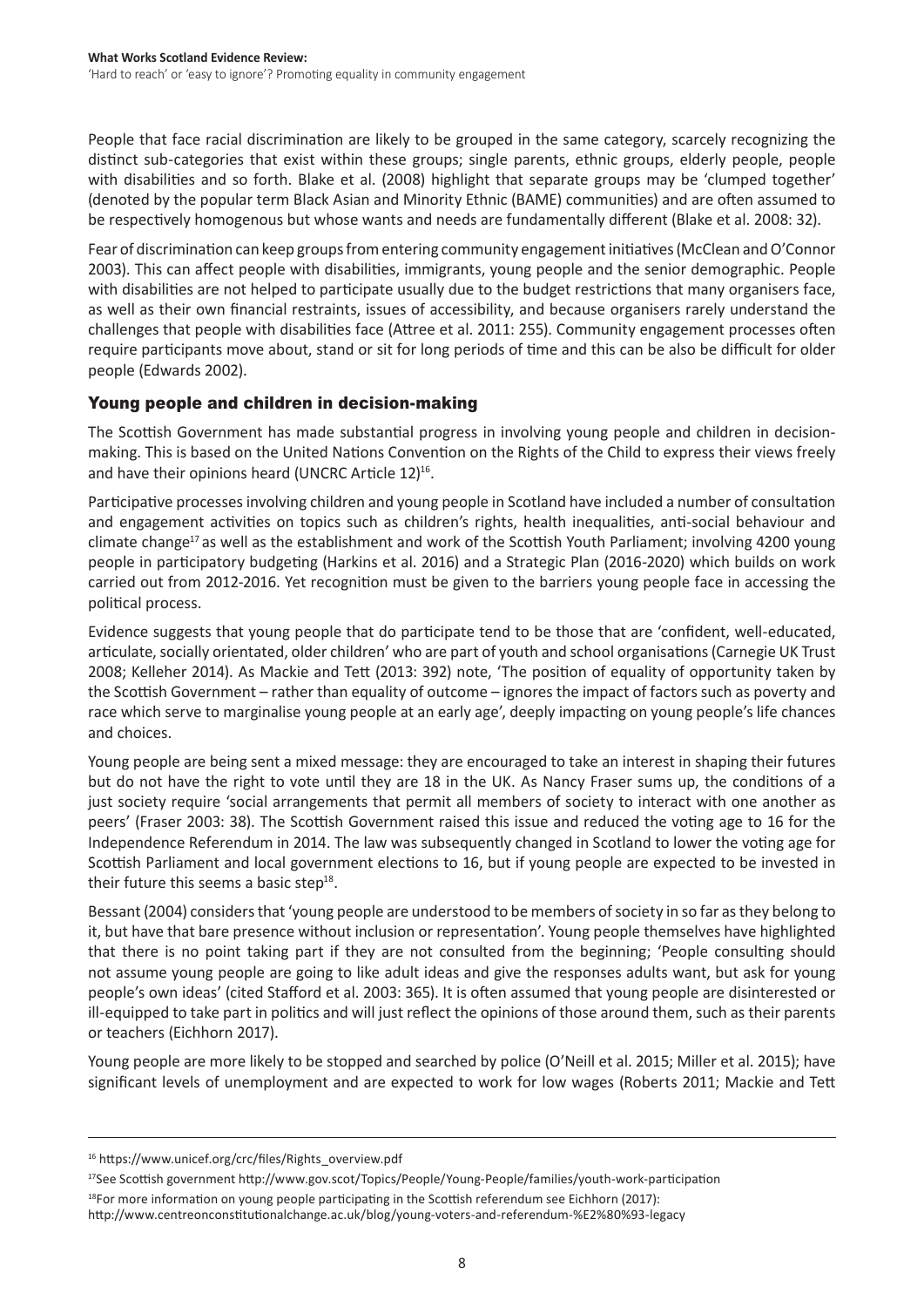2013). Miller et al.'s (2015: 473-4) study notes that young people who feel ostracised or marginalised in society are less likely to get involved or feel that they can get involved which 'causes some of them to push back or lose faith in more formal structures within the community'. Formalised structures include the police, schools and social services. Consequently young people can feel misunderstood and misrepresented.

## Trust in the process

A further barrier to participation is trust in organisers, policy makers and researchers. Many members of the public are reluctant to enter the participatory process through fear that they won't be listened to; that the process is tokenistic or that their ideas will not be acted on (Stafford et al. 2003; Todd and Zografos 2005; Attree et al. 2011; Ellard-Gray et al. 2015).

Arnstein historically highlighted that participatory processes, including community engagement, can be used as a one way process designed to placate the public and make them feel heard without having any real influence over the outcome (see Arnstein 1969 for her useful framework). Therefore, people can be understandably suspicious about getting involved when they have seen few results for their efforts. Community engagement projects can be off-putting depending on people's experiences. In turn, these experiences can foster a virtuous circle of participation or a vicious circle of cynicism and distrust.

Barriers exist in getting involved with community engagement and equality of access is a troubling starting point setting out considerable challenges for organisers and communities

# 5.1.2 Existing barriers: equality within the process

**Gaining access to community engagement processes does not guarantee the same level of control over the outcome.** Historically, many academics support the claim that those facing inequalities, or discriminated in society, will face the same barriers within community processes (Mansbridge 1983; Fraser 1992; Sanders 1997; Young 2000). Iris Marion Young (2000) famously refers to this as 'internal exclusion'.

**Groups struggling with different challenges may face internal exclusion.** For example, they may have low levels of education; struggle with health and/or mental health issues; have hearing impairments; use English as a second language; or have low confidence particularly in the presence of dominant participants (Goodlad et al. 2005; Carlisle 2010). Further to this, in many instances the challenge is not necessarily getting people to participate or engage but actually ensuring that the dynamics of that participation are fair.

**Language barriers exist beyond English as a second language to include those who are unfamiliar with the language of a formal setting.** Participants may have difficulty with overly technical descriptions and jargon. As Roberts and Escobar (2015: 102) perceptively note 'it is not simply a matter of sharing airtime equitably – some people can do more with less time' which means that certain participants are more forceful or more persuadable (Sanders 1997; Fischer 2009). As Roberts and Escobar (2015: 109) warn there may be dominant speakers using 'privileged language' and excluding others.

**Gender:** Sanders' study found that it was predominantly white males who spoke most and tended to lead the conversations in participatory processes (Sanders 1997: 366). This pattern does not seem to have changed in recent years, a study by Han et al. (2015: 11) also found that men spoke disproportionality more than women during participatory processes.

**Level of education:** Roberts and Escobar (2015: 39) found that those with higher education – university and upwards - were more likely to get involved in a process than those without, with just under half of their participants holding some sort of university qualification. Han et al. (2015) also report that those with a college degree were more likely to participate over those without.

**People with disabilities** have been reported to find their role diminished or even 'demoralising' (Attree et al. 2011: 255) due to their limitations of movement and limited understanding of their needs during participatory processes.

In order to understand and facilitate change, a strategy which considers who is taking part and who is not must be undertaken by organisers.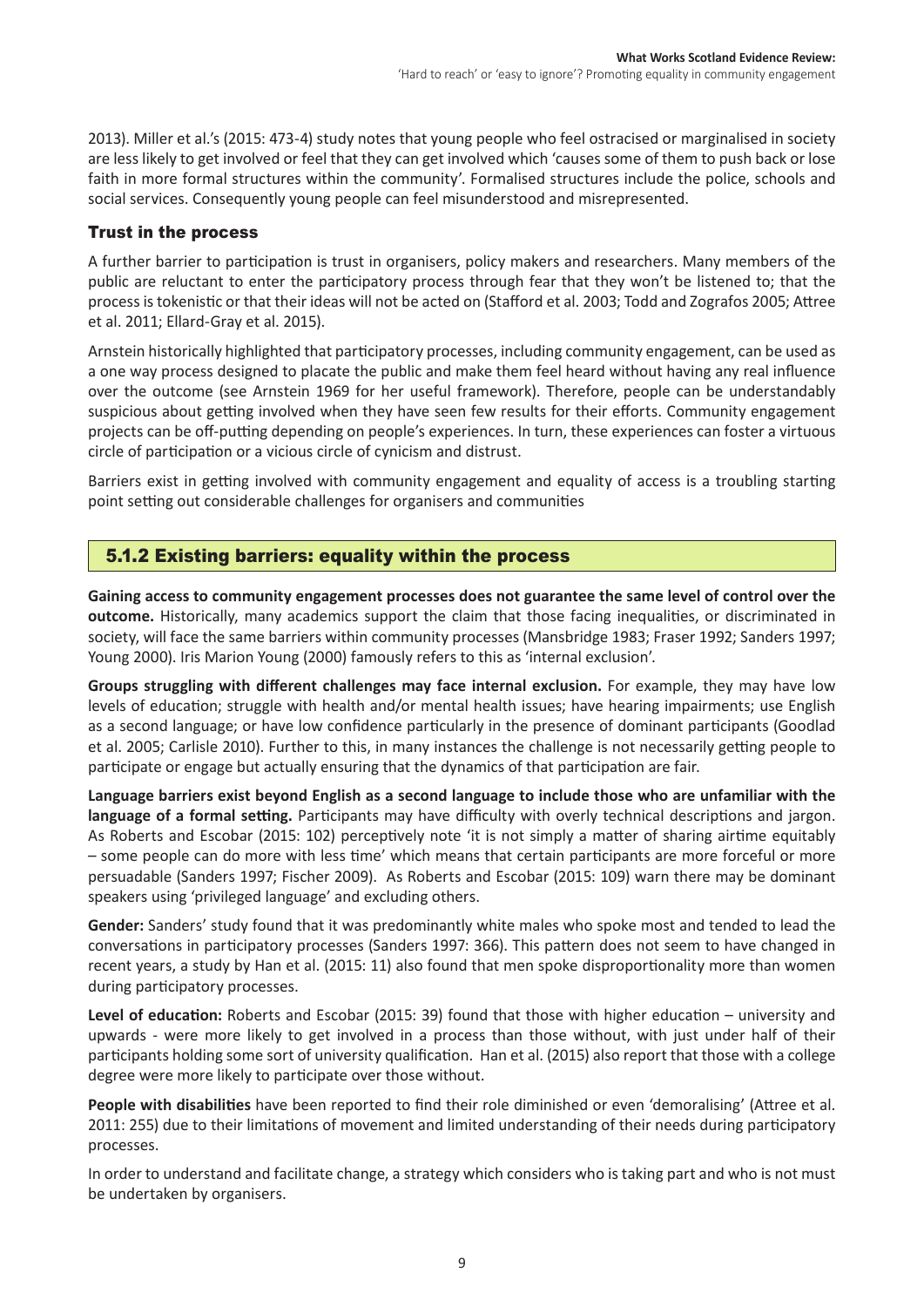# The role of facilitation

Within formalised procedures, such as mini-publics or public dialogues, a significant part of managing the process of engagement is the responsibility of selected 'experts' who inform the public and facilitate the meeting/process. Ensuring these people are have the skills required for the job is extremely difficult: Organisers must consider the skills of the individual beyond their institutional qualifications i.e. how good a speaker they are; how invested they are in the process; how they convey their evidence, in what form; how the public may react to them and so forth (see Roberts and Lightbody 2017).

*'Encounters of all sorts often go awry due to bad facilitation, confrontational dynamics, rehearsed monologues, shallow exchanges, and the invisible barriers erected by specialised jargon and glorified bodies of expertise'. Escobar (2012)*

The facilitation of processes is a crucial part of fairness and equality within the participatory process. Biased facilitation will undermine the entire process, which is why a non-partisan facilitator is key to ensuring the process is not geared towards a particular outcome, everyone has a say, and all concerns and arguments are voiced (Escobar 2011).

When various groups and interests are being represented, it is crucial to ensure that no group is more dominant due to having access to better resources – i.e. interest groups, developers and large organisations (Hendriks 2016).

Facilitators also work to ensure that discussion does not become counterproductive or disappear off on tangents (Escobar et al. 2014).

# 5.1.3 The outcome: how are people affected?

As outlined in section 4.2., there is little evidence of how people feel following their involvement in community engagement projects. There are no longitudinal studies into whether participating in community engagement processes leads to incremental changes in people's lives. Additionally, few sources look at those who have been left behind or unfairly affected by community engagement. This is a significant gap in the literature.

**There is evidence to suggest that there are long term benefits to taking part in community engagement:** networks appear to be built and strengthened; people become more engaged and develop key skills; policies face less resistance because people have had a say in their design (Peel and Lloyd 2007; Attree et al. 2011 Miller et al. 2015; Roberts and Escobar 2015).

In a review carried out by Attree et al. (2011), the majority of citizens who had taken part in community initiatives benefited from their engagement by experiencing feelings of increased well-being and self-confidence, reciprocity and social cohesion. Although the community projects did not all focus on health initiatives, the health of those participating was affected – people reported to be eating better, walking more and feeling improvement in their psychological health (Attree et al. 2011: 255). Other studies have found that community engagement 'enhances quality of life' (Nixon et al. 2001: 11). Participants generally feel happier and more confident – with one participant in a citizens' jury in Scotland claiming 'I've got my mojo back!' (cited Roberts and Escobar 2015).

Miller et al. (2015) suggest from their study on youth engagement that the young participants interviewed had found it easier to make new networks, were more likely to go into training and gain employment based on their time working and engaging with youth workers.

**Negative consequences of participation in community engagement processes have been reported:** Being held accountable for a decision can put people under pressure, as has been noted in a number of studies (Ziersch and Baum 2004; Ratner 2005; Carlisle 2010). Attree et al.'s (2011: 250) findings highlighted that participants experienced greater levels of stress and exhaustion and found that participating was financially and mentally wearing (p. 256). Failure to be taken seriously or to be given reasonable attention led to some people becoming dispirited (p. 258).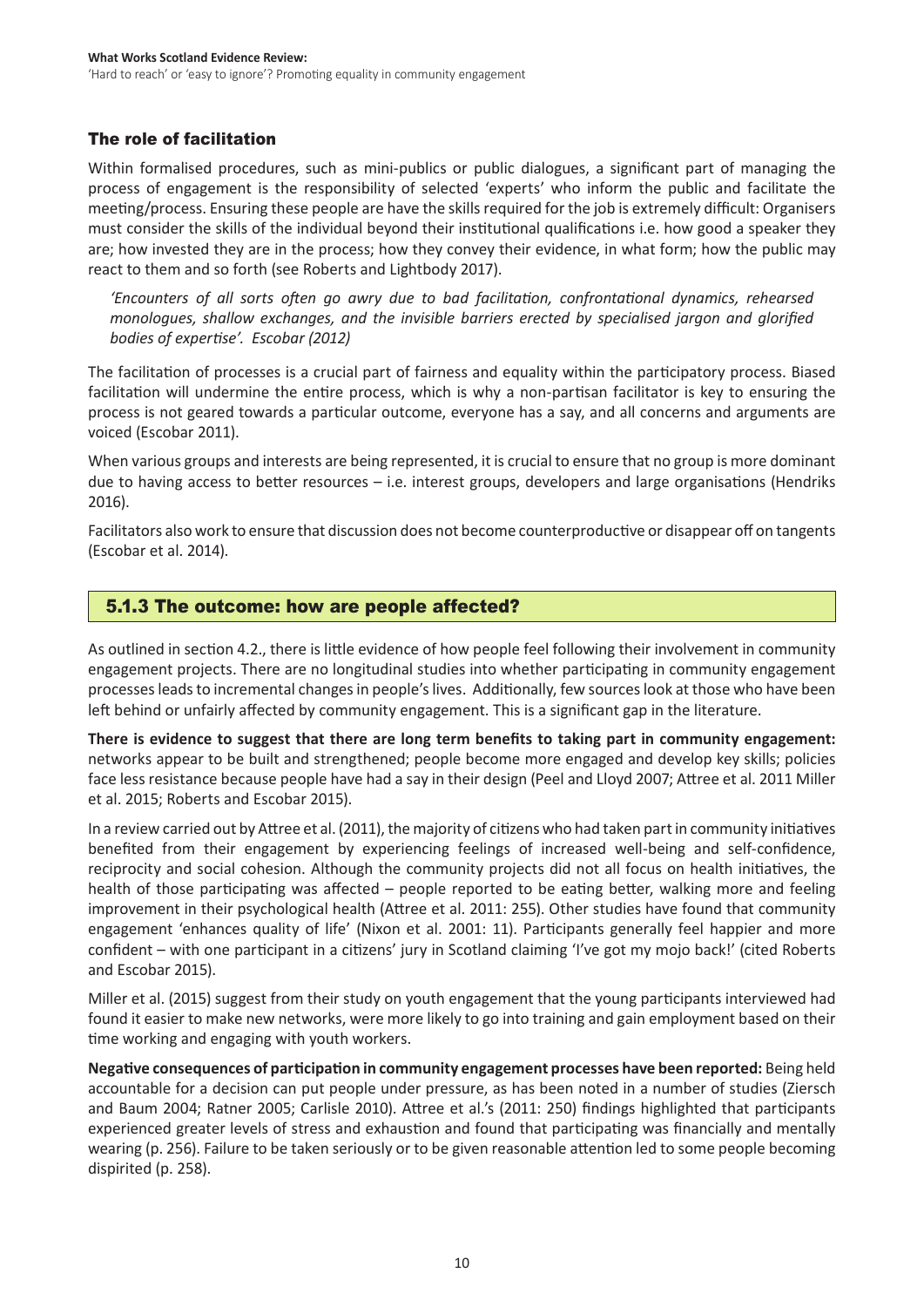## Key findings

- Structural inequalities are often replicated, and perhaps reinforced, in community engagement processes.
- People face a range of barriers in getting involved in community engagement including caring responsibilities; time; confidence in the process.
- Inequalities in income, wealth and social position can often put people off accessing community projects or participatory processes.
- Language barriers, lack of confidence and dominant characters can discriminate against some people during community engagement, specifically women, minority ethnic groups, young and old people and people with disabilities.
- Experts involved in the process need to have the skills required to effectively provide evidence and unpack complicated issues for the participants, to reduce the risk of bias and inequality.
- • Long term, and negative, impacts of community engagement are rarely documented.

## Talking points

- Young, old, disabled, women and minority groups need to be part of the discussion about how they can be better supported to participate – what would encourage and enable them to participate?
- How can language barriers be minimised?
- How could the participation of people whose movement is limited be facilitated?
- How can young people be heard?
- What can be done to ensure that people are taken seriously when they do enter into these processes?

### Further reading

- An interesting discussion on youth consultation is offered by Stafford et al. (2003)
- For more up to date discussions on trust, perception and youth work see Miller et al. (2015) and Coburn (2011).
- Roberts and Escobar (2015) give a detailed account of citizens' juries held in locations around Scotland including analysis of external and internal inclusion.

## 5.2 What are the key dimensions and factors in the relationship between community engagement and equality?

Five key dimensions that impact on equal, or unequal, community engagement emerged from the reading: Power-sharing; Partnerships; Funding and bureaucracy; Representation, and; Resources. This section will reflect the discussions taking place in community engagement literature in the past decade or so. Section 5.3 will discuss 'what works'.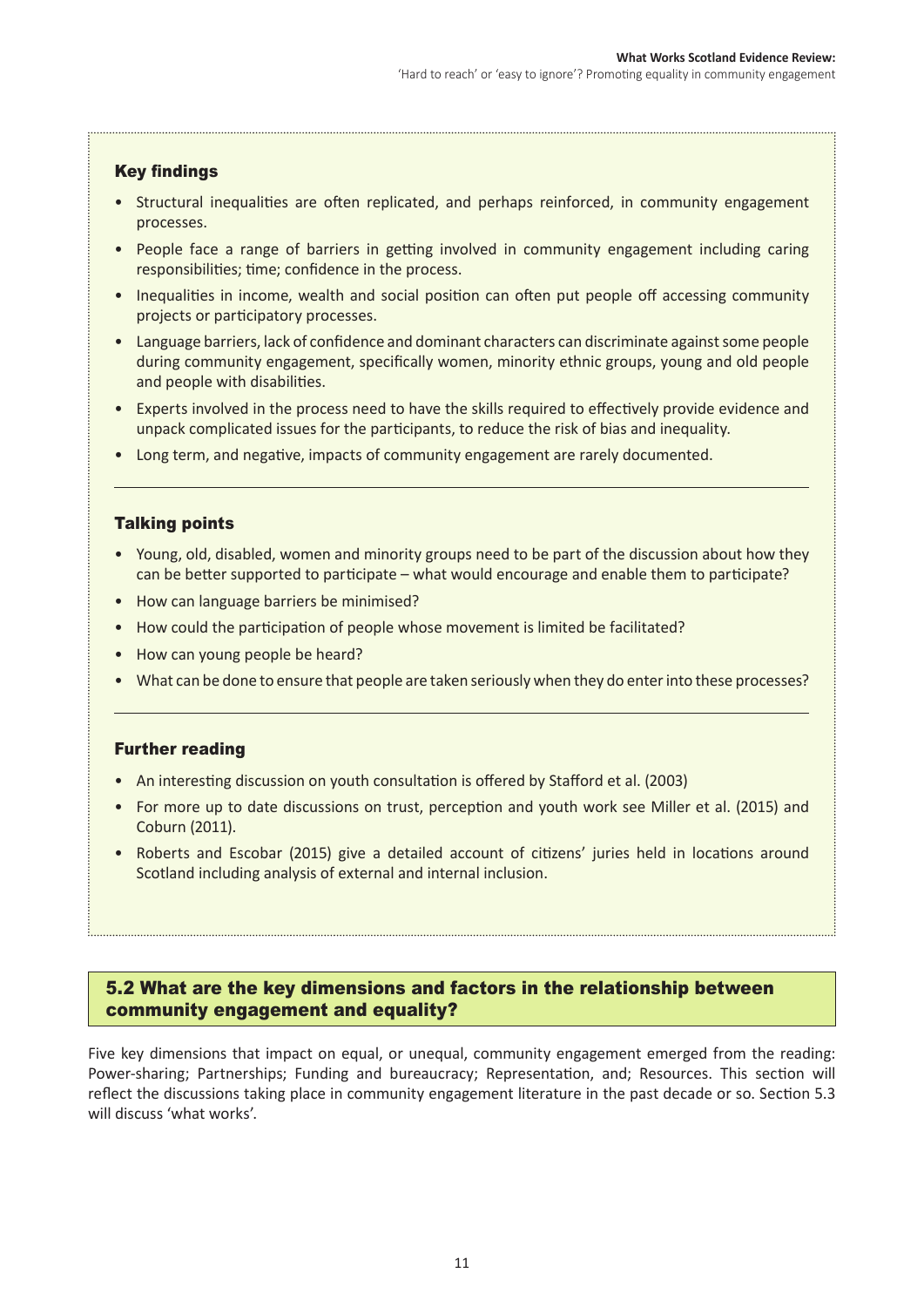# 5.2.1 Power-sharing

Sharing the power to make decisions can be problematic from the perspective of both policy-makers/experts and citizens.

Experts and politicians can find the handing over of decision-making power to citizens objectionable (Lightbody and Roberts forthcoming 2018; Hendriks et al. 2007: 368). Frequently the professionals do not take participants' proposals seriously, as witnessed in the People's Juries<sup>19</sup> held in Scotland, where '(t)here was a perception *amongst some of these stakeholders that jurors were unrealistic and expected too much by "wanting everything to change overnight"'* (Stevenson et al. 2004: 21).

However, the evidence suggests that experts and professionals who take part in engagement processes are often taken aback by the quality of interaction they observe; 'Witnesses admitted surprise at the quality of their interaction with the jury. They felt the jury listened closely, asked serious, considered, constructive questions, and were thoughtful about what they heard.' (Bland 2016). Exchanges, collaboration and power-sharing will be diminished if citizen input is underestimated; not taken seriously or actors are reluctant to relinquish control to others (Hendriks et al. 2007: 374).

Citizens and communities can also be sceptical about power-sharing. Burns and Taylor (2000) report that one of the key reasons communities felt marginalised and disconnected from power-sharing was because the 'rules of the game' were set from above. Concerns that citizen engagement was merely paying lip service to public input rated highly as a cause for dissatisfaction amongst participants (although this is not specific to Scotland) (Stafford et al. 2003; Attree et al. 2011). Todd and Zografos (2005: 495) found that those they interviewed felt that participatory processes often felt 'tokenistic' and in Stevenson et al.'s (2004) evaluation, participants referred to the process as a 'talking shop'. Community engagement has been described as a ruse to persuade people that they are being listened or indeed that citizen engagement 'masks new forms of state control' – offering placatory opportunities for community members that in actuality give them little power (Taylor 2007: 297).

Attree et al. (2011) tell us that none of the initiatives they reviewed were controlled solely by community members, therefore it is unclear who is making decisions thus power and accountability are unaccounted for (Taylor 2007: 300). In these instances, the public may well hear and be heard, yet they lack the power to be listened to and influence decisions. They therefore have little chance of challenging or changing things. In some cases there may not be equal power-sharing but there may be real clarity on the level of power-sharing and an understanding of who has a degree of power and control over decisions. This is arguably a key step in a longer process of reform to open up decision-making black boxes.

# 5.2.2 Partnerships

Partnerships include individuals from different organisations working together for a common goal (Cook 2015: 4). While partnerships are ubiquitous in today's policy landscape (see Cook 2015), Carlisle (2010) describes 'ineffectual partnerships' - when there are conflicts between sectors rather than collaboration, and Davies (2007) reports that partnerships can be used as an excuse for 'creeping managerialism' and are often undermined by ineffectual communication and deliberation.

Burns and Taylor (2000) reported that in many community engagement projects, the cultures and structure of public sector partners were not compatible with effective community involvement. Collins too in 1999 found that social activists were marginalised during partnerships as they did not, or could not, work within the restrictive boundaries of the formal partnership. In these cases social activists may have been more effective had they organised themselves instead of entering partnerships (this summation is reflected by Young 2000). Organising and campaigning has been shown to be more effective than strategic partnerships in some studies (see Davies 2007: 794-5 and references therein).

<sup>&</sup>lt;sup>19</sup>People's juries, or citizens' juries, are a randomly selected group of citizens brought together to discuss a single issue of importance more information can be found at: http://www.gov.scot/Publications/2000/11/cf957ad2-a2c9-4a52-8fd7-c74fccadaffb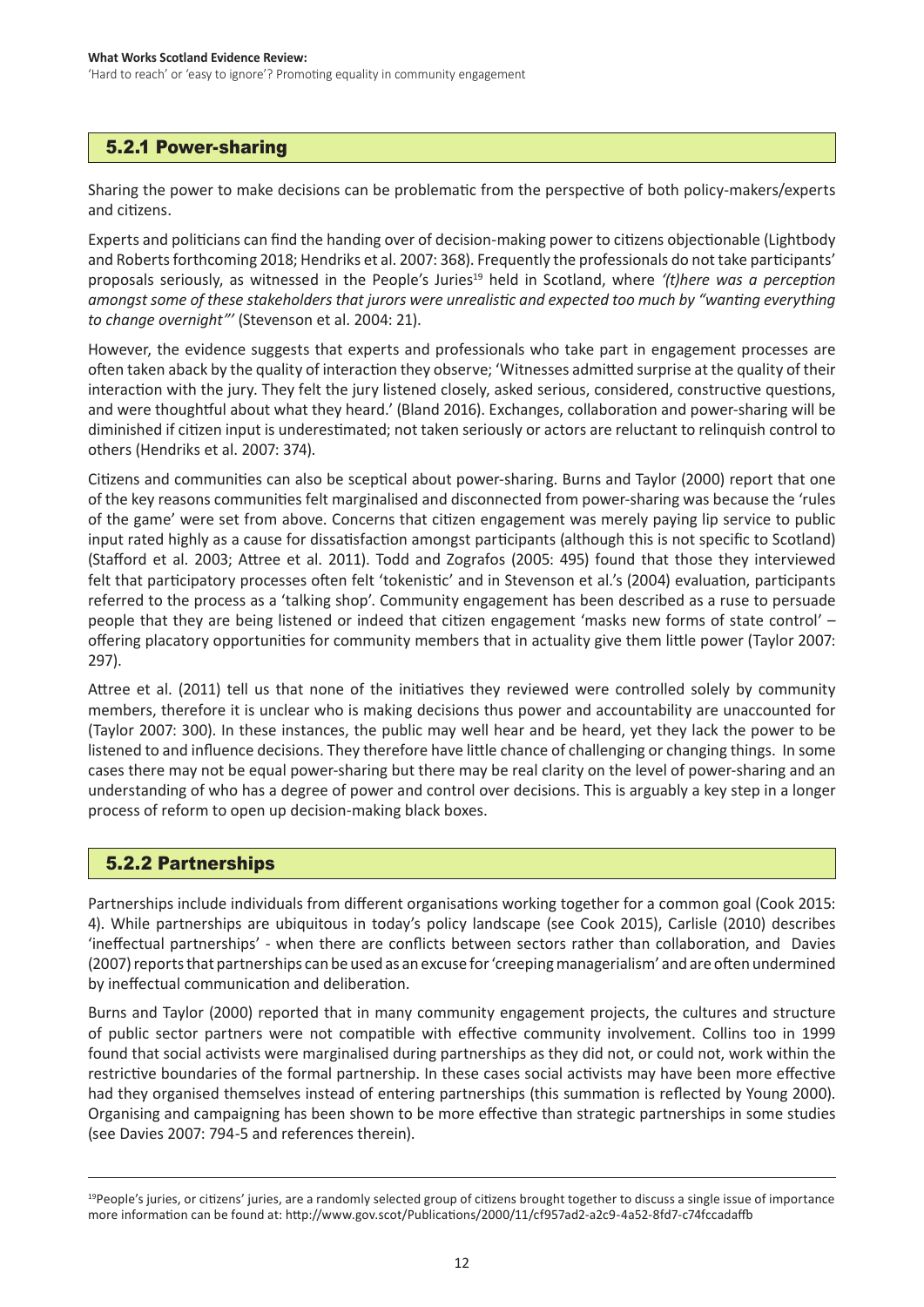Carley et al. (2000: 25) believe that partnerships between various sectors such as voluntary groups, community groups and local authorities are not enough to ensure that problems are countered long term. It is essential to partner communities with area and city-wide initiatives and to ensure that decisions are made at the appropriate level, for instance local, national and so forth (Carley et al. 2000; Barker 2005). As Carley et al. (2000: 25) explain; 'Without spatial coordination of partnership and governance, there is too much chance of wasting scarce resources'. In order to reflect the needs of the people, partnerships between neighbourhoods, cities and regions must be forged. But in doing this, ensuring that partnerships do not revert back to a default position of top-down government requires a shift in how partnerships are approached and perceived by all parties. In essence, partnerships must be thought of as collaborative efforts rather than forced relations or power struggles.

Reluctance within communities to get involved, or conflicts of interest, can lead to 'forced partnerships' or even competition (Carlisle 2010). Taylor notes that community members can be their own 'worst enemies', they have had to move from a position of opposition to that of engagement, which is foreign for many who are used to being marginalised (Taylor 2007: 312). Unused to being heard or being part of the negotiations, the community members can sometimes become confrontational and conflict can arise as a result (Young 2000).

There is limited evidence to suggest that working partnerships result in better outcomes (Cook 2015: 1). What has been demonstrated is that links between partnerships working and improved processes exist, such as engagement of the third sector and improved trust between partners (Cook 2015). Examples can be seen in Glasgow including the Community Policing Initiatives; East End Healthy Living Centre; English for Speakers of Other Languages (ESOL) Coordination Project and Understanding Glasgow<sup>20</sup>. These offer practical partnerships for facilitating community engagement. Yet, as Cook (2015: 2) reports, there is dearth of real-world research and new evidence on partnerships and this needs to be rectified.

# 5.2.3 Funding and bureaucracy

The literature clearly shows that in Scotland, and across the UK, community groups are constrained by a lack of funding, heavy loads of administration and/or lack of power over the outcomes of the initiatives (Goodlad et al. 2005: 932; Taylor 2007: 301; Carlisle 2010).

Community Learning and Development departments in local councils have faced significant cuts throughout the UK since 2010 (Asenova and Stein 2014; Hastings et al. 2015; yellow book ltd 2017). A report from the Joseph Rowntree Foundation found that poorer areas are disproportionality affected by funding cuts than those in more affluent areas (7% compared to 5%), and funding for support services in Scotland was cut by 11% in real terms (Hastings et al. 2015). This places community services infrastructures, which have been built and shaped over years, at risk. Indeed this signals a paradox between the growing discourse of community engagement and democratic innovation, in parallel to the dismantling of basic community services (Asenova and Stein 2014). Services have been cut and the ability to organise across the public and voluntary sector is diminishing due to staff restraints (Hastings et al. 2015).

With less funding available and more competition for funding bids, having the knowledge or expertise to apply for funding or knowing what funding is available is challenging (Carlisle 2010: 124). Long term participation requires citizens who understand the funding and bureaucratic process (Todd and Zografos 2005; Hamer 2015) which limits the participation of those who don't.

In England, pressure on community funded projects to conform to best practice (as defined by the government) hampered progress. Decision-making was a slow and arduous process due to the amount of paperwork, and spending allocated funds in the allotted time was problematic (Goodlad et al. 2005). Top-down pressure on community-led groups to make popular or high profile decisions led to diminished community support (Goodlad et al. 2005: 305).

<sup>&</sup>lt;sup>20</sup>See https://www.glasgowcpp.org.uk/ and http://whatworksscotland.ac.uk/sharing-our-findings-from-new-approach-to-policecommunity-engagement/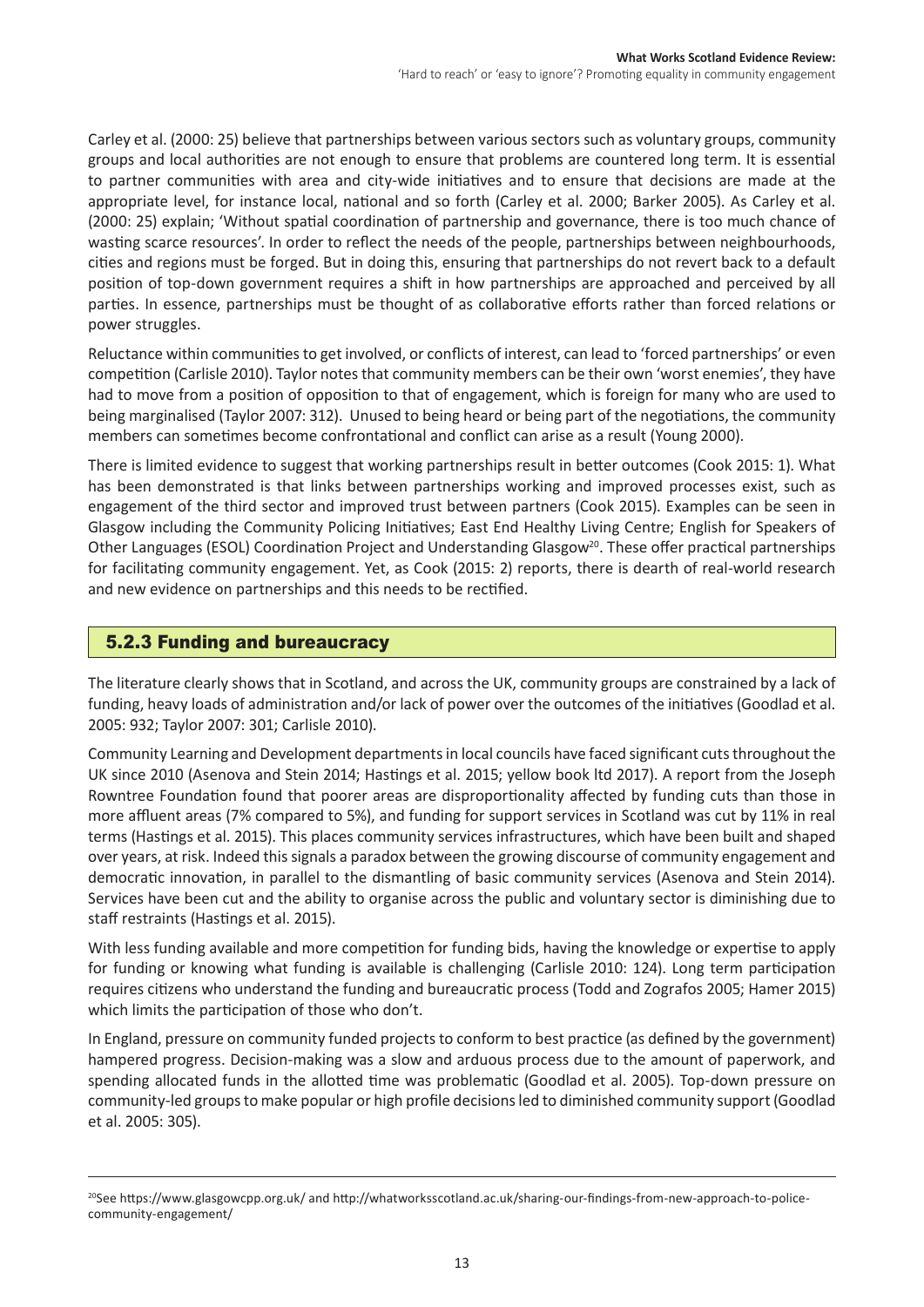Mayne (2010) reports that citizen participation in Scotland has faced challenges due to the differences in planning within each locality: while this allows for regional and situational disparities, it makes resource allocation and communication between regions challenging.

Bureaucracy in community participation exists and will continue to. Without some administrative standards, participatory processes would struggle to remain transparent and regulated. Helping citizens to understand how to negotiate the complexities of the bureaucratic system would be beneficial.

# 5.2.4 Representation

Warren (2008) highlights the complexities related to some citizens becoming representatives on behalf of other citizens. The problem here relates to how we understand a democratic mandate. Warren (2008: 52) sets out three clear features which exist in formal representation:

- the authority to represent others;
- that the representation is inclusive and egalitarian owing to universal franchise; and
- accountability for making decision on behalf of others.

It is worth noting the problematic nature of community members making decisions on behalf of the absent subcommunities (communities that exist within communities). Communities of identities sometimes clash with one another, and within communities of place and communities of issues there can be little cohesion (Barker 2005; Carlisle 2010).

How participants are invited to take part and sampling methods both affect how representative community engagement is. Most commonly, participants self-select. Fishkin (2009: 98) highlights concerns about selfselection in public processes, fearing that the process is exposed to domination by organised interests. Social pressure, he believes, increases the chances of individuals bowing to the collective will. The chance of a representative sample of the population being obtained through self-selection issignificantly lessened meaning that predictions or generalisations about widersociety cannot be made (Fishkin 2009: 132-3). Those that choose to take part are often wealthy and well-educated as discussed earlier, and therefore not representative of the wider populace (see Lee et al. 2015).

Sortition<sup>21</sup>, the process of recruiting people by random sample, is becoming more popular. By offering a representative sample of society, random sampling or stratified sampling can ensure that citizen engagement processes aren't dominated by the same people every time and encourage those who rarely participate to get involved, therefore it is a more inclusive process. However, individuals still have to choose to take part once they have been selected (Elstub 2014: 174). Random sampling can also bring together a sample which does not represent the wider populace. Moreover, the risk of stratified sampling to include minority groups is that often a small number of minority representatives have to represent all views of their perceived community (i.e. someone from a minority background speaking for all BAME groups) (James 2008).

Accountability is complex within citizen participation, as is highlighted by Warren (2008). Jones (2003: 598- 99, cited Taylor 2007: 307) refers to community leaders or representatives as 'gatekeepers' and warns of the dangers this embodies. In enhancing roles of particular members of the public there is a danger that they may take advantage of that role or make decisions that do not represent the wider public. Significantly, there is no way to hold community representatives to account. For these reasons, resentment from those that were not 'selected' during random sampling, or who didn't know how to get involved, can emerge (Carlisle 2010).

Resentment can also be felt by those who are involved in community engagement processes. To avoid criticism, community representatives have been known to focus initiatives in areas that none of the active members live in (Carlisle 2010). Increasing pressure to carry out tasks and maintain a balanced approach have led some members to feel unfairly responsible for the outcome (Carlisle 2010). Attree et al. (2011: 257) reports that in some cases members experience 'disapproval, criticism and even bullying from other community members' if their actions were not viewed to be honourable. Limitations faced by the public – time pressures, skill shortage,

<sup>21</sup>See http://www.sortitionfoundation.org/ for more information.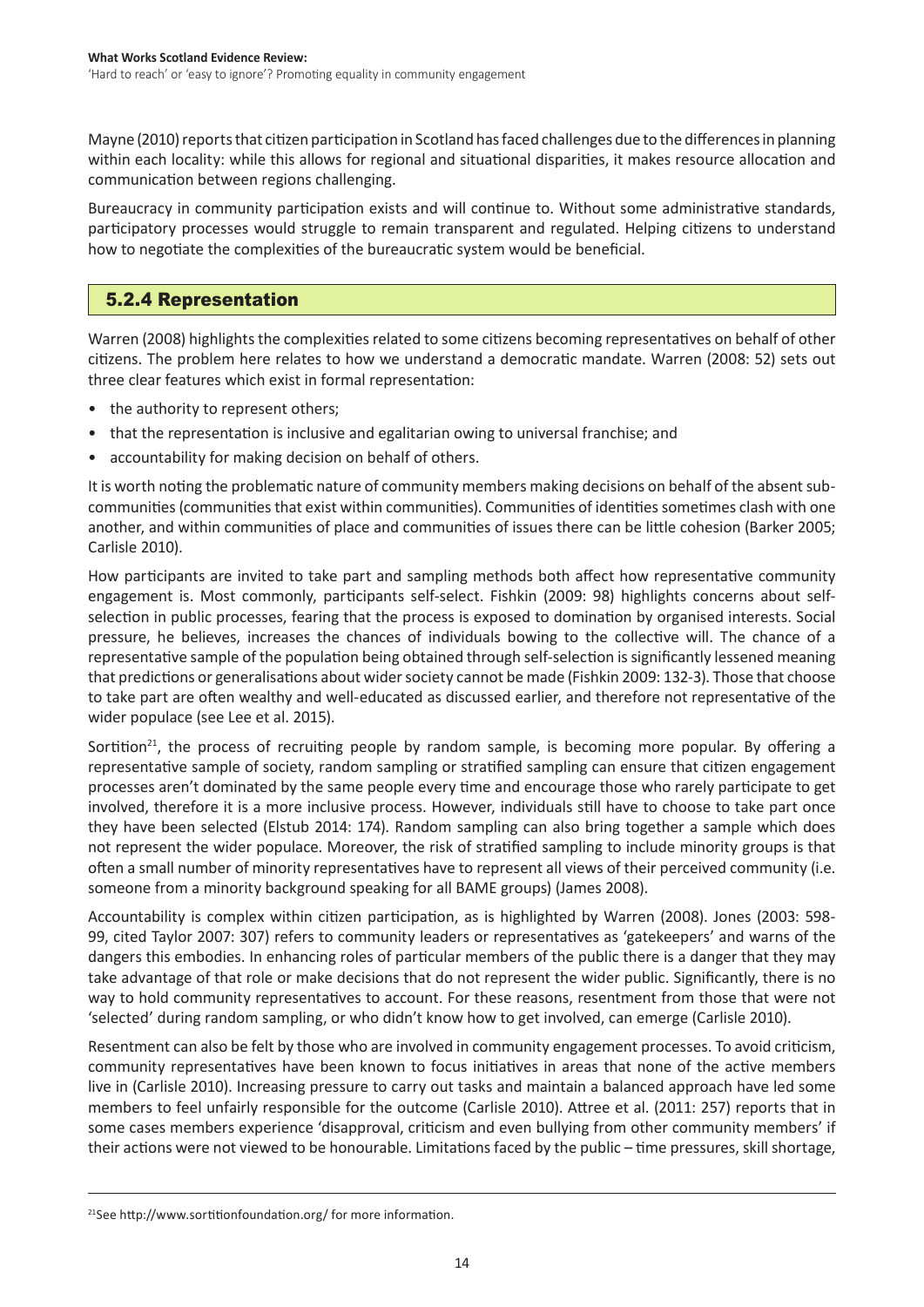lack of understanding, limited help on problem-solving and limits to their own knowledge of the policy process and technical details means that citizens may find themselves unable to change their social surroundings and, as Atkinson, sums up 'the danger is that, having signed up to achieve the unachievable, they will end up being condemned as the authors of their own exclusion' (2003: 102). If the role is a hardship, little can be done to harness feelings of reciprocity or social gain from those that are working the hardest and having the hardest time.

# 5.2.5 Digital resources

It is apparent that networks are created by getting involved in community engagement, but those that have pre-existing networks or feel part of communities are more likely to get involved (Marcinkiewicz et al. 2016). In seeking equality, it must be recognised that not all community engagement takes place face-to-face. Communities of interest and identity create networks and bridge relations online. Organising and mobilisation increasingly take place online.

Inequalities in access to the internet remains a key issue. The Royal Society of Edinburgh (RSE) (2014) reports that some 400,000 Scottish households willstill experience poor internet connection in 2020. The report also states that particular groups in society are more likely to be socially excluded due to having no access or inconsistent access to the internet. Very often these people will be facing other form of social exclusion as well, such as older people, people with disabilities and people living in deprivation. Children living in a house without internet access are 'educationally disadvantaged' and businesses that are not online are at a competitive disadvantage.

Digital exclusion in Scotland is a real challenge to many households and communities, particularly in urban areas but also some rural communities. The RSE report notes that 'Digital inclusion can itself help to address several important domains of deprivation: income, employment, health, education' (RSE 2014: 22). Training tools, best practice, online resources and ongoing projects are all available online therefore it is vital that all citizens have equal access to such a powerful resource.

# Key findings

- • Power-sharing is a complex and sensitive aspect of community engagement which needs to be transparent so everyone knows how their input will be used and how it will affect (or not) the outcome.
- Effective partnerships are based on trust and reciprocity. Openness and support from different partners involved in community engagement take time to develop and require a participatory culture in local governance and citizenship.
- Bureaucratic burdens generate unnecessary levels of anxiety and complexity for community groups. Some people are better equipped at navigating the funding process.
- • Becoming a community representative can be highly problematic for citizens, particularly when the community group does not have a democratic mandate.
- The pressure of community engagement can be a burden for some participants, who may feel the weight of responsibility or risk being criticised by their peers.
- Self-selection, stratified selection and sortition all have their pros and consin managing representation of communities.
- Sortition does not offer democratic legitimacy to those making decisions, thus the question of accountability becomes a grey area. For this reason, every effort should be taken to generate as representative a community group as possible if that group is designed to reflect society as a true microcosm of that population.
- Access to the internet is now a fundamental need for all citizens of a developed country. People must have accessto the resourcesthat are necessary to get involved in and benefit from community engagement. More needs to be done to ensure internet access is available for all.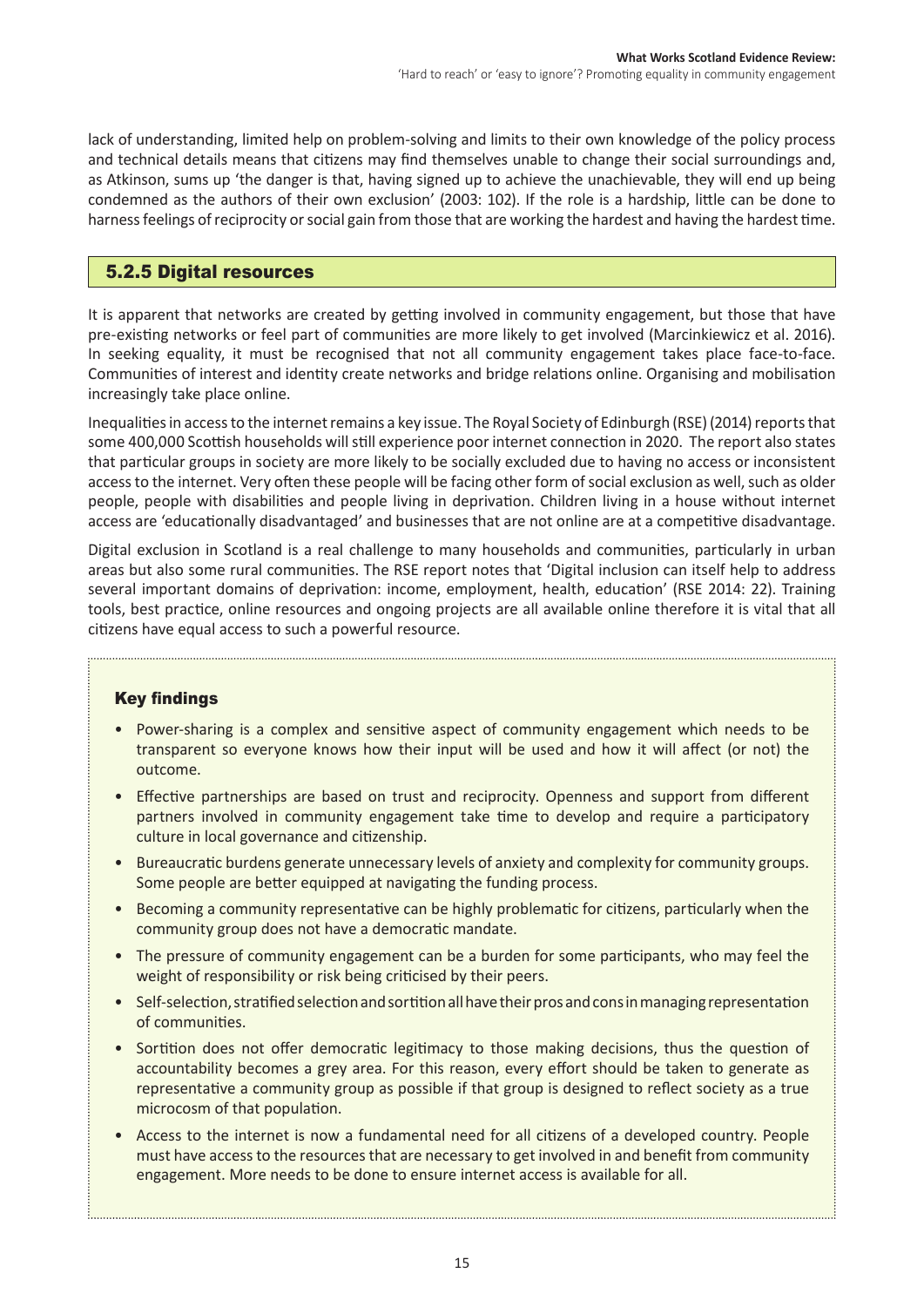# Talking points

- Congenial power-sharing and partnerships can only be fostered over time. 'Forced' partnerships or groups may exacerbate feelings of division and mistrust. Can social cohesion only be facilitated by letting communities organise themselves to create 'organic partnerships'?
- How can the issue of representation and responsibility be reconciled without over-burdening community members?
- How can accountability be managed if communities are making unpopular decisions or not everyone is taking part?

## Further reading

- Roberts and Escobar's (2015) report on citizens' juries held in Scotland and Stevenson et al. (2004) research into Peoples' Juries give a detailed overview of the challenges faced in participatory processes.
- • Gunton and Day (2003) and Ansell and Gash (2007) look at collaborative governance and offer an account on the complexities of partnerships and power-sharing between professionals, developers and communities.
- Attree et al. (2011) and Carlisle (2010) too offer interesting accounts of government driven community initiatives.
- What Works Scotland has produced an evidence review on partnerships and there are additional resources that accompany it which can be found here: http://whatworksscotland.ac.uk/ publications/evidence-reviews-briefing-papers/.
- Warren (2008) discusses citizen representatives and accountability.

# 5.3 What works? what are the most effective strategies and approaches to ensure equality in community engagement?

Selecting a democratic innovation or a participatory process, which engages citizens and does not marginalize or exclude any social group from participating, is challenging. It is complex to ensure all voices are heard equally and have equal effect on outcomes. This section sets out recommendations for policy makers and practitioners. These approaches stem primarily from empirical evidence of approaches that have been proven to work, alongside suggestions based on the theoretical work explored throughout the review.

# 5.3.1 Be prepared to be flexible and learn from past experiences

**Avoid implementing a 'one-size-fits-all' approach:** The evidence suggests that a 'one size fits all' approach does not work (Lamb et al. 2014; Attree et al. 2011). Not all participatory methods suit everyone. Organising approaches that combine methods of consultation will help to utilise the most useful elements of processes while tackling the pressing issues. Hybrid methods can combine the most affective aspects from different forms of participation (Lightbody 2016). In seeking inclusivity and equality, there needs to be a range of invited spaces (top-down processesinitiated by policy makers and third sector) and popularspaces(bottom-up spacesshaped by communities and community groups) (Taylor 2007: 311).

**Catalogue best practice:** Work must be done by practitioners and researchers to build a back catalogue of different types of participation and the strengths and weaknesses of each. Honesty over what did not work is crucial for future use (see Lansdell 2011; COSLA 2014; Roberts and Escobar 2015; NSfCE 2016). Reflecting on past projects and sharing information can be done on online platforms such as Participedia<sup>22</sup>, which is a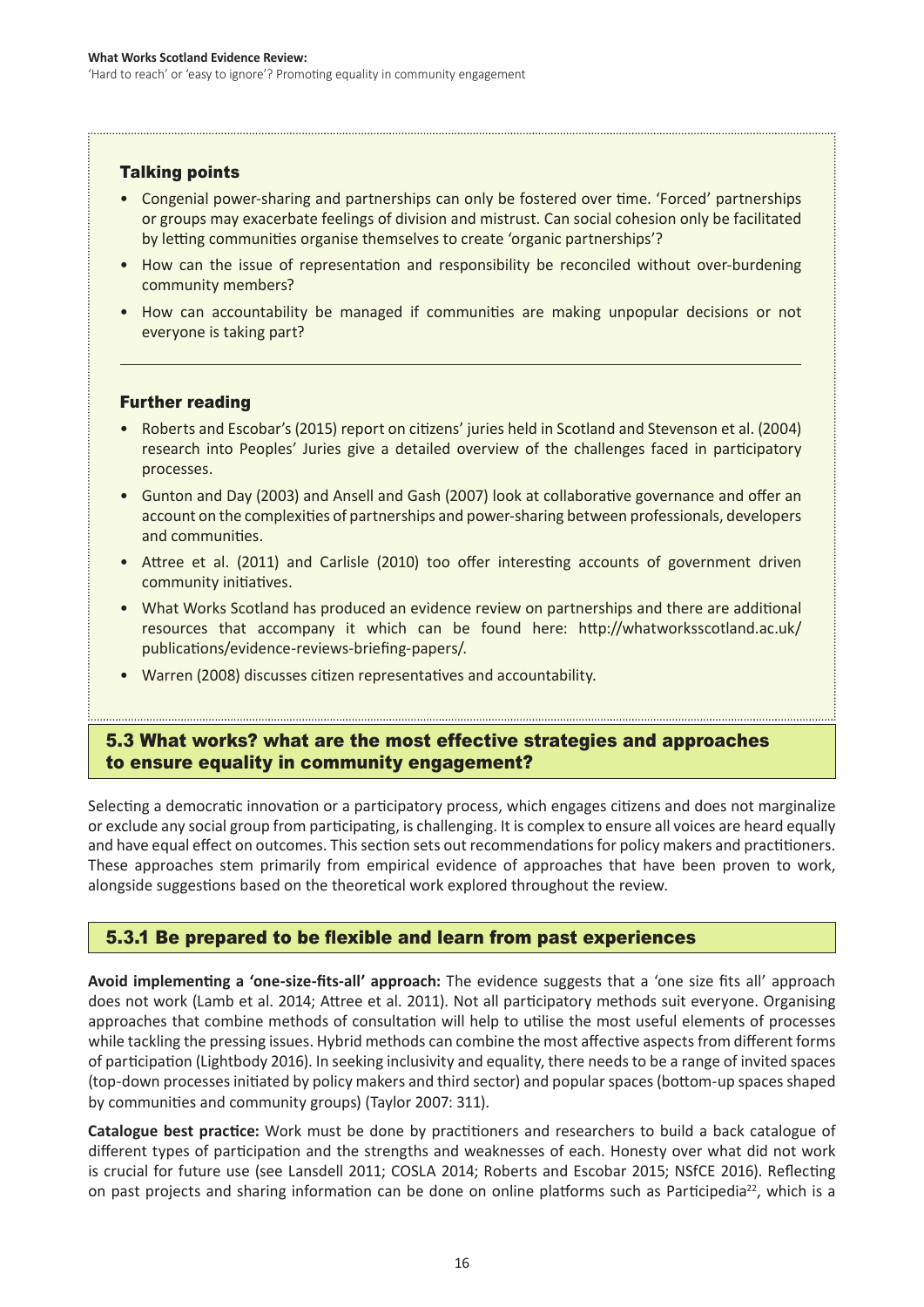repository for case studies and projects, or VOICE, the Scottish platform for engagement practitioners<sup>23</sup>. We need to look at what has worked and not worked in Scotland and the UK, but also globally. Creating websites to keep the public up to date on ongoing projects and how they can get involved is an effective exercise in transparency and inclusiveness (see Smith et al. 2017 for an example).

**Listen to communities:** In order to achieve the first two recommendations organisers must be prepared to listen to communities, hear what they think might be an effective way to get people involved and discuss the barriers they face. Young people in particular like to forge their own spaces and want to be heard on issues that affect their future. People with disabilities or older people are best equipped to provide guidance on what will make their involvement easier. Organisers of these events can share information and stories so that the most effective elements of participation is recognised.

# 5.3.2 Support communities to get involved

**Allocate resources to help people to get involved:** There is evidence, particularly from deliberative processes, to suggest that providing compensation and/or incentives can help young people, single parents, carers and those suffering from financial problems to get involved (Fishkin 2009:114; Ryfe and Stalsburg 2012:51; Roberts and Escobar 2015: 34-35, 201-202). Offering financial or other incentives is important to compensate people for taking the time to participate and to cover expenses which may incur as a result of taking part such as child care, transportation, and wage replacement (Muir and McMahon 2015; Roberts and Escobar 2015:34-35). This will go some way to enabling people facing socio-economic challenges to take part and thus correct the over-representation of advantaged groups (Ryfe and Stalsburg 2012). There is also merit in considering how social innovations such as the Universal Basic Income may contribute to enhance democratic citizenship and community engagement (Bregman 2017).

**Forge new partnerships:** In order to move forward better partnerships need to be made. Partnerships with the third sector have been effective in tackling community concerns (Cook 2015; Miller et al. 2015). Relationships with police forces, universities, voluntary groups and charities can help identify areas/communities that need support and also come up with innovative ways to get citizens involved. Miller et al. (2015) also highlight the need for youth workers to help form partnerships with young people. Being able to speak to groups without speaking down to them or alienating them with complicated terminology is an important part of building partnerships. Policy makers need to seek advice from people on the ground (see Stafford et al. 2003: 367-9; Edwards 2002). A key component for successful partnerships is the use of collaborative leadership by adopting a facilitative leadership approach which includes people working together to achieve an outcome acceptable to all partners (see Brunner and Watson 2016; Bussu and Bartels 2014; Escobar 2011).

**Develop community support services:** Partnerships very often require an impartial third party to facilitate an equal partnership and power-sharing. This can also come in the form of Community Development Services or in the formation of a Centre for Participatory Democracy in Scotland as recommended by the COSLA Commission on Strengthening Local Democracy (COSLA 2014). For instance, the Community Empowerment Network employed people part time to support community involvement – specifically in areas and communities where people historically did not get involved $24$ . This facilitative role has been undertaken by Inspiring Scotland's Link Up programme which helps communities to harness the resources available to them and also form relationships with individuals to improve social networks and engage the most marginalised in communities<sup>25</sup>. Trained individuals or groups or 'technical friends' (see Lansdell 2011; Roberts and Lightbody 2017) can help breakdown concerns; help translate any complexities associated with terminology or the participation process; offer information and guidance on how to organise, who to go to for advice, funding and what rights they have as members of public; and generally support communities (see Fischer 2009; Bynner et al. 2017).

### **Make the entire process as transparent as possible:** The literature shows that if people know what sort

<sup>22</sup>See Participedia: https://www.participedia.net/

<sup>23</sup>See VOiCE: http://www.voicescotland.org.uk/voice/

<sup>24</sup>See: NSfCE 2016: 10-23; http://www.voicescotland.org.uk/; https://www.communitydevelopmentalliancescotland.org; http://www. communityscot.org.uk; https://pbscotland.scot; http://www.dtascot.org.uk; http://www.alliance-scotland.org.uk; https://www.surf. scot; http://inclusionscotland.org

<sup>25</sup>See: https://www.inspiringscotland.org.uk/what-we-do/thematic-funds/link-up/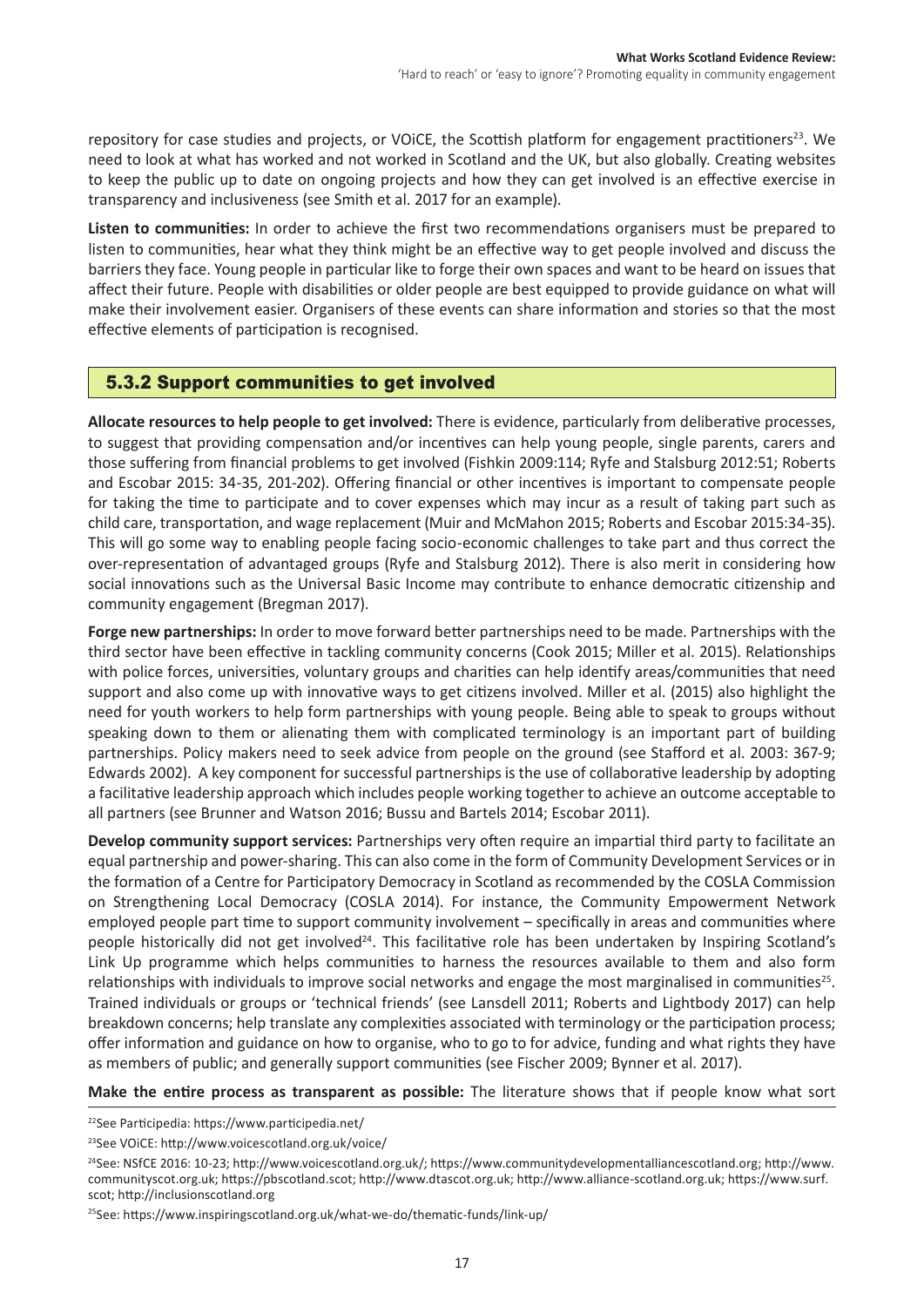of commitment they are giving when they enter a process, and what sort of impact they may have on the outcome, it can reduce the risk that people will feel disillusioned or frustrated if the outcome does not reflect their wishes<sup>26</sup> (Lightbody 2016; Elstub 2014; Smith 2009). Citizens' juries and assemblies, participatory budgets and other processes need to be undertaken as more than an 'add on' to existing democratic practices, and instead institutionalised as part of the democratic process (see Warren 2007; Hartz-Karp and Briand 2009). The contributions democratic innovations make to shaping policy must be visible if they are to be taken seriously by both citizens and political actors(see Font et al. 2017). Using online forums, communities can share stories about past projects – including successes and failures.Organisers and communities can write reports/academic papers and contribute to online platforms to build an archive of good practice in one place (e.g. VOiCE; Participedia). Policy-makers can feedback to communities what the effect of their input is over a longer period of time, taking time to reflect on what people got out of the process and what the impact has been.

# 5.3.3 Offer support to those taking part

**Use clear and supportive communication:** Using appropriate language, avoiding jargon and/or unnecessary technical expressions will help non-specialists and those who use English as a second language (Education Scotland, Same Difference 2010). Using technical friends and neutral experts to explain options to community groups and to guide them on what they are trying to achieve will help place participants on a more equal footing (see Roberts and Lightbody 2017; yellow book ltd 2017).

**Supporting people with difficulties:** The NSfCE (2016) and Iriss (2011) recommend the provision of interpreting and translation services for individuals who have difficulties communicating. Offering support services for people with learning difficulties will accommodate their entry into community engagement processes and their contribution once involved. Training for facilitators may help them make connections with, and enhance the participation of, people who are rarely able to get involved.

**Support and train facilitators:** Support and training should be available for organisers and facilitators who play a crucial role in driving, shaping and supporting community processes. The skillset facilitators need has widened beyond steering participation and chairing meetings to encompass different approaches to collaboration and interaction (see Bynner et al. 2017; Escobar 2011). Facilitators need to: be flexible, responsive and sensitive to the needs of participants, manage time and contribution, and support participants towards constructive dialogue (Escobar 2011: 48).

The role of facilitator can be a significant undertaking, especially with the cuts to numbers and funding mentioned earlier. Facilitators, and organisers, can experience considerable 'burnout' due to unreasonable pressure and the intense, often overwhelming, work environment (see Escobar 2017). Facilitators can make the difference between good design and bad; between citizens finding the participatory process a positive experience and not; and can help to empower citizens to make changes for their communities (Bynner et al. 2017).

**Change the demographic makeup of who takes part:** Democratic innovations can accommodate the inclusion of different groups of communities. Organisers can use sortition to get random or stratified samples of a geographical community; but organisers can also use targeted groupsto get together people from communities of interest or communities of identity. As Stevenson et al. (2004: 24) and others(Matthews et al. 2012; Karpowitz et al. 2009; Stafford et al. 2003) highlight, successful community engagement projects can be witnessed when a particular section of society is chosen to take part, rather than the wider population. For instance, using a stratified selection process to include young, senior or LGBT+ groups.

Success can be achieved by placing people on an equal footing; attracting people to the process who may ordinarily be marginalised; ensuring that people are not coerced within the process while highlighting common interests and promoting trust between participants. There is a risk here of group polarisation (when a group discussion results in the individual's beliefs becoming more extreme); or groupthink, where all the decisions made are unchallenged and have been poorly deliberated; or all members shifting to reflect the strongest

<sup>&</sup>lt;sup>26</sup>See also the case of the public discontent following decision-making in Scotland where the public was not fully consulted on issues or decisions were made behind closed doors: Edinburgh Tram system http://www.bbc.co.uk/news/uk-scotland-edinburgh-eastfife-16165656.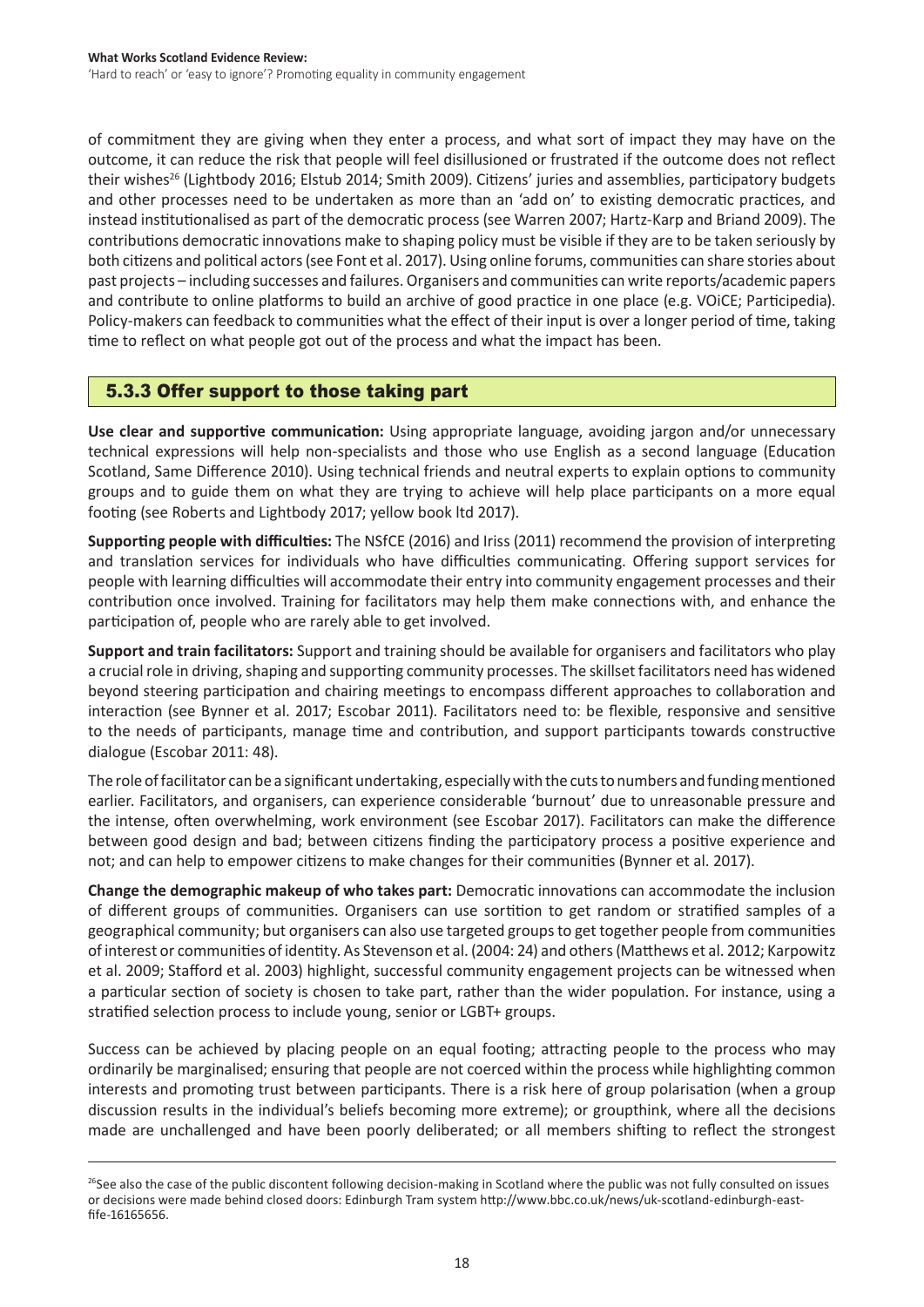speaker (Sunstein 2002). Yet in Karpowitz et al.'s (2009: 19) research the opposite was found; the group's views diversified the longer they spoke for. Mayne (2010) tells us that this form of homogenous sampling has been used to involve young and senior citizens as well as minority ethnic groups in community planning, with some success<sup>27</sup>. Consulting a cross-section of society in one process but also consulting a particular group – young, old, people with disabilities – in another, and linking these two processes can be an effective way to institutionalise democratic innovations.

**Keep a closer eye on who is taking part:** Part of Audit Scotland's remit is to assess the effectiveness and efficiency of partnerships, specifically how local government and their partners are working with communities<sup>28</sup>. In its favour, auditing can offer comparisons, measurements, value judgments and transparency. Once undertaken, communities can give feedback to discover whether professional and external assessments of problems tally with local perceptions (Blake et al. 2008: 39). This means that potential problems can be resolved before becoming real problems. Linking this with databases like the Scottish Neighbourhood Statistics and Scotland's Census could be effectual here in comparing multiple types of data. While acknowledging that auditing can add to the bureaucratic burden on community engagement, and also that rules, regulations and processes are not a requisite for trust and reciprocity, this is how bad practice is overcome long-term. Strategic Community Assessments (Blake et al. 2008), Community Impact Assessments (Matthews et al. 2012) and Equality Impact Assessments (Asenova and Stein 2014) are also useful, and necessary for facilitating partnerships and closer relationships in communities by working with communities. Without identifying which groups are missing and why they are missing, action can't be taken.

**Make use of technology:** The importance of online resourcesin participation parity has been highlighted by the RSE (2014) and discussed earlier in this review. Those who do not have access to the internet will be significantly disadvantaged. Some inroads into digital innovations are being made<sup>29</sup>. However, greater recognition and prominence should be given to online participation, such as social monitoring.

Social monitoring includes a range of actors monitoring and drawing attention to social areas which require attention<sup>30</sup>, carried out through mechanisms such as e-petitions and crowdsourcing (Fung et al. 2013; Noveck 2016). Citizens draw attention to social and community issues which require attention and/or funding by making suggestions, observations, starting petitions, blogging, writing reports, organising, and mobilising. This can also include actions such as boycotting or using online tools such as 'buycott'.<sup>31</sup> Similarly, in participatory budgeting processes in Scotland citizens are the experts, creating a bottom-up pressure and awareness of local, national and global issues. Depending on the problem, governments, businesses, the third sector and citizensthemselves should be able to adapt and respond to social issues and problem areas.

E-democracy or technology can provide alternative routes of participating and communicating. It can offer access to young people, older people and people with disabilities who suffer from limited mobility; and people that lack confidence or time to get involved. Communities and networks can be created online. Skype, video conferencing, recording and broadcasting community engagement projects, online testimonies from citizens can all help processes become more inclusive, or at least encourage people to have a look to see how they work.

Recognising areasthat would benefit from using technologies or online resources, developing people's capacity to use it, improving access to computers and the internet, and offering help through technical friends, would be beneficial.

<sup>28</sup>See http://www.audit-scotland.gov.uk/

<sup>27</sup>Find Mayne's detailed case study here: http://participedia.net/en/cases/community-planning-scotland

<sup>29</sup>See http://www.demsoc.org/participatory-budgeting-in-scotland/

<sup>30</sup>For an example see: https://www.fixmystreet.com

<sup>31</sup>See: https://www.buycott.com/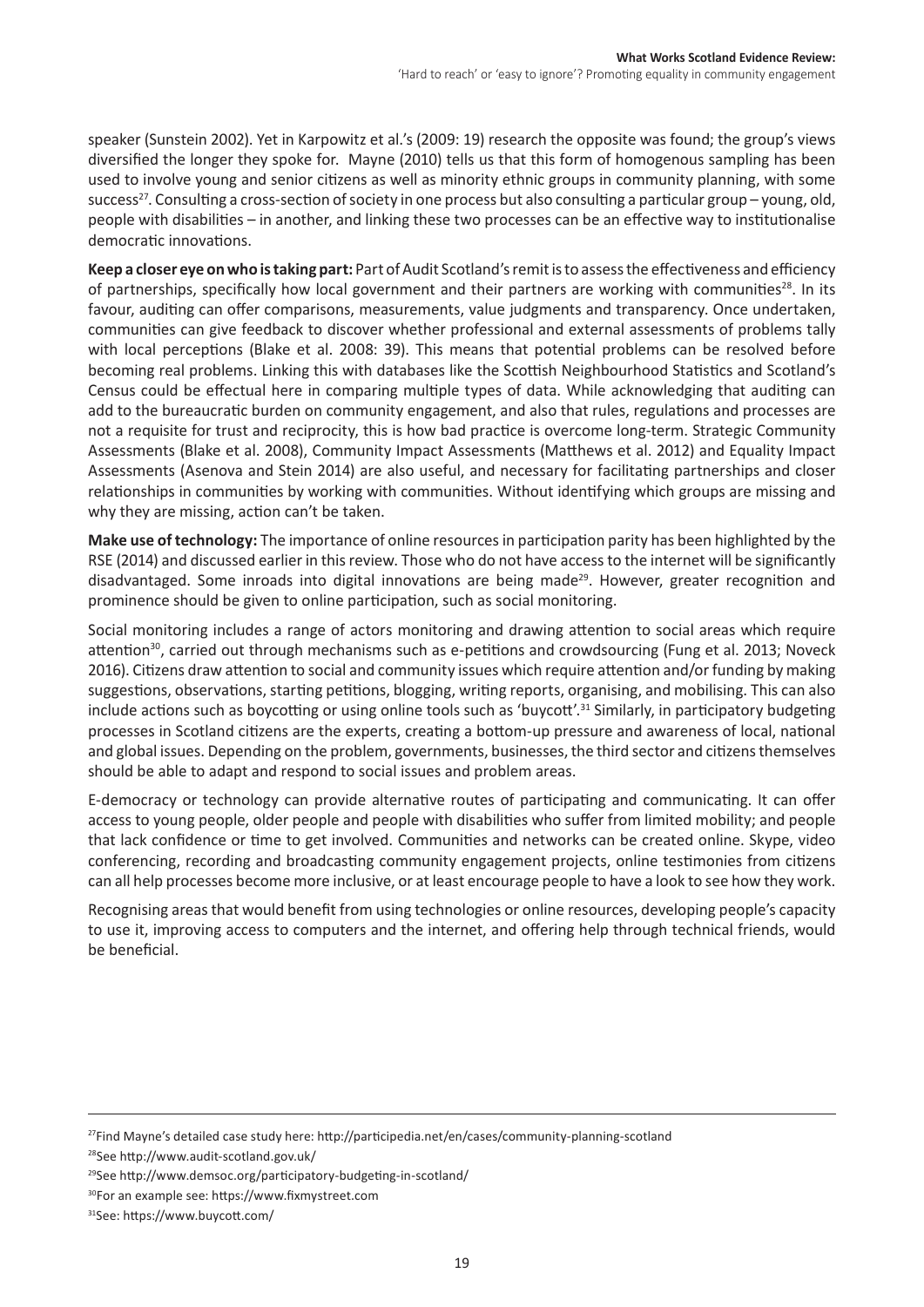## 5.3.4 Think long-term

**Invest in long-term community engagement:** There is a rich catalogue of research which supports the idea that community education and engagement hasthe potential to re-engage disaffected vulnerable young people and steer them away from anti-social behaviour and crime (Deuchar 2009; Miller et al. 2015). Further, educating the public about different ways of participating from a younger age and reaching a new generation needs to go beyond schools and families, but work with care homes, social services and community centres, including religious centres. Creating spaces where young people can go and interact with friends but also other groups of people (the police, third sector workers, youth workers) (Coburn 2011; Miller et al. 2015) can foster feelings of mutual respect and empower young people to shape their futures and communities while harnessing tools and skills which will benefit them in life. However, the research clearly indicates that young people should not be over-burdened by decision-making and participatory processes, in which case monitoring involvement and ensuring that any involvement is fruitful is important (Stafford et al. 2003; Mannion 2012)

**Invest in the future, community ownership:** Citizens need to be involved with planning and development in their communities in order to better reflect the social issues which individual communities face (Henderson 2015). But people can be offered a greater stake in their community through community ownership. Asset transfer is a key component of the Community Empowerment (Scotland) Act 2015 and the Scottish Government further supports this venture with the Community Ownership Support Service (COSS). Ownership of assets will help invest and empower communities in the future of their shared spaces.

Scotland is home to some innovative and exciting community ownership projects including, community wind, hydro and solar power projects; island ownership on the Isle of Eigg, Gigha and parts of Lewis<sup>32</sup>; community owned football clubs, housing associations and development trusts as well as a host of case studies which can be seen on the COSS website<sup>33</sup>.

The BIG Lottery Growing Community Assets fund helps communities to own and develop their own assets (Big Lottery Fund 2013<sup>34</sup>) this has included projects like the Ecology Centre in Kinghorn, Fife. Community ownership empowers communities by making them stakeholders and decision-makers; it gives communities a reason to organise and participate; they can see the benefit of doing so and the detriment of not. For instance, the literature strongly shows that support for community owned wind farms is higher than commercial energy company developments (Toke 2007; Warren and McFadyen 2010).

Beyond community ownership, the first round of participatory budgeting has taken place in Scotland which offers citizens the chance to choose what local funding should be spent on and prioritise projects which are viewed to be important to them<sup>35</sup>.

## Key findings

- There is no one-size-fits-all approach.
- Hybrid approaches can be more useful in reaching a wider audience and overcoming obstacles, this includes top-down processes organised by policy makers as well as bottom-up initiatives shaped by communities.
- Partnerships must continue to be forged with government, public services, third and community sectors, and a range of professional groups in order to share information so that the expertise of many are shaping future community engagement processes.

<sup>32</sup>See http://www.scotsman.com/regions/inverness-highlands-islands/the-scottish-islands-owned-by-the-communities-who-callthem-home-1-4031801

<sup>33</sup>See http://www.dtascommunityownership.org.uk/case-studies

<sup>34</sup>See https://www.biglotteryfund.org.uk/prog\_growing\_community\_assets

<sup>35</sup>See https://pbscotland.scot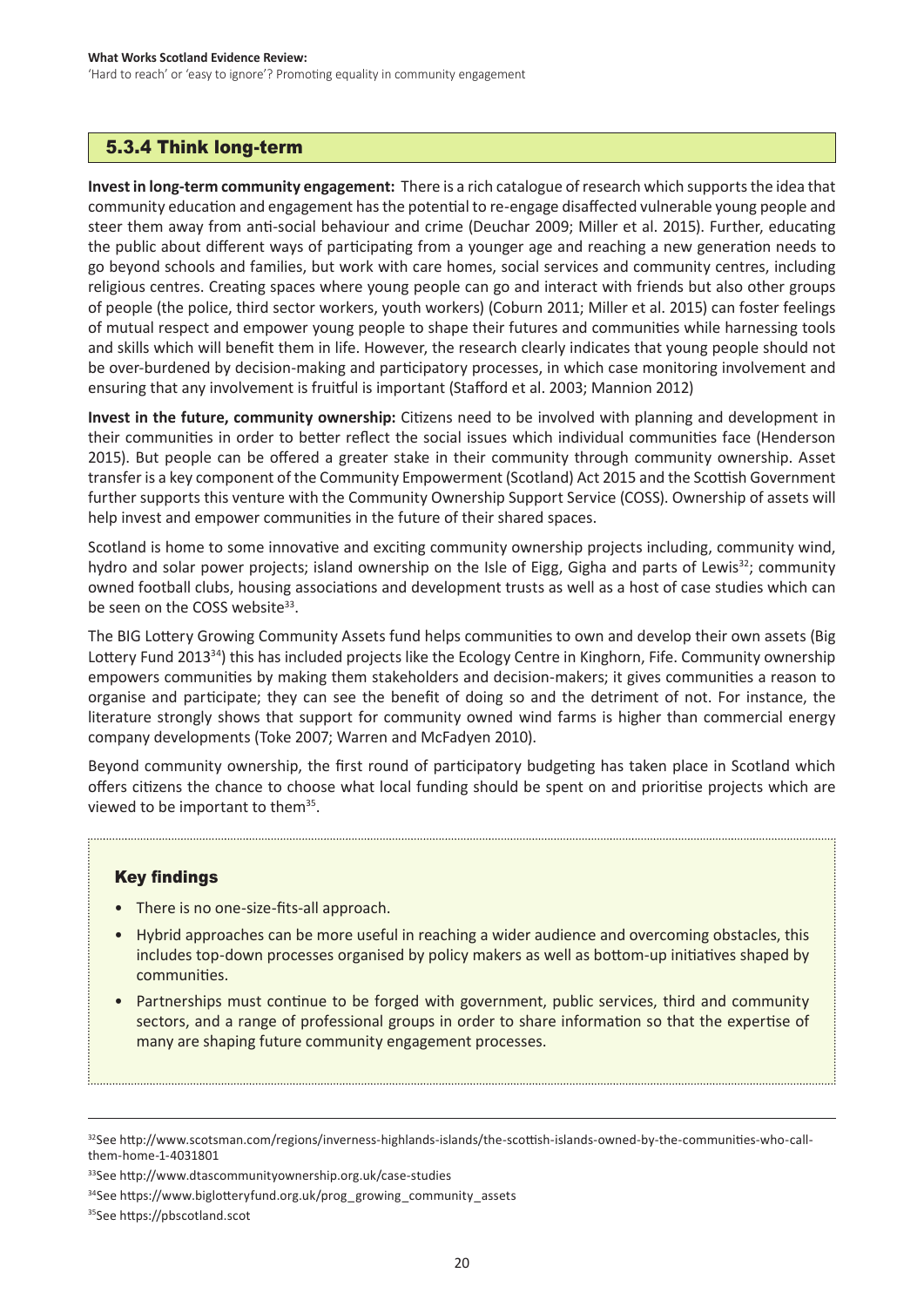- Strategic Community Assessment and available descriptive statistics of local demographics (see Bynner and Whyte 2016 as an example) will offer more insights into challenges facing particular communities and equalities groups.
- • Auditing community engagement offers a closer and more telling analysis of who takes part and who is missing out. Highlighting who is missing will help shape recruitment and sampling techniques for participatory and deliberative processes in the future. However this is not problem-free.
- Using democratic innovations, such as participatory budgeting and mini-publics, to involve 'easyto-ignore' groups can improve future processes by ensuring diversity. Heterogeneous groups can offer a different form of insight into public opinion and represent the wider public through random or stratified sampling. However, homogenous groups can also offer insight into what they want or need from community projects and perhaps offer explanations for why groups can be reluctant to get involved in mainstream processes.
- Offering incentives and/or financial compensation can open community engagement up to a wider demographic and lower the barriers to participation for the most disadvantaged.
- Technology can make participation easier, more enjoyable and more accessible, but it can also create new divides and inequalities. Using the Census and other data sources to predict and recognise patterns is necessary for ongoing action.
- There is evidence to suggest that citizens who have a stake and a voice in their communities will be more likely to invest in long-term engagement and less alienated from local developments.

## Talking points

- Online and face-to-face engagement both have their downfalls how can they be combined to minimise weaknesses and maximise strengths?
- • Could multiple methods of sampling be used for different processes? Would this be a way to engage different demographics?

## Further reading

- The Scottish Government: http://www.gov.scot/resource/doc/94257/0084550.pdf; http://www.gov. scot/Topics/People/engage/HowToGuide
- The Scottish Community Development Centre: http://www.scdc.org.uk/community-engagement/; http://www.scdc.org.uk/what/voice/
- Community Places: http://www.communityplanningtoolkit.org/sites/default/files/Engagement.pdf.
- And Shaw and Crowther's (2017) 'A Critical Guide for Practitioners': https://www.rri-tools.eu/-/ community-engagement-a-critical-guide-for-practitioners.
- • For further case studies Participedia https://www.participedia.net/ offers a rich source of examples of deliberative and participatory democracy from around the world.
- Font et al.'s (2017) article offers an interesting discussion on the probability of policy recommendations which emerge from public participatory processes being implemented and factors that lead to a positive outcome http://onlinelibrary.wiley.com/doi/10.1111/1475-6765.12248/abstract.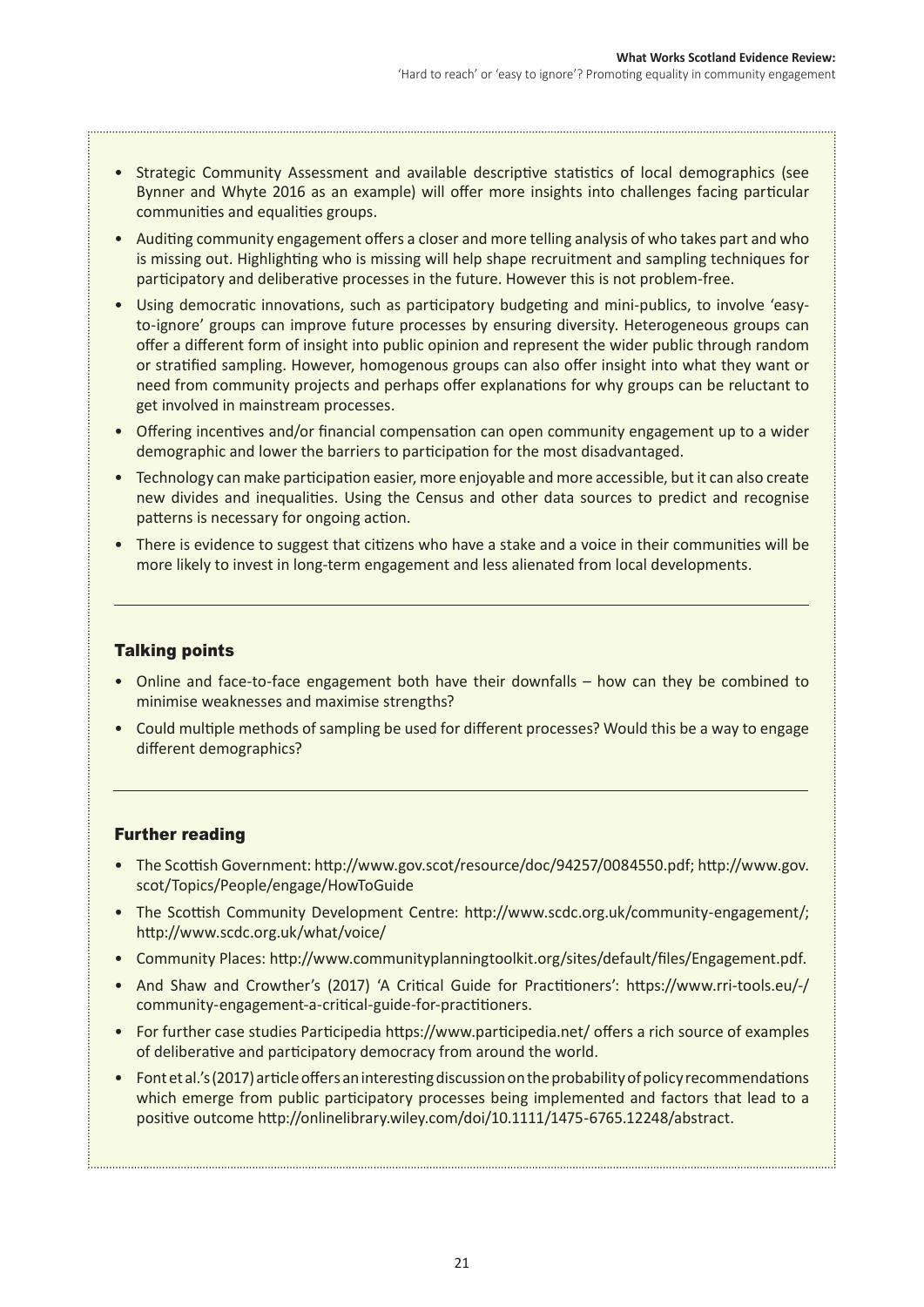## 6. Conclusion

It is apparent that Scottish people wish to engage (COSLA 2014; Marcinkiewicz et al. 2016). Yet, to enable long term participation and engagement, equality and inclusion are paramount. Structural inequalities, including social and economic inequality, mean that equality is a moving target; beyond what community engagement can achieve alone. Having said that, citizen engagement offers a platform for many to be heard and to shape their futures and that of their communities. The literature reports that community engagement creates social cohesion, trust in government and decisions, a sense of well-being for participants and new skillsets.

As citizen engagement comes in many different forms, ensuring that a diversity of participants are encouraged and able to take part is vital. Understanding lived experiences and everyday challenges faced by citizens will help to shape engagement projects that suit, and are desired by, communities. Therefore cyclical approaches to learning and developing community engagement and public policy are necessary.

A concern arising from thisreview isthat many articles highlight what happened in the community engagement process, what should have happened and how we move on from here, but few are actively seeking to design new processes by applying learning (although an exception is Roberts and Escobar 2015; Smith et al. 2017). Further to this, little is reported on the long-term impact of community engagement, both on policy decisions and communities. More empirical work on good practice and comparative work, including longitudinal studies are required.

Community engagement must be placed in the context of broader democratic innovation and citizenship at regional, national and globalscale. The challenge isto enable citizens and community groupsto shape the spaces for engagement themselves, decide how they wish to participate, and have a say over the partnerships they are entering into. Appropriate resources are required to foster equality in community engagement – financial and practical support to facilitate participation, internet access and provide community development staff. Additionally the development of a variety of institutions, processes and methods – with the scope to research and co-produce new initiatives – is required. Equality in community engagement can provide the foundation for the wellbeing of all people, and democracy in Scotland and beyond.

# 7. Appendices

# 7.1 About What Works Scotland

What Works Scotland aims to improve the way local areas in Scotland use evidence to make decisions about public service development and reform.

We are working with Community Planning Partnerships involved in the design and delivery of public services (Aberdeenshire, Fife, Glasgow and West Dunbartonshire) to:

- learn what is and what isn't working in their local area
- encourage collaborative learning with a range of local authority, business, public sector and community partners
- better understand what effective policy interventions and effective services look like
- promote the use of evidence in planning and service delivery
- help organisations get the skills and knowledge they need to use and interpret evidence
- create case studies for wider sharing and sustainability

A further nine areas are working with us to enhance learning, comparison and sharing. We will also link with international partners to effectively compare how public services are delivered here in Scotland and elsewhere. During the programme, we will scale up and share more widely with all local authority areas across Scotland.

WWS brings together the Universities of Glasgow and Edinburgh, other academics across Scotland, with partners from a range of local authorities and:

- • Glasgow Centre for Population Health
- Healthcare Improvement Scotland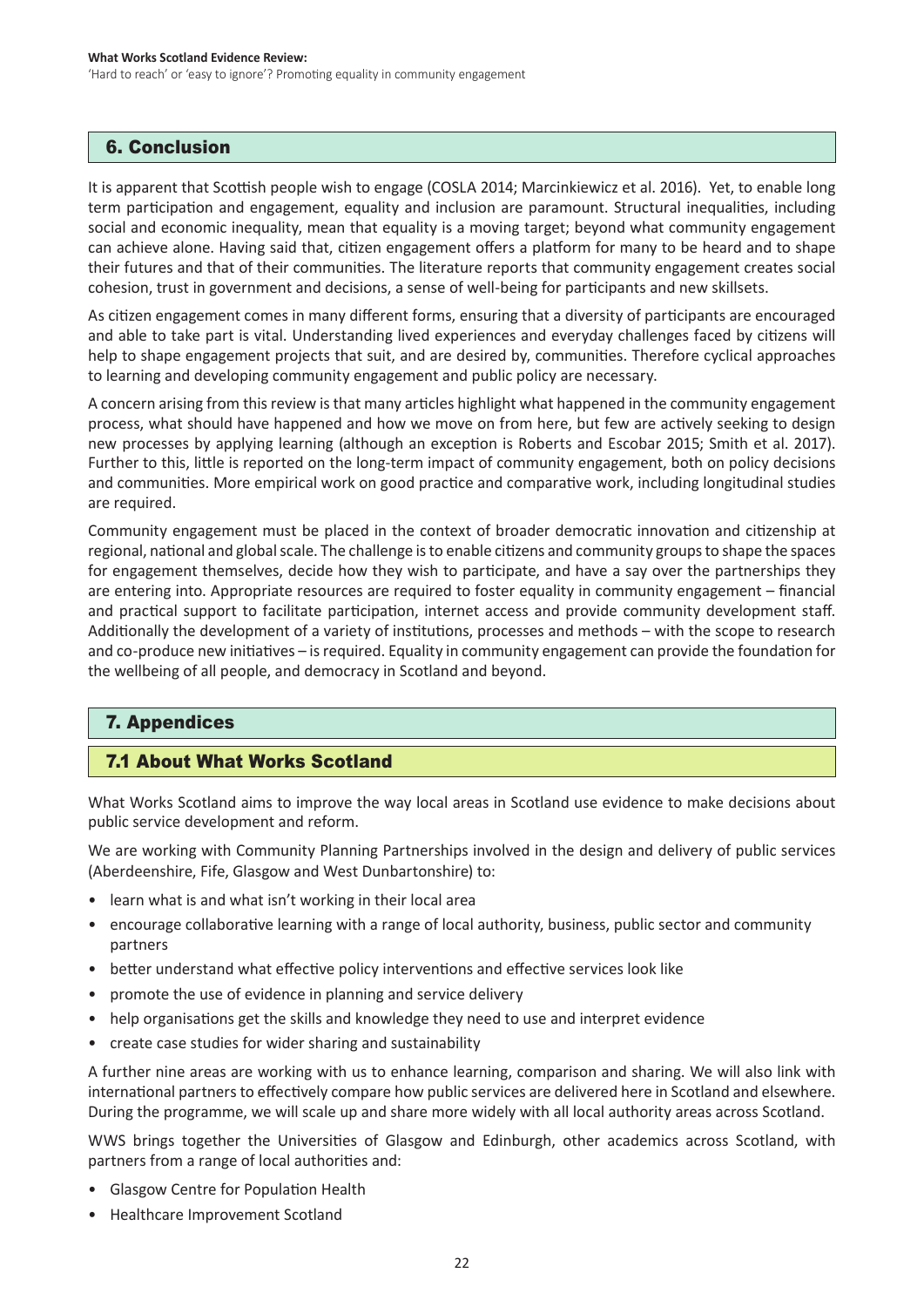- Improvement Service
- Inspiring Scotland
- IRISS (Institution for Research and Innovation in Social Services)
- • Joint Improvement Team
- • NHS Health Scotland
- • NHS Education for Scotland
- • SCVO (Scottish Council for Voluntary Organisations)

### www.whatworksscotland.ac.uk

*What Works Scotland is funded by the Economic and Social Research Council and the Scottish Government.*

## 7.2 How the research was carried out

### About the Evidence Bank for public service reform

The Evidence Bank provides appraised, accessible and action-oriented reviews of existing evidence for What Works Scotland, in response to policy and practice-related research questions.

The Evidence Bank evidence review process is used to produce this evidence review. The process has been developed within policy and practice contexts and builds on methods developed by CRFR (Centre for Research on Families and Relationships) to address well-documented issues around using evidence including accessibility, relevance, and timeliness.

Reviews are conducted within a limited time-period in order to provide timely responses. Due to the timescale, the purpose of reviews, resources available, and the types of evidence and variety of sources that are drawn on in addressing policy and practice research questions, the Evidence Bank does not conduct systematic reviews or meta-analyses. The Evidence Bank review process is informed by a range of review methods including systematic review, rapid realist review, and qualitative synthesis. The approach aims to balance robustness with pragmatism to open up the evidence base for public and third sector services.

Evidence reviews are peer reviewed by an academic expert and user-reviewed by an expert working in the relevant field.

## How evidence was gathered and reviewed

### **Key sources searched:**

A wide range of evidence, stemming from a multitude of academic fields, has informed this report. The most prominent type of evidence used is academic literature including:

- Case studies
- • Pilot evaluations
- Intervention studies, evaluations
- • Theoretical reviews
- Policy reviews
- • Process/procedural guidelines
- Programme/initiative reviews
- • Critical Discourse Analysis

Many of the articles used are reviewing case studies or conducting evidence reviews of their own offering a wider understanding of what is happening and rhetoric that surrounds this topic. This must be stated though because much of the evidence is second or third hand. Grey literature including reports, guidelines for good practice and planning toolkits have also been used from: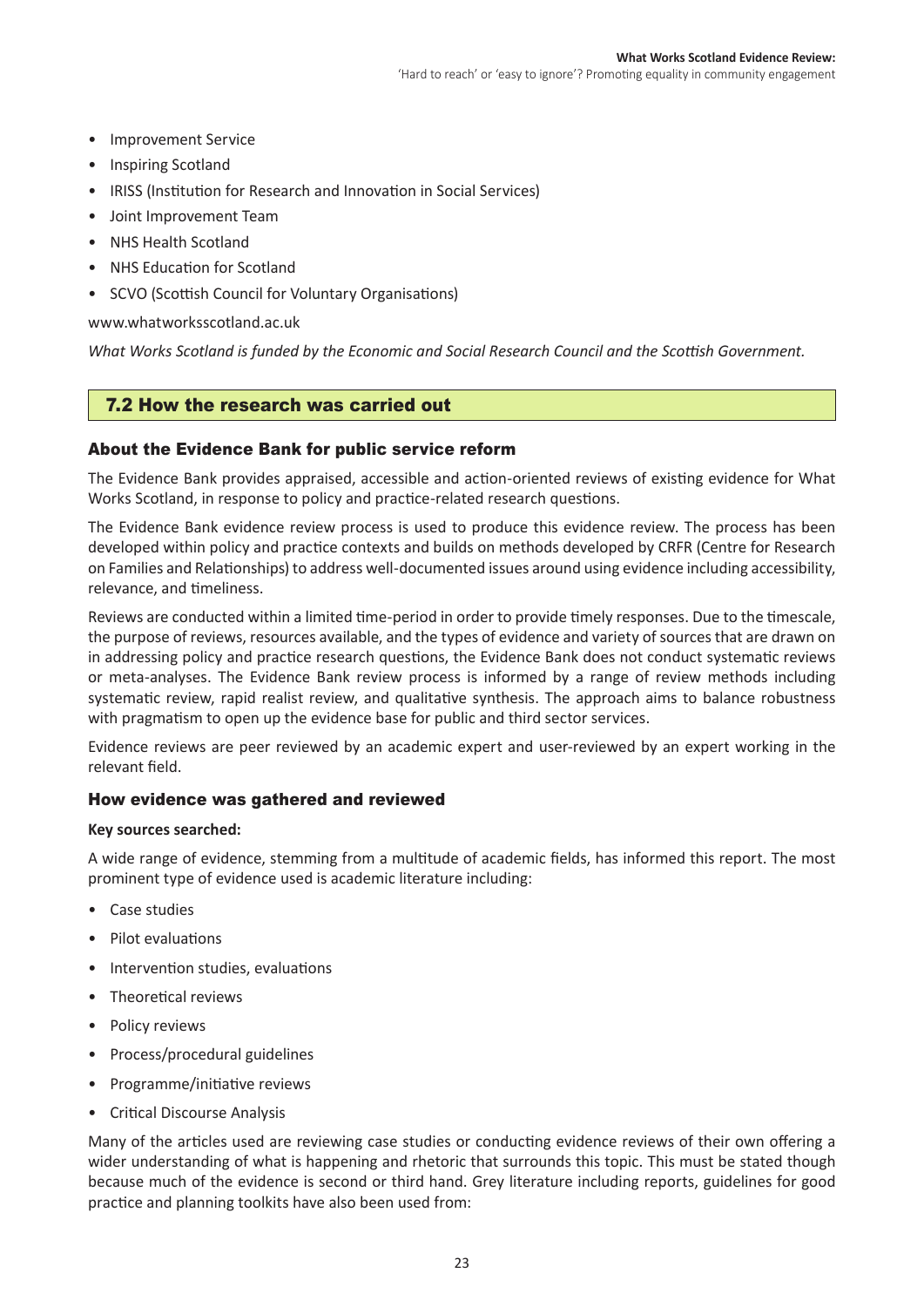#### **What Works Scotland Evidence Review:**

'Hard to reach' or 'easy to ignore'? Promoting equality in community engagement

- • Convention of Scottish Local Authorities (COSLA)
- The Scottish Government
- Joseph Rowntree Foundation (JRF)
- • Scottish Community Development Centre
- • Participedia
- • Scottish Executive Development Department
- • Scottish Institute for Policing Research (SIPR)
- The Royal Society of Edinburgh
- Women's Centres Regional Partnership
- • Big Lottery Fund
- Community Places
- Institute for Research and Innovation in Social Services (Iriss)
- Scotland's Commissioner for Children and Young People (SCCYP)

*Literature:* a synthesised evidence review was conducted on peer reviewed academic literature sourced using a comprehensive database (Search Discovery Service of Glasgow Caledonian University library and the University of Edinburgh and the Web of Science) which searches across a broad range of resources, including e-books, e-journals, library databases and theses to identify literature for the review.

*Case studies:* Case studies were found at particpedia.net; Big Lottery webpage and National Standards for Community Engagement as well as from articles.

### **Key words:**

Searches were conducted using combinations of the following key terms:

equality / equalities / equal\* / unequal / inequality / inequalities / inclusion / exclusion / diversity/ easy to ignore/ hard to reach

### AND

community engagement / community participation / community consultation / community deliberation / community dialogue / public deliberation / public dialogue / public consultation / public participation / public involvement / public engagement / citizen participation / citizen engagement / citizen deliberation / service user involvement / service user engagement / service user participation / co-production / coproduction

### AND

Scotland / Scottish / Scot\*/ UK / United Kingdom

### **Date range searched:**

The date range covered is from 1999-present day. Post 1999 marks the (re)opening of the Scottish Parliament and a landmark for UK devolution. This ostensibly signified a crucial push to adopt 'new politics' in Scotland through community, deliberation, power-sharing and equal opportunities thus offering a logical cut-off point.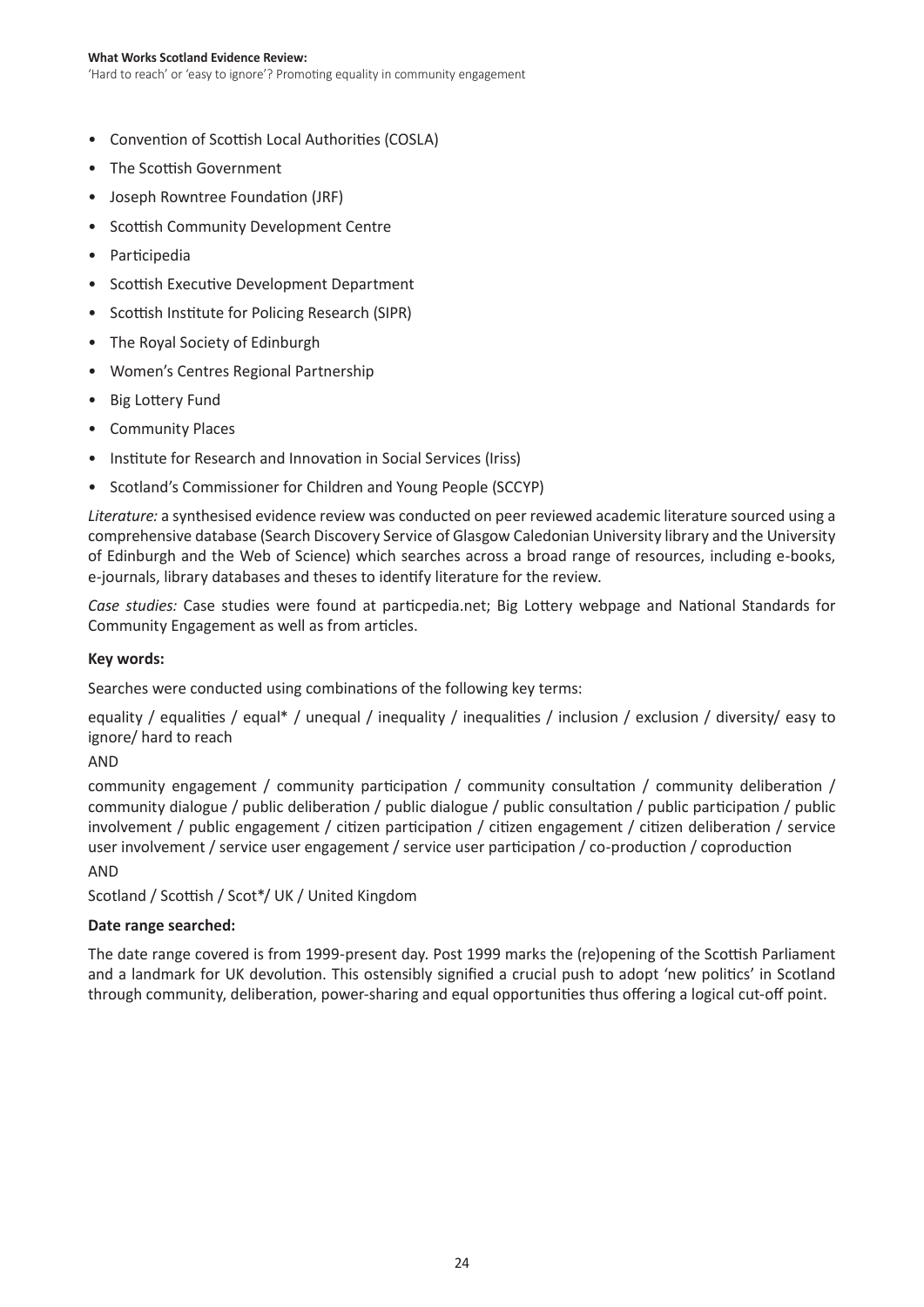### **Research summary:**

Distribution of evidence by country, sector and type

| Distribution of evidence by country | <b>Number of Publications</b> |                |  |
|-------------------------------------|-------------------------------|----------------|--|
|                                     | Peer Reviewed                 | Grey           |  |
| UK                                  | 13                            | 7              |  |
| Scotland                            | 14                            | 24             |  |
| England                             | 3                             | 1              |  |
| Northern Ireland                    | 0                             | $\overline{2}$ |  |
| Ireland                             | 0                             | 1              |  |
| Australia                           |                               | $\Omega$       |  |
| Canada                              | 1                             | 0              |  |
| No country                          | 1                             | $\Omega$       |  |
| <b>Total</b>                        | 33                            | 35             |  |

| Distribution of evidence by theme                             | Peer Reviewed  | Grey           |
|---------------------------------------------------------------|----------------|----------------|
| Ecology / environmental justice /<br>environmental management | 5              | 1              |
| Urban regeneration                                            | 5              | $\Omega$       |
| Public policy                                                 | 3              | 4              |
| Local governance                                              | $\overline{4}$ | 3              |
| Sociology/social policy                                       | 1              | 8              |
| Education                                                     | $\mathbf{0}$   | $\mathbf{1}$   |
| Young People/Children                                         | 0              | 4              |
| <b>Health/Social Care</b>                                     | 5              | $\mathbf{1}$   |
| Gender                                                        | 1              | $\overline{2}$ |
| Deliberative Democracy                                        | $\overline{2}$ | 3              |
| Community Empowerment/<br>Engagement/Projects                 | 3              | 8              |
| Housing                                                       | $\mathbf{0}$   | $\mathbf{1}$   |
| Vulnerable groups                                             | 1              | $\mathbf 0$    |
| <b>Total</b>                                                  | 33             | 35             |

| Distribution of evidence by type | Peer Reviewed | Grey |
|----------------------------------|---------------|------|
| Evidence Review                  | 8             | 16   |
| Qualitative                      | 15            |      |
| Quantitative                     |               |      |
| <b>Mixed Methods</b>             | 3             | 4    |
| <b>Best Practice/Toolkit</b>     | 0             |      |
| <b>Totals</b>                    | 33            | 35   |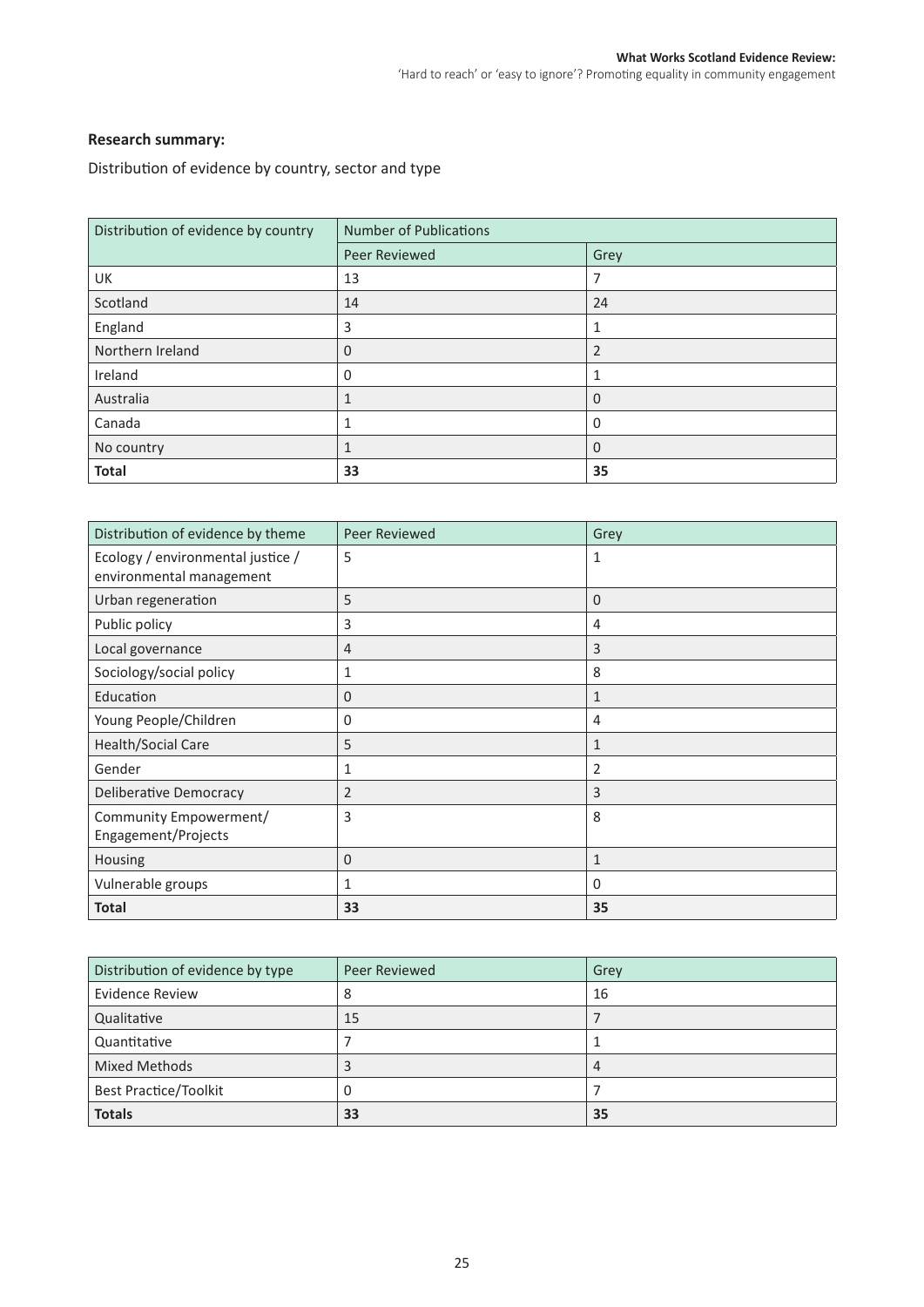The review also includes/makes reference to and cites peer reviewed literature which offers theoretical support or explanations for some of the findings and provides additional support for claims made.

### **Research standards:**

To ensure high quality, a critical appraisal process was applied.

Literature published in peer review journals was judged as having met the quality threshold, though papers were excluded if for example they did not articulate methods used to collect

Data, featured unaddressed limitations, or were too conceptual or problem-focussed for the needs of the review.

To quality review other literature, critical appraisal criteria for qualitative research was drawn on.

Any limitations in methodology and robustness of findings are highlighted.

The draft report was peer-reviewed and user-reviewed.

### **Inclusion and exclusion criteria:**

Literature from outside the UK was excluded, except one article from each Australia, Canada and Ireland, due to the volume of evidence from the UK. Literature which was not published in English was excluded.

### **Data extraction and recording:**

*Data recording:* Data included in the evidence review was recorded in an evidence log.

*Data extraction:* a standardised data extraction template was used to summarise study/publication features, link findings with research questions, and capture any other relevant themes or quality issues arising.

*Relevance checking:* feedback was sought from the research team, as needed, to ensure relevance and accessibility.

*Dates of searches:* the review was conducted from June to August 2016 and from June to August 2017.

## 7.3 Acknowledgements

This report was produced by the Evidence Bank in response to requests from What Works Scotland (WWS) partners during Action Research retreats. For more information about the WWS approach to collaborative action research, visit: http://whatworksscotland.ac.uk/the-project/our-approach-to-collaborative-actionresearch/

**Research team:** Dr Ruth Lightbody (lead researcher and author); Dr Oliver Escobar (WWS academic lead on governance and community engagement); Dr Sarah Morton (WWS co-director); and Karen Seditas (Evidence Bank lead, review co-ordinator)

**Peer reviewer:** Professor Andrew Thompson, Chair of Public Policy and Citizenship, University of Edinburgh

**User reviewer:** Kaela Scott, Scotland Engagement Lead, Involve.

Additional review was provided by Dr Justine Geyer, Principal Research Officer, Local Governance and Reform Research, Scottish Government.

**Editor:** Charlie Mills

**With thanks to:** the EHRC Scotland and Dr Peter Matthews and colleagues for the title 'Hard to Reach', or 'easy to ignore'?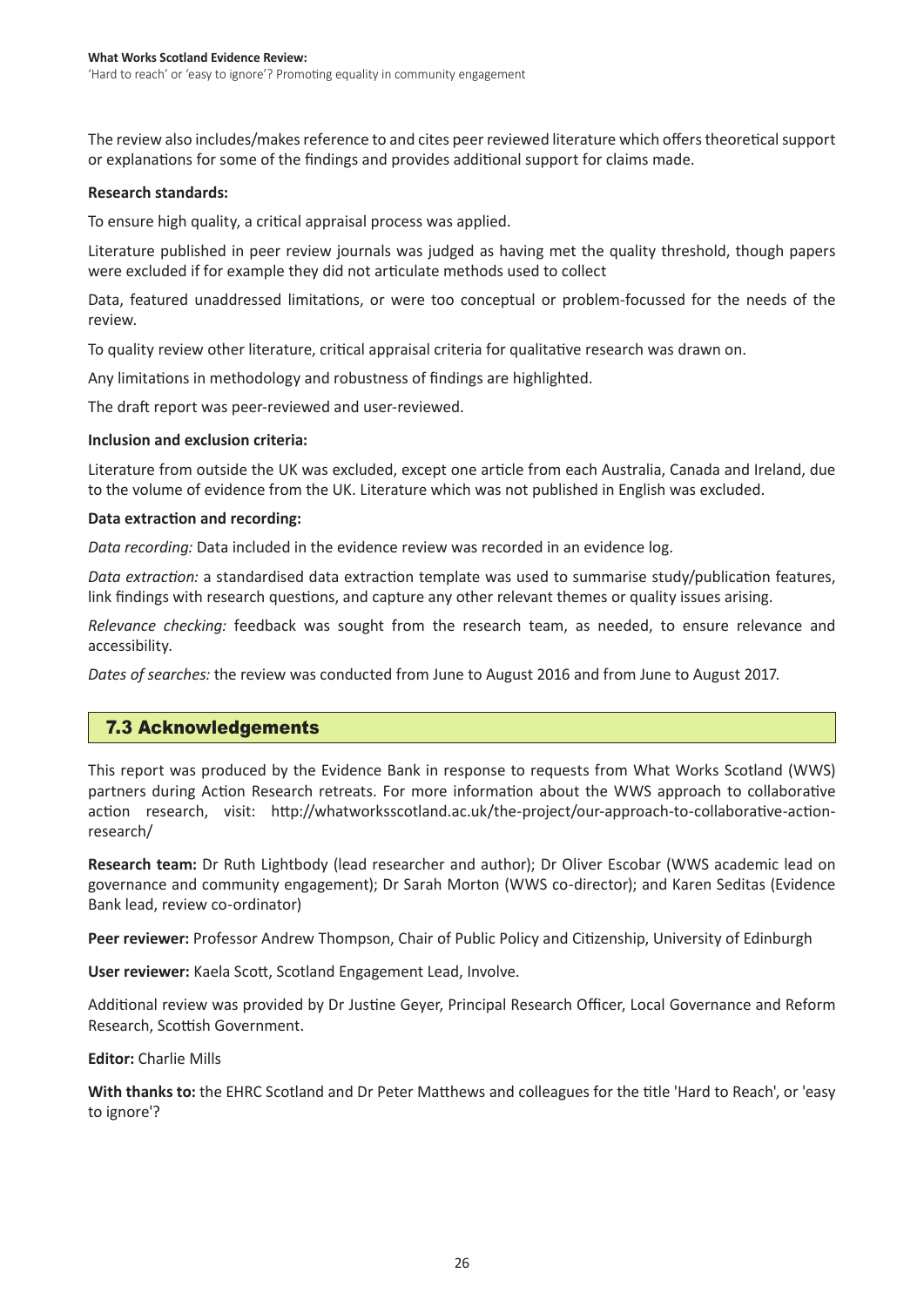## 7.4 References

Ansell, C. & Gash, A. (2007). Collaborative Governance in Theory and Practice. *Journal of Public Administration, Research and Theory*, 18 (4): 543-571

Arnstein, S.A. (1969). A Ladder of Citizen Participation, *Journal of the American Institute of Planners*, 35:4, 216-224.

Asenova, D. & Stein, B. (2014). Assessing the social and community risks of council spending cuts in Scotland. *Joseph Rowntree Foundation*. Available at: https://www.jrf.org.uk/sites/default/files/jrf/migrated/files/Risk\_ Spending cuts Scotland FULL.pdf

Atkinson, R. (2003). Addressing urban social exclusion through community involvement in urban regeneration. In: R. Imrie and M. Raco (Eds) *Urban Renaissance? New Labour, Community and Urban Policy*, pp. 101–119. Bristol: The Policy Press.

Attree, P., French, B., Milton, B., Povall, S., Whitehead, M. & Popay, J. (2011). The experience of community engagement for individuals: a rapid review of evidence. *Health and Social Care in the Community*, 19(3): 250-60.

Barker, A. (2005). Capacity building for sustainability: towards community development in coastal Scotland. *Journal of Environmental Management*, 75: 11-19.

Bartels, L.M. (2017). Political inequality in affluent democracies. Items: Insights from the Social Sciences, *The Social Science Research Council*. Available at: http://items.ssrc.org/political-inequality-in-affluent-democracies

Bessant, J.T. (2004). Mixed messages: youth participation and democratic practice. *Australian Journal of Political Science*, 39:2, 387-404

Blake, G., Diamond, J., Foot, J., Gidley, B., Mayo, M., Shukra, K. & Yarnit, M. (2008). Community engagement and community cohesion. *Joseph Rowntree Foundation*. Available at: https://www.jrf.org.uk/sites/default/files/jrf/ migrated/files/2227-governance-community-engagement.pdf.

Bland, N. (2016). Local solutions to local problems: Innovation in public participation. *What Works Scotland*. Available at: http://whatworksscotland.ac.uk/wp-content/uploads/2017/06/ SIPRAnnualReport2016NickBlandLocalParticipation.pdf

Bregman, R. (2017). *Utopia for realists*, London: Bloomsbury.

Breitenbach, E. (2006). Developments in gender equality policies in Scotland since devolution. *Scottish Affairs*, 56: 12-21

Brighouse, H. (2002). Democracy and inequality. In Carter, A. & Stokes, G. (Eds.) *Democratic theory today*. Cambridge: Polity Press.

Brunner, R. & Watson, N. (2016). Operation Modulus: putting Christie into practice in Gorbals. *Glasgow: What Works Scotland*. Available at: http://whatworksscotland.ac.uk/wp-content/uploads/2016/03/Operation-Modulus-Case-Study-Report.pdf

Burns, D. & Taylor, M. (2000). *Auditing community participation*: An assessment handbook. Policy Press.

Bussu, S. and Bartels, K. P.R. (2014), Facilitative Leadership and the Challenge of Renewing Local Democracy in Italy. *International Journal of Urban and Regional Research*, 38: 2256–2273. doi:10.1111/1468-2427.12070

Bynner, C. (2016). Rationales for place-based approaches in Scotland. *Glasgow: What Works Scotland*. Available at: http://whatworksscotland.ac.uk/publications/rationales-for-place-based-approaches-in-scotland/.

Bynner, C., Escobar, O. & Faulkner, W. (2017). Facilitative leadership: Involving citizens and communities in local decision-making. *What Works Scotland*. Available at: http://whatworksscotland.blogspot.co.uk/2017/05/ facilitative-leadership-involving-citizens-and-communities-in-local-decision-making.html.

Bynner, C. & Whyte, B. (2016). What works in Community Profiling? Initial reflections from the WWS project in West Dunbartonshire. *What Works Scotland*. Available at: http://whatworksscotland.ac.uk/publications/whatworks-in-community-profiling-initial-reflections-from-the-wws-project-in-west-dunbartonshire/.

Carley, M., Chapman, M., Hastings, A., Kirk, K. & Young, R. (2000). *Urban Regeneration through Partnership. A Study in nine urban regions in England, Scotland and Wales*. Bristol: Policy Press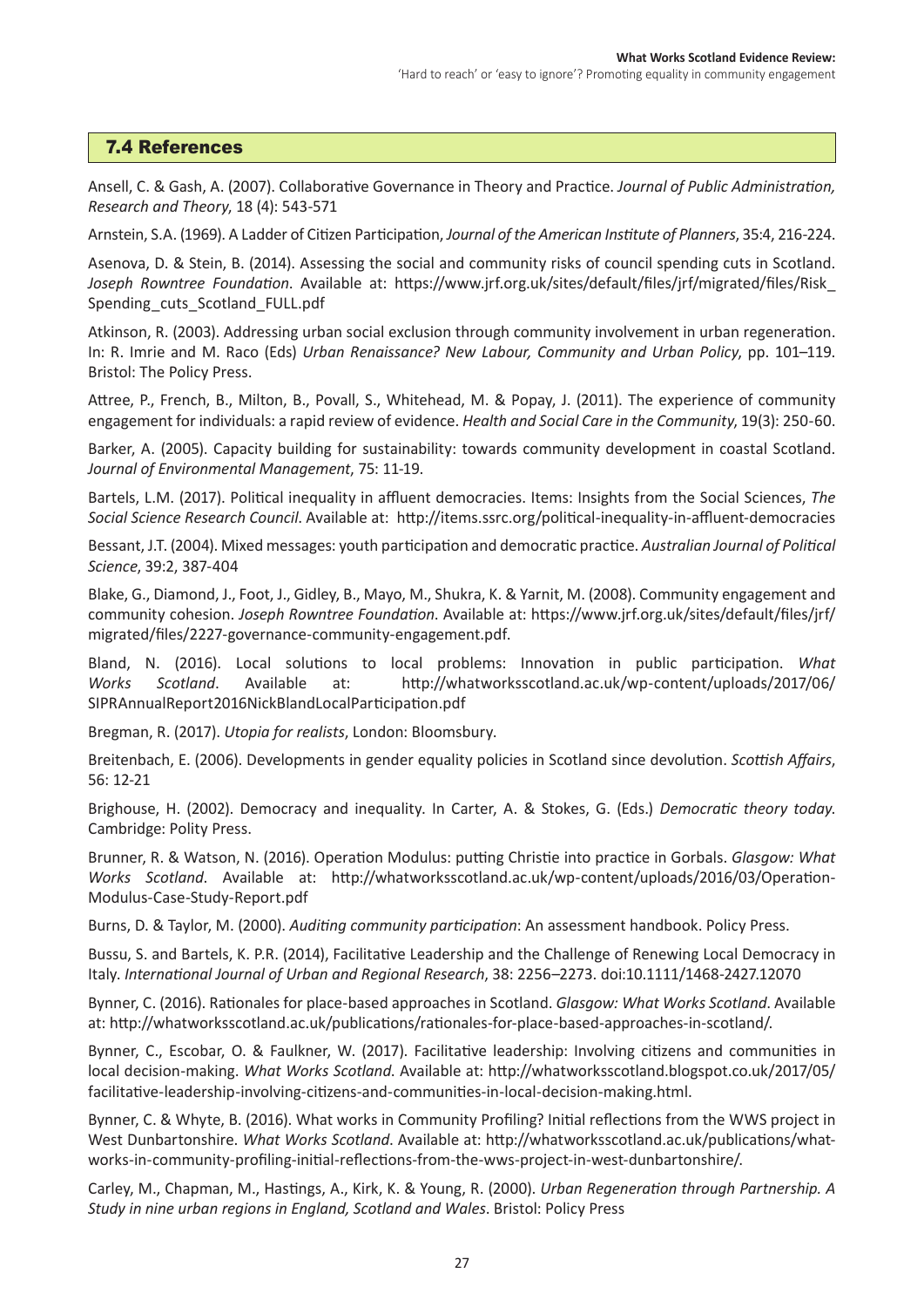Carlisle, S. (2010). Tackling health inequalities and social exclusion through partnership and community engagement? A reality check for policy and practice aspirations from a Social Inclusion Partnership in Scotland. *Critical Public Health*, 20(1) 117-127.

Carnegie UK Trust (2008). *Empowering young people: The final report of the Carnegie young people initiative*. Dunfermline: Carnegie UK Trust.

Coburn, A. (2011). Building social and cultural capital through learning about equality in youth work. *Journal of Youth Studies* 14 (4): 475–491. doi:10.1080/13676261.2010.538041.

Collins, C. (1999). Applying Bakhtin in Urban Studies: The Failure of Community Participation in the Ferguslie Park Partnership, *Urban studies*, 36 (1), 73–90.

Cook, A. (2015) Partnership Working Across UK Public Service. Edinburgh: What Works Scotland. Available at: http://whatworksscotland.ac.uk/publications/partnership-working-across-uk-public-services/

Convention of Scottish Local Authorities (COSLA) (2014) Effective Democracy: Reconnecting with Communities. The Commission on Strengthening Local Democracy. Available at: http://www.localdemocracy.info/wpcontent/uploads/2014/08/Final-Report-August-2014.pdf (accessed June 2017).

Davidson, S. & Stark, A. (2011). Institutionalising Public Deliberation: Insights from the Scottish Parliament. *British Politics*, 6(2): 155-186.

Davies, J.S. (2007). The limits of partnership: An exit-action strategy for local democratic inclusion. *Political Studies*, 55: 779-800.

Deuchar, R. (2009). *Gangs, Marginalised Youth and Social Capital*. Stoke on Trent: Trentham Books.

Dryzek, J. S. (2010). *Foundations and frontiers of deliberative democracy*. Oxford: Oxford University Press.

Edwards C. (2002). Inclusion in regeneration: a place for disabled people? *Urban Studies* 38: 267–286.

Eichhorn, J. (2017). Young voters and the referendum – a legacy. *Centre on Constitutional Change*. Available at: http://www.centreonconstitutionalchange.ac.uk/blog/young-voters-and-referendum-%E2%80%93-legacy.

Ellard-Gray, A., Jeffrey, N.A., Choubak, M. & Crann, S.E (2015). Finding the Hidden Participant: Solutions for Recruiting Hidden, Hard to reach, and Vulnerable Populations. *International Journal of Qualitative Methods*,  $1 - 10$ .

Elstub, S. & Escobar, O. (forthcoming 2018). Typology of democratic innovations. In: Elstub, S. & Escobar, O. (Eds.) *The Handbook of Democratic Innovation and Governance*. Edward Elgar Publishing.

Elstub, S. (2014). Mini-publics: Issues and Cases. In: Elstub, S. & McLaverty P. (Eds.) *Deliberative Democracy Issues and Cases*, pp. 166-188. Edinburgh: Edinburgh University Press.

Escobar,O.(2017).Makingitofficial:Participationprofessionalsandthechallengeofinstitutionalizingdeliberative democracy. In: Bherer, L., Gauthier, M. & Simard, L. (Eds.) *The professionalization of public participation*, New York and London: Routledge, pp. 141-164.

Escobar, O. (2012). Dialogic pluralism: From participatory to deliberative democracy. *Beyond pluralism: Resituating pluralism*. Available at: http://beyonddiversity.dnr.cornell.edu/node/165.

Escobar, O. (2011). *Public dialogue and deliberation. A communication perspective for public engagement practitioners*. UK Beacons for Public Engagement, Edinburgh. Available at: http://www.research.ed.ac.uk/ portal/files/20206840/Public\_Dialogue\_and\_Deliberation.\_Oliver\_Escobar\_2011\_reprinted\_2012.pdf.

Escobar, O., Faulkner, W. & Rea, H. (2014). Building capacity for dialogue facilitation in public engagement around research. *Journal of Dialogue Studies*, 2(1), 87-111.

Fischer, F. (2009) Democracy and expertise: reorienting policy inquiry, Oxford: Oxford University Press.

Fishkin, J.S. (2009). *When the People Speak, Deliberative Democracy and Public Consultation*. Oxford: Oxford University Press.

Font, J., Smith, G., Galais, C. & Alarcon, P. (2017). Cherry-picking participation: Explaining the fate of proposals from participatory processes. *European Journal of Political Research*. doi:10.1111/1475-6765.12248.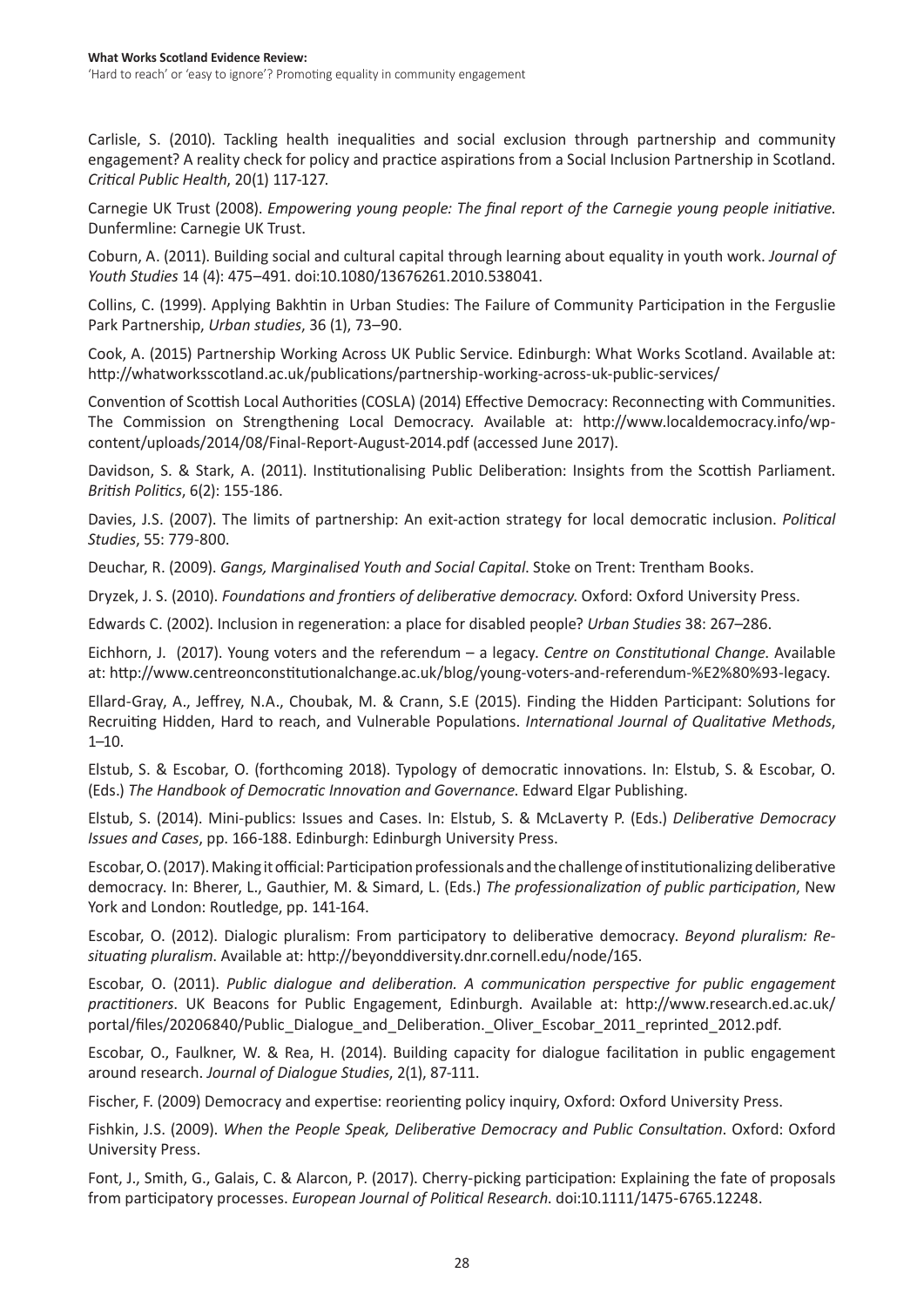Fraser, N. (2003). Social justice in the age of identity politics: Redistribution, recognition, and participation. In: Fraser, N. & Honneth, A. (Eds.) *Redistribution or recognition? A political-philosophical exchange* (pp. 7–109). London: Verso.

Fraser, N. (1992). Rethinking the public sphere: A contribution to the critique of actually existing democracy. In: Calhoun, C. (Ed.) *Habermas and the public sphere* (pp. 109-142). Cambridge, MA: MIT Press.

Fung, A., Russon Gilman, H. & Shkabatur, J. (2013). Six Models for the Internet + Politics, *International Studies Review*, 15(1), 30-47.

Goodlad, R., Burton, P. & Croft, J. (2005). Effectiveness at what? The processes and impact of community involvement in area-based initiatives. *Journal of Environmental and Planning C: Government and Policy*. 23: 923-938.

Gunton, T. I.&Day, J. C. (2003). The theory and practice of collaborative planning in resource and environmental management. *Environments*, 31 (2): 5–19.

Hamer, T.R. (2015). *People's Juries in Social Inclusion Partnerships, Scotland*. Participedia. [online] Available at: http://participedia.net/en/cases/peoples-juries-social-inclusion-partnerships-scotland.

Han, S., Schenck-Hamlin, W. & Schenck-Hamlin, D. (2015). Inclusion, Equality, and Discourse Quality in Citizen Deliberations on Broadband. *Journal of Public Deliberation*, 11(1): 3. Available at: http://www.publicdeliberation. net/jpd/vol11/iss1/art3.

Harkins, C., Moore, K. & Escobar, O. (2016). *Review of 1st Generation Participatory Budgeting in Scotland*. Edinburgh: What Works Scotland.

Hartz-Karp, J. & Briand, M. K. (2009). Institutionalizing deliberative democracy. *Journal of Public Affairs*, 9: 125– 141. doi:10.1002/pa.320.

Hastings, A., Bailey, N., Bramley, G., Gannon, M. & Watkins, D. (2015). The cost of cuts: The impact of local government and poorer communities. *Joseph Rowntree Foundation*. Available at: https://www.jrf.org.uk/sites/ default/files/jrf/migrated/files/CostofCuts-Full.pdf.

Henderson, J. (2015). Community Anchors. *What Works Scotland*. Available at: http://whatworksscotland.ac.uk/ publications/community-anchors/.

Hendriks, C.M. (2016). Coupling Citizens and Elites in Deliberative Systems: The Role of Institutional Design. *European Journal of Political Research*, 55: 43-60.

Hendriks, C.M., Dryzek, J.S. & Hunold, C. (2007). Turning up the heat: Partisanship in deliberative innovation. Political Studies, 55: 362-383.

Iriss (2011). *Effectively engaging and involving seldom-heard groups*. Available at: https://www.iriss.org.uk/ resources/insights/effectively-engaging-involving-seldom-heard-groups

James, M.R. (2008) Descriptive Representation in Citizen Assemblies. In: Warren, M.E & Pearse, H. (Eds.) *Designing Deliberative Democracy: The British Columbia Citizens' Assembly*. Cambridge: Cambridge University Press.

Joseph Rowntree Foundation (2010). *Talking Mats help involve people with dementia and their carers in decisionmaking*, York: Joseph Rowntree Foundation

Karpowitz, C. F., Raphael, C. & Hammond, A. S. (2009). Deliberative democracy and inequality: Two cheers for enclave deliberation among the disempowered. *Politics & Society*, 37, 576-615.

Kelleher, C., Seymour, M. & Halpenny, A.M. (2014). *Promoting the participation of seldom heard young people: A Review of the Literature of Best Practice Principles*. Available at: http://arrow.dit.ie/cgi/viewcontent.cgi?articl e=1026&context=aaschsslrep

Lamb, J., Dowrick, C., Burroughs, H., Beatty, S., Edwards, S., Bristow, K., Clarke, P., Hammond, J., Waheed, W., Gabbay, M. & Gask, L. (2014). Community engagement in a complex intervention to improve access to primary mental health care for hard to reach groups. *Health Expectations*, 18: 2865–2879

Landsell, S. (2011). *The Use of Experts in Public Dialogues*. Sciencewise-ERC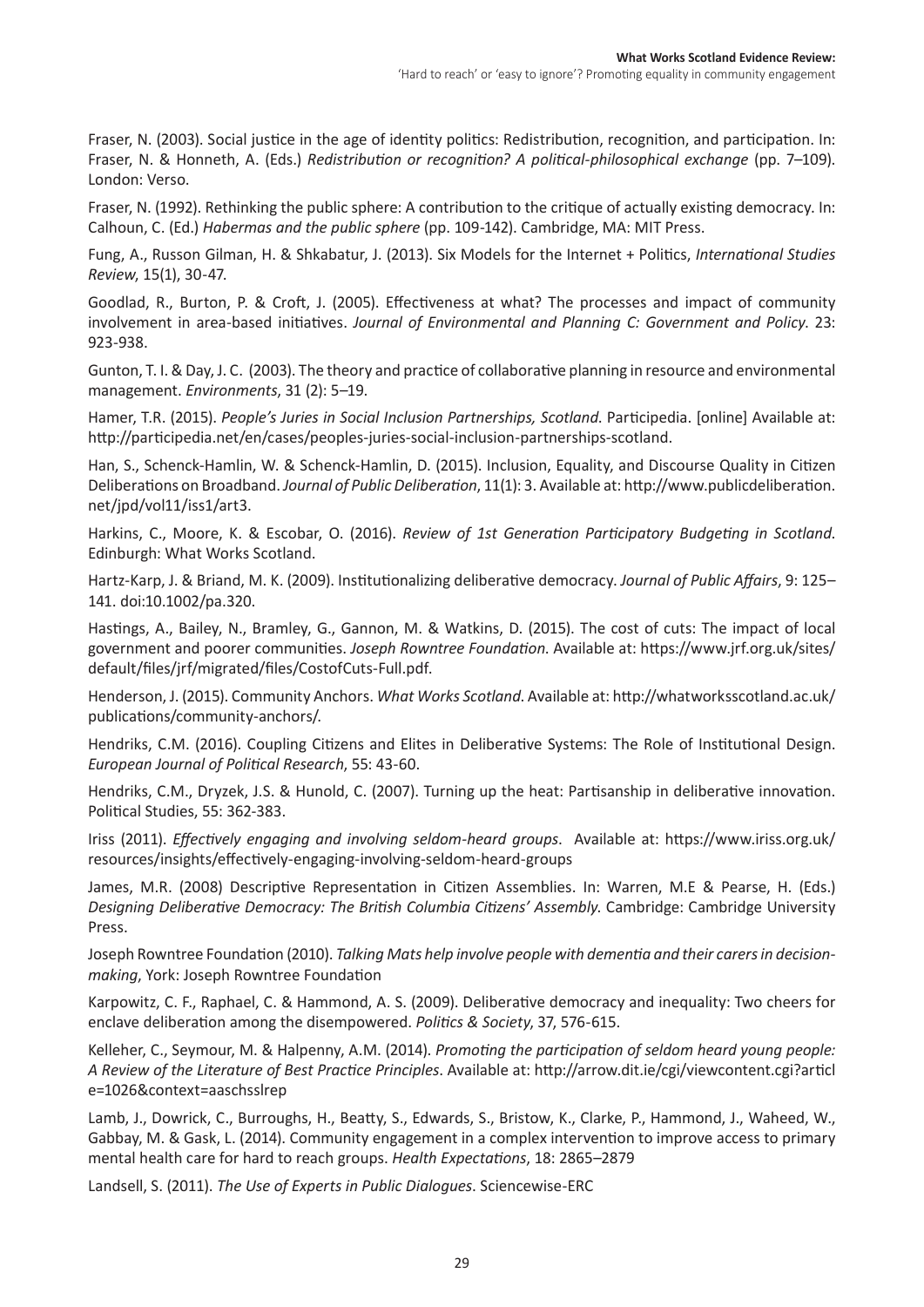Lee, C. W., McQuarrie, M. & Walker, E. T. (Eds.) (2015). *Democratizing inequalities: Dilemmas of the new public participation*, New York and London: New York University Press.

Lightbody, R. (2016). *Institutionalising Deliberative Democracy to Promote Environmental Policy-Making: The Role of Public Hearings*. Unpublished PhD thesis. University of the West of Scotland.

Lightbody, R. & Roberts, J. (forthcoming 2018). Experts: The Politics of Evidence and Expertise in Democratic Innovation. In: Elstub, S. & Escobar, O. (Eds.) *The Handbook of Democratic Innovation and Governance*, Edward Elgar Publishing.

Mackie, M. & Tett, L. (2013). Participatory parity, young people and policy in Scotland, *Journal of Education Policy*, 28:3, 386-403, DOI: 10.1080/02680939.2012.761729

Mannion, G. (2012). Children and young people's participation in Scotland: Frameworks, standards and principles for practice. Scotland's Commissioner for Children & Young People. Available at: https://www.stir. ac.uk/research/hub/publication/6390

Mansbridge, J. (1983). *Beyond adversary democracy*. Chicago, IL: University of Chicago Press.

Matthews, P., Netto, G. & Besemer, K. (2012). 'hard to reach' or 'easy to ignore'? A rapid review of place-based policies and equality. *Equality and Human Rights Commission*. Available at: http://hdl.handle.net/1893/25969

Marcinkiewicz, A., Montagu, I. & Reid S. (2016). *Scottish Social Attitudes Survey (2015): Attitudes to social networks, civic participation and co-production*. Available at: http://www.gov.scot/Publications/2016/08/5733.

Mayne, Q. (2010). *Community Planning*. Participedia. Available at: http://participedia.net/en/cases/communityplanning-scotland.

McClean, C. & O'Connor, W. (2003). Sexual Orientation Research Phase 2: The Future of LGBT Research - Perspectives of Community Organisations. *Social Justice Research Programme*. 3. Available at:

https://www.researchgate.net/publication/268416441 Sexual Orientation Research Phase 2 The Future of\_LGBT\_Research\_-Perspectives\_of\_Community\_Organisations.

McKee, K. (2007) *Community ownership in Glasgow: the devolution of ownership and control, or a centralizing process*. European Journal of Housing Policy, 7 (3). pp. 319-336. ISSN 1461-6718

McLaughlin,H.(2009).Women living in disadvantaged communities: Barriersto participation.*Women's Resource and Development Agency*. Available at: http://www.wrda.net/Documents/Barriers\_to\_Participation\_-\_Final\_ March 2009 version 2.pdf.

Miller, J., McAuliffe, J., Riaz, N. & Deuchar, R. (2015). Exploring youths' perceptions of the hidden practice of youth work in increasing social capital with young people considered NEET in Scotland. *Journal of Youth Studies*, 18:4, 468-484, DOI: 10.1080/13676261.2014.992311

Muir, J. & McMahon, M. (2015). Involving Everyone: Including 'easy to ignore' groups in housing policy and strategy development in Northern Ireland. *Housing Rights*. Available at: https://www.housingrights.org.uk/ news/involving-easy-ignore-groups-housing-policy-and-strategy-ni

National Standards for Community Engagement (NSfCE) (2016) http://www.voicescotland.org.uk/media/ resources/NSfCE%20online\_October.pdf

Nelson, P. & Taberrer, S. (2017). Hard to reach and easy to ignore: the drinking careers of young people not in education, employment or training. *Child and Family Social Work*, 22: 428-439.

Nixon, J. Allan, J. & Mannion, G. (2001). Educational renewal as democratic practice: 'new' community schooling in Scotland. *International Journal of Inclusive Education*, 5(4): 329-352.

Noveck, B. S. (2016) 'The rise of the citizen expert'. *Policy Network*. Available at: http://www.policy-network. net/pno\_detail.aspx?ID=5056&title=The-rise-of-the-citizen-expert.

O'Neill, M., Aston, L. & Krause, A. (2015). *The Fife Division (Police Scotland) Stop and Search Pilot Evaluation Findings and Recommendations*. [online] Available at:

http://www.sipr.ac.uk/downloads/Stop\_and\_Search\_Pilot\_Evaluation\_Report.pdf.

OECD (2011). *Perspectives on Global Development 2012: Social Cohesion in a Shifting World*. OECD Publishing, Available at: http://dx.doi.org/10.1787/persp\_glob\_dev-2012-en.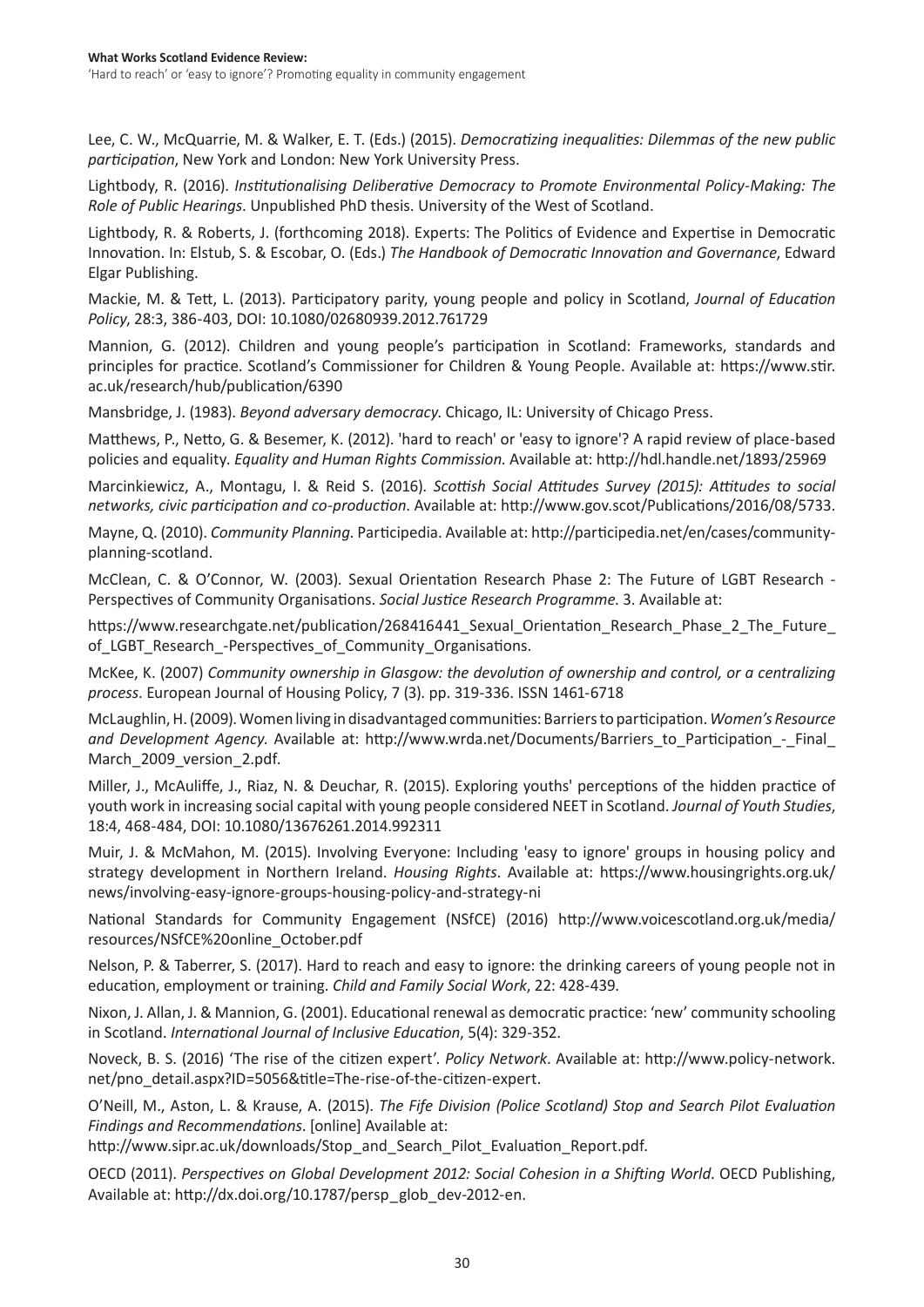Peel, D. & Lloyd, G. (2007). Community Planning and Land Use Planning in Scotland: A Constructive Interface? *Public Policy and Administration*, 22(3) 353–366.

Ratner, R.S. (2005). The BC Citizens' Assembly: The Public Hearings and Deliberations Stage. *Canadian Parliamentary Review*, 24-33.

Roberts, J. & Escobar, O. (2015). Involving communities in deliberation: A study of 3 citizens' juries on onshore wind farms in Scotland. *ClimateXChange*. Available at:

http://www.climatexchange.org.uk/files/5614/3213/1663/Citizens\_Juries\_-\_Full\_Report.pdf

Roberts, J. & Lightbody, R. (2017). Experts and evidence in public decision-making. *ClimateXChange Policy Brief*, Edinburgh. Available at: http://www.climatexchange.org.uk/reducing-emissions/experts-and-evidence-publicdecision-making/

Ryfe, D., & Stalsburg, B. (2012). The participation and recruitment challenge. In: Nabatchi, T., Gastil, J., Weiksner, G. M. and Leighninger M. (Eds.) *Democracy in motion: Evaluating the practice and impact of deliberative civic engagement*, New York: Oxford University Press, pp. 43-58.

Sanders, L. (1997). Against deliberation. *Political theory*, 25(3), 347-376.

Sunstein, C.R. (2002). The law of group polarisation. *The Journal of Political Philosophy*, 10(2): 175-195.

Smith, G. (2009). *Democratic Innovations: Designing Institutions for Citizen Participation*. Cambridge: Cambridge University Press.

Smith, K., Anderson, R. & Escobar, O. (2017). How should we tackle health inequalities? http://www. healthinequalities.net/background

Stafford, A., Laybourn, A., Hill, M. & Walker, M. (2003). 'Having a Say': Children and Young People Talk about Consultation. *Children & Society*, 17: 361–373

Stevenson, R., Gibson, P. & Lardner, C. (2004). Evaluation of people's panels and people's juries in social inclusion partnerships. *Scottish Executive Development Department* [online] Available at: http://www.gov.scot/ Publications/2004/04/19229/35737

Taylor, M. (2007). Community participation in the real world: Opportunities and pitfalls in new governance spaces. *Urban Studies*, 44(2): 297-317

The Royal Society of Edinburgh (RSE) (2014). *Spreading the benefits of digital participation*, Available at: https:// www.rse.org.uk/inquiries/spreading-the-benefits-of-digital-participation/

Todd, H. & Zografos, C. (2005). Justice for the Environment: Developing a set of indicators of environmental justice for Scotland. *Environmental Values*, 14: 483-501

Toke, D. (2007). Supporting renewables: local ownership, wind power and sustainable finance. In: Elliott, D. (Ed.) *Sustainable Energy: Opportunities and Limitations*. Palgrave Macmillan, Basingstoke, pp. 155–173

Warren C.R., & McFadyen, M., (2010). Does community ownership affect public attitudes to wind energy? A case study from south-west Scotland. *Land Use Policy*, 27: 204–213

Warren, M.E. (2008). Citizen Representatives. In: Warren, M.E. & Pearse, H. (Eds.) *Designing Deliberative Democracy: The British Columbia Citizens' Assembly*. Cambridge: Cambridge University Press.

Warren, M.E. (2007). Institutionalizing Deliberative Democracy. In: Rosenberg S.W. (Ed.) *Deliberation, Participation and Democracy*. Palgrave Macmillan, London.

Yellow Book ltd (2017). Barriers to community engagement in planning: Research Study. Scottish Government. Available at: https://beta.gov.scot/publications/barriers-to-community-engagement-in-planning-research/

Young, I.M. (2000). Inclusion and Democracy. Oxford: Oxford University Press.

Ziersch A.M. & Baum F.E. (2004). Involvement in civil society groups: is it good for your health? Journal of Epidemiology and Community Health, 58: 493–500.